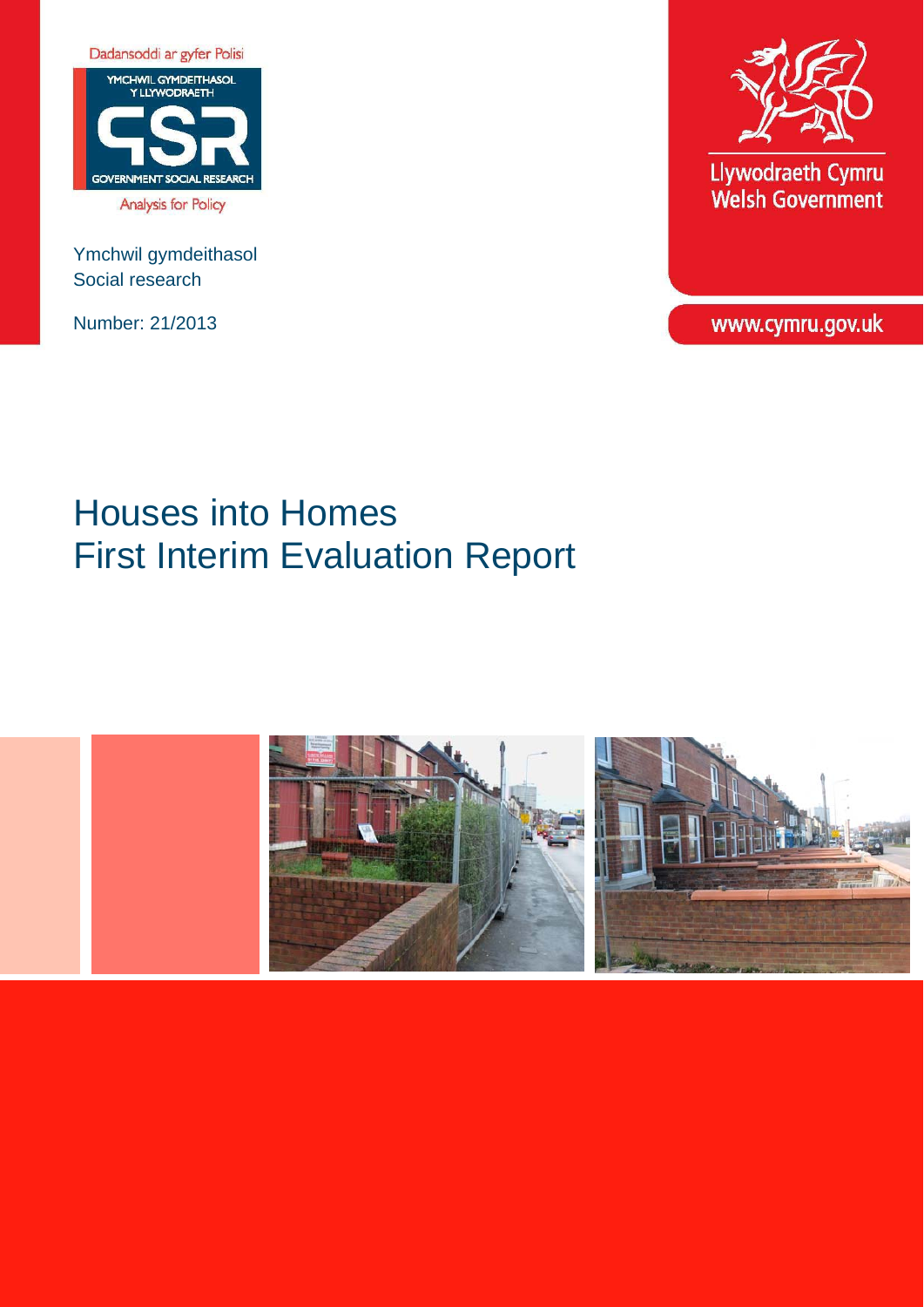### **Houses into Homes Interim Evaluation Report**

### **Will Eadson, Stephen Green, Kesia Reeve, David Robinson and Ian Wilson**

### **Centre for Regional Economic and Social Research Sheffield Hallam University**

Views expressed in this report are those of the researcher and not necessarily those of the Welsh Government

For further information please contact: Name: Sara James Department: Knowledge and Analytical Services Welsh Government Rhydycar Merthyr Tydfil CF48 1UZ Tel: 0300 062 8562 Fax: (01685) 728006 Email: sara.james@wales.gsi.gov.uk

Welsh Government Social Research, 2013 ISBN: 978-0-7504-9349-9 © Crown Copyright 2013

Cover photographs: Homes renovated using Houses into Homes loans provided through the Housing Renewal team at Flintshire County Council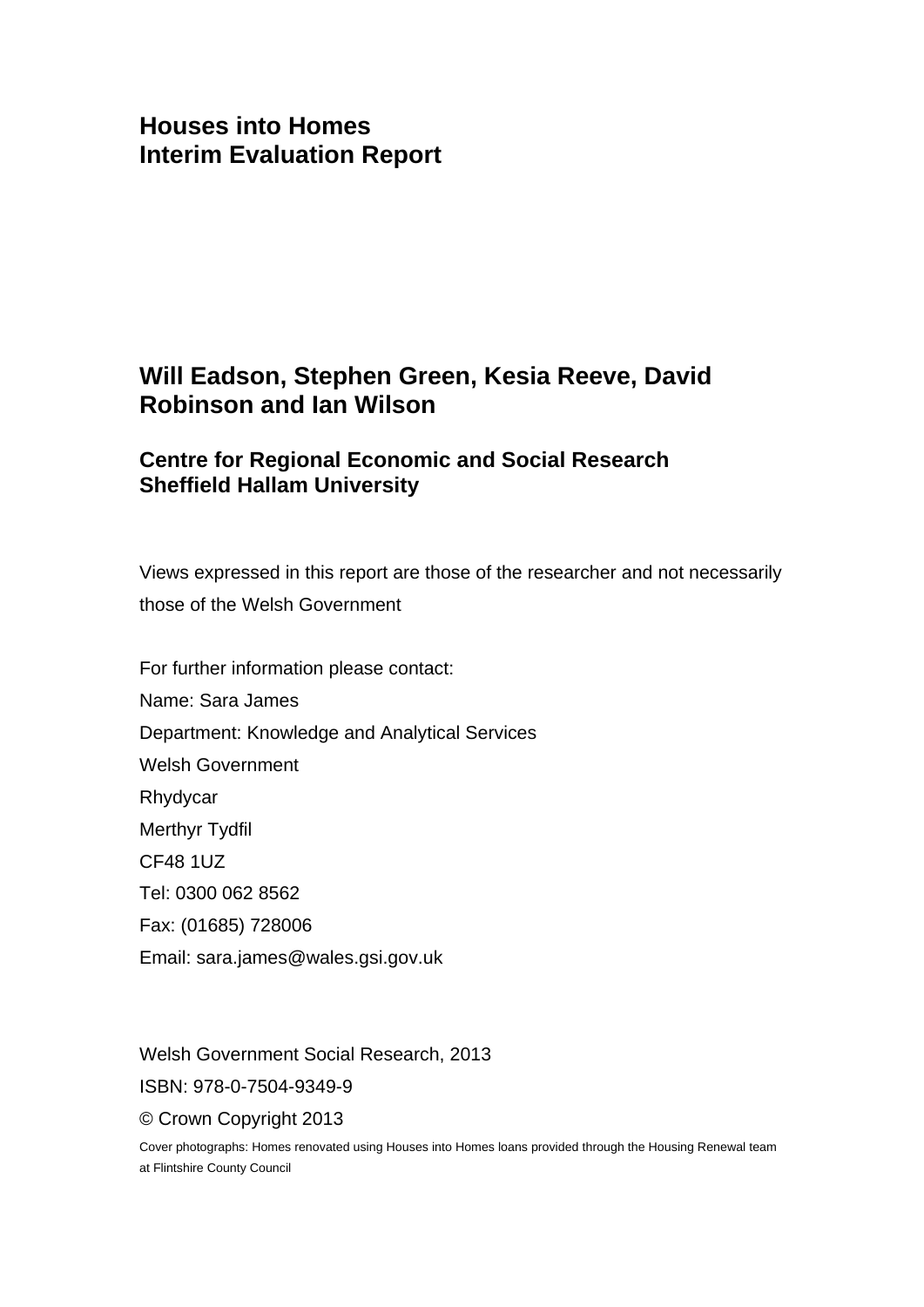### **Table of contents**

| $\mathbf 1$    |                                                                  |
|----------------|------------------------------------------------------------------|
| 2 <sup>1</sup> |                                                                  |
| 3 <sup>1</sup> | Local Authority Action on Empty Homes: Establishing a Baseline21 |
| 4              |                                                                  |
| 5              | Applications and Loans Approved (April to September 2012)48      |
|                | 58                                                               |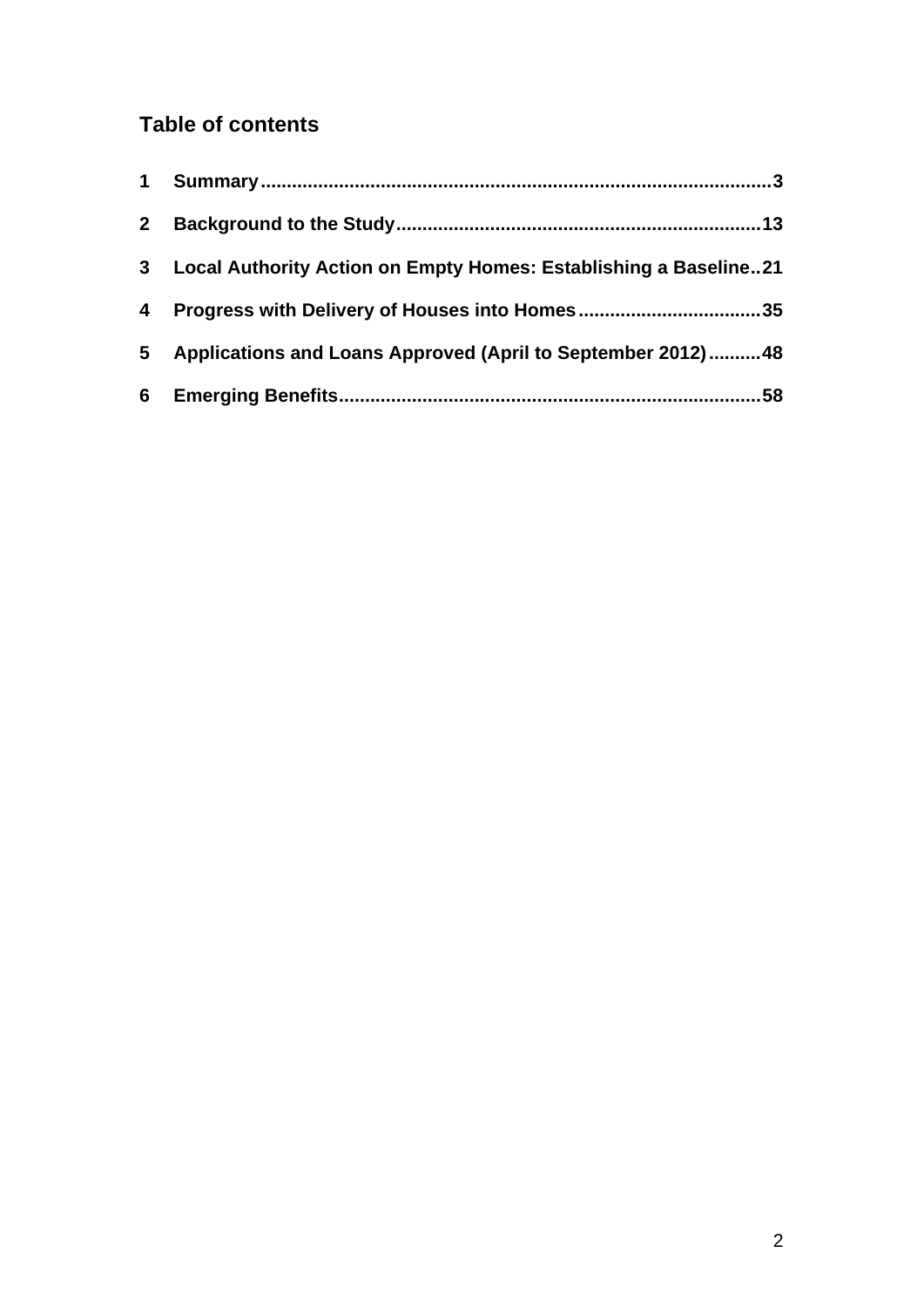### <span id="page-3-0"></span>**1 Summary**

### **The Evaluation**

- 1.1 The Welsh Government has set itself the target of bringing 5,000 empty properties back into use during the current term of government (2011- 2016). To help meet this target, a new empty properties initiative was launched in April 2012. The Houses into Homes scheme, conceived jointly by the Welsh Government and local authorities, makes available loans to bring privately owned empty houses or commercial buildings back into use as homes for rent or sale. A £10 million fund has been made available by the Welsh Government to support the scheme.
- 1.2 A team from the Centre for Regional Economic and Social Research, Sheffield Hallam University, has been commissioned by the Welsh Government to monitor the effectiveness, impact and added value of the Houses into Homes scheme. The evaluation commenced in May 2012 and will run through to 2015.
- 1.3 This report is the first interim output from the evaluation. It analyses delivery of Houses into Homes during the first six months of the scheme (April 2012 to September 2012). Discussion draws on insights to emerge from qualitative interviews with regional leads and a sample of local authority empty homes officers. Baseline data detailing the direct actions taken by local authorities to bring empty properties back into use is presented, alongside monitoring data detailing enquires, applications received and loans approved during the first six months of the Houses into Homes scheme.

### **Local Authority Action on Empty Homes: Establishing a Baseline**

1.4 Empty homes work is not a statutory function and local authorities are free to determine the scale, nature and focus of their approach and the resources they dedicate to tackling the problem. Little is known about how local authorities are utilising the powers at their disposal or which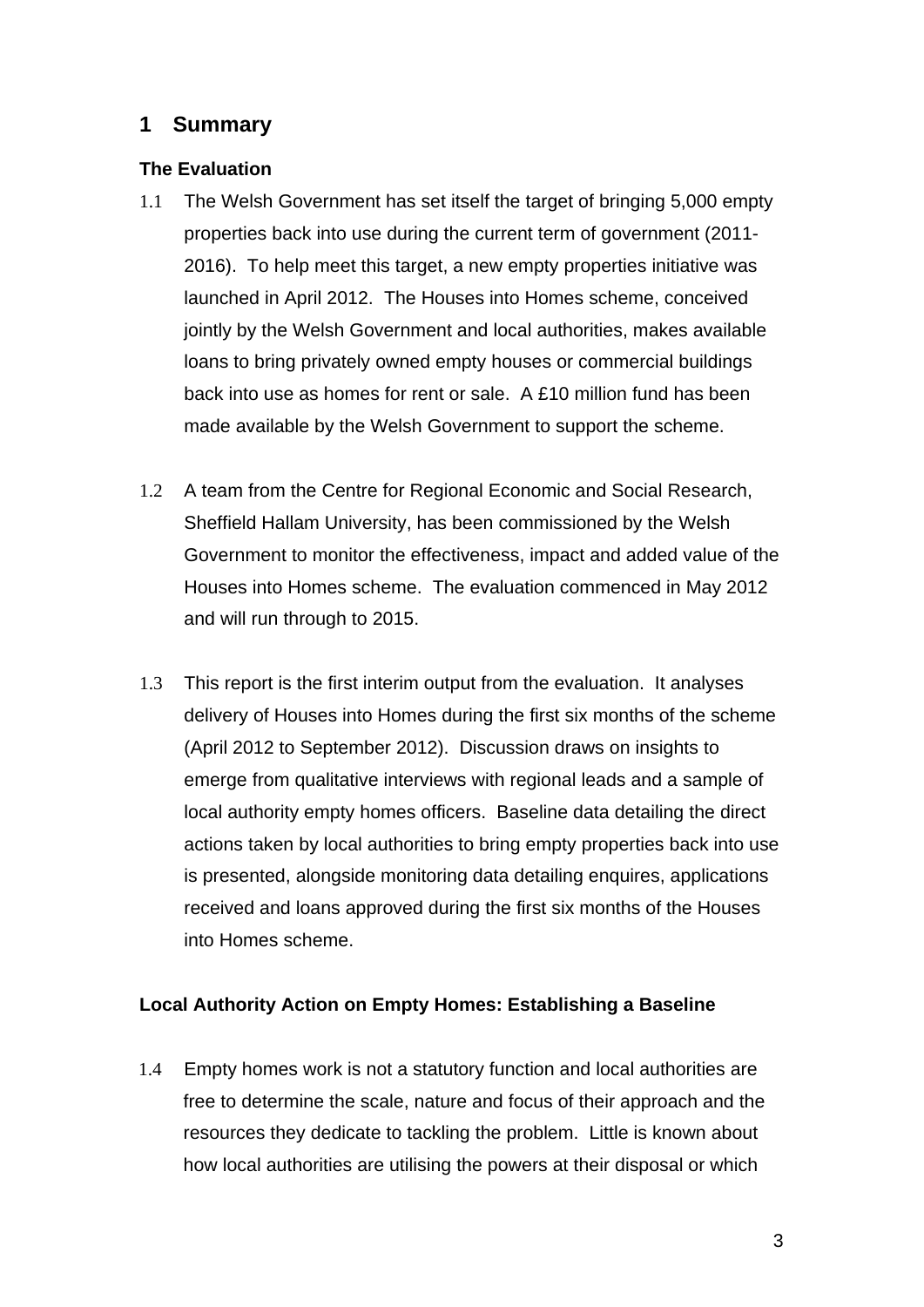approaches are most effective in what circumstances. In Wales, the best available information is provided by a report profiling the approaches employed by local authorities to tackle the problem of empty homes (Lavender and Wilson, 20[1](#page-4-0)2)<sup>1</sup>. This study found variation in the approach of local authorities across Wales to tackling empty homes. This included variations in the resources targeted at tackling empty homes and the methods employed to try and bring empty properties back into use, ranging from advice and persuasion through to enforcement using statutory powers.

- 1.5 National Strategic Indicator data submitted by local authorities to the Welsh Government points to an increase in the number of empty homes in Wales from 18,980 in 2009/10 to 23,287 in 2011/12. During the same period, there was an increase in the number of properties brought back into use through the direct action of local authorities, from 596 in 2009/10 (3.1 per cent of empty homes) to 1,095 in 2011/12 (4.7 per cent of empty homes).
- 1.6 In 2011/12, across Wales, there were 207 empty homes per 10,000 private sector dwellings. Three local authorities had over 300 empty homes per 10,000 private sector dwellings: Rhondda Cynon Taf, Merthyr Tydfil and Carmarthenshire. Wrexham (24 per 10,000) and Torfaen (78 per 10,000) had the lowest rates of empty homes. In the same year, Denbighshire and Neath Port Talbot reported the highest rates of empty homes returned into use (43 per 10,000 private sector dwellings). Across Wales, 10 empty homes per 10,000 of private sector stock were returned into use by local authority direct action in 2011/12.
- 1.7 In-depth data on empty homes work collected from all 22 local authorities in Wales by the evaluation team for the financial year 2011/12 recorded advice and guidance to be by far the most common direct action taken by local authorities to bring empty properties back

<span id="page-4-0"></span> $\overline{a}$ <sup>1</sup> Lavender and Wilson (2012) Welsh Empty Property Initiative "Houses into Homes", The Welsh Government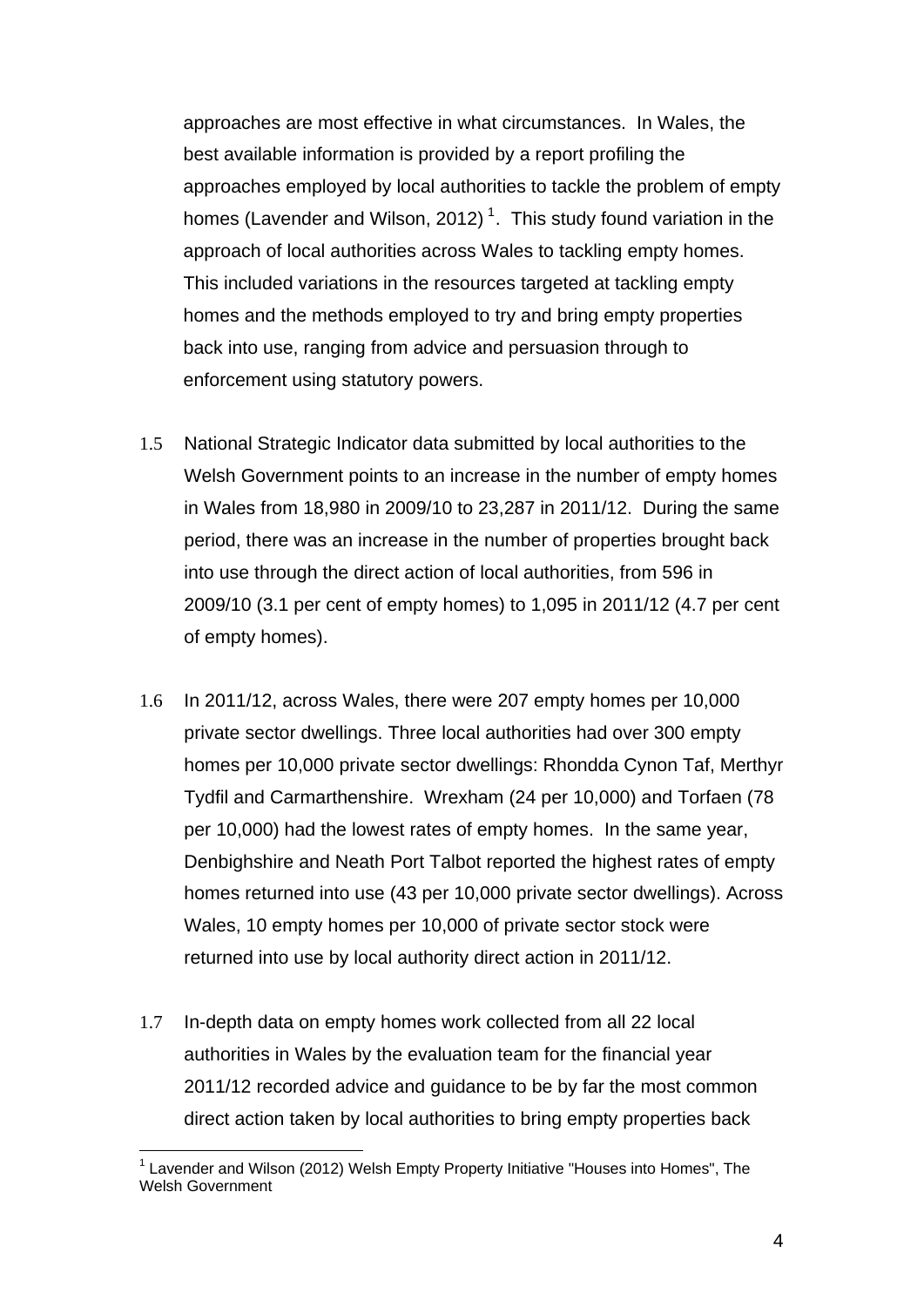into use (1,055 or 97 per cent of 1,080 brought back into use). Two other more common forms of direct action were the provision of financial assistance (92 or eight per cent of 1,080 brought back into use) and threat of enforcement action (66 or six percent of 1,080 properties brought back into use)<sup>[2](#page-5-0)</sup>.

- 1.8 Thirteen local authorities provided data on the length of time that properties were empty prior to being returned into use through direct action. Over half had been empty for more than two years. Eight local authorities were able to provide data on the number of bedrooms contained within the dwellings returned to use through direct action and reported that almost 700 bedrooms had been brought back into use in 2011/12 (an average of 1.7 bedrooms per dwelling). Thirteen local authorities provided details of the number of properties brought back into use as affordable housing and reported that at least 10 per cent of the dwellings (67 out of 643 dwellings) were returned into use as affordable housing. Fifteen local authorities provided information on the number of properties returned into use that had been having a negative impact on the local area. More than one in four (27 per cent) of properties brought back into use (171 of 623 properties) were previously having a negative impact on the local area.
- 1.9 In total, 21 local authorities provided information on the number of full time equivalent (FTE) empty homes officers employed within local authorities and an approximation of associated staff costs. These local authorities reported employing 15.3 FTE empty homes officers, with nine employing one or more FTE empty homes officers.
- 1.10 The 17 local authorities able to provide an estimate reported that the additional local authority costs and financial assistance (all non-staff costs) associated with tackling empty homes in 2011/12 amounted to £1.5 million - an average of £88,000 per local authority. Eight of these

<span id="page-5-0"></span> $\overline{a}$  $2$  Actions are not mutually exclusive – more than one action might be recorded for one property.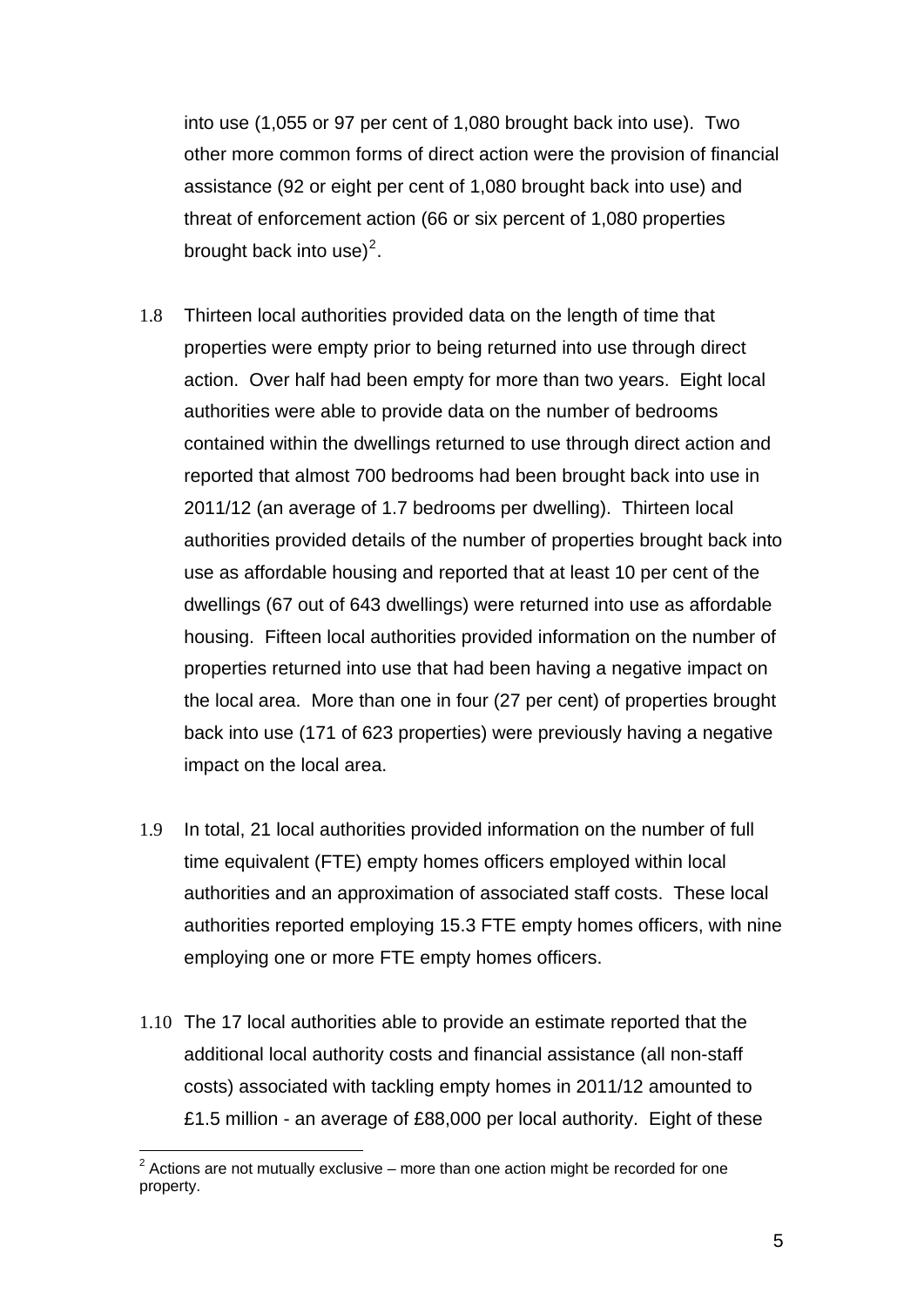local authorities reported no additional costs or financial assistance. Four of the 11 local authorities able to provide an estimate of private sector monies levered in to support efforts to bring empty properties back into use in 2011/12 reported that no private sector funding had been levered in. The other seven local authorities estimated that £2.1 million of private capital had been levered in to help bring properties back into use.

#### **Progress on Delivering the Houses into Homes Scheme**

- 1.11 In the six months following the launch of the Houses into Homes scheme in April 2012, the infrastructure required to deliver the scheme was designed and developed. Working within a framework provided by the Welsh Government, local authorities came together into regional groupings, signed collaborative agreements that formalised roles and responsibilities, designated staff to lead on the scheme at the local authority level, marketed the opportunities provided by Houses into Homes, oversaw the application process and began approving loans.
- 1.12 All six regions now have a regional empty homes group, which coordinates delivery of Houses into Homes. This is a notable development, given that regional collaboration and group structures involving all local authorities were not common across regions prior to the launch of Houses into Homes. The regional group is typically chaired by an officer from the lead (banker) authority. Membership of the regional group varies slightly across the six regions, but the groups typically include senior managers and operational lead officers from each local authority.
- 1.13 Various barriers have been negotiated. Some local authorities have had to work through complex relations with neighbouring authorities and overcome a limited history of collaboration. Delicate issues, such as which authority should serve as regional coordinator and banker, have been addressed and resolved. Of particular note is the fact that all six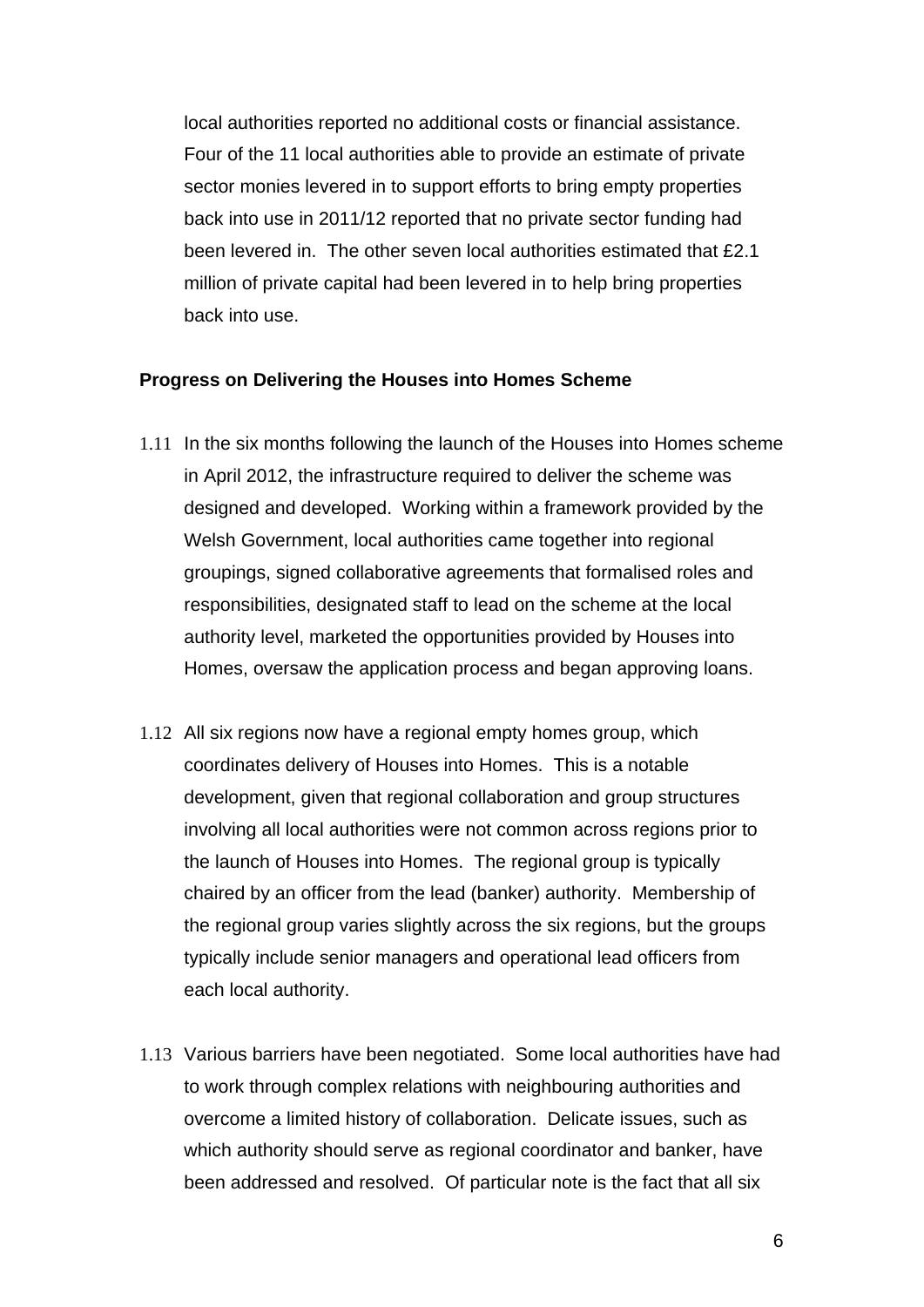<span id="page-7-0"></span>regions have a collaborative agreement<sup>[3](#page-7-0)</sup>. This represents an important development. Not only does the signing of a legal agreement represent a foundation for productive collaboration in delivering Houses into Homes by providing a protocol for how local authorities will engage and work with each other, it represents one of the first examples of the enhanced cooperation between local authorities championed by the Welsh Government as a means for improving service delivery and reducing costs.

- 1.14 Most elements of the day to day delivery of Houses into Homes are locally determined. Advice and guidance has been provided, but each local authority has been free to tailor the specifics of its approach. This has involved some local authorities travelling a long way in a relatively short time. In particular, local authorities with a limited recent history of working to tackle the problem of empty homes have rapidly developed systems and processes in order to deliver the scheme.
- 1.15 A lead officer for Houses into Homes has been identified in each local authority and staff have been allocated to the tasks of marketing Houses into Homes, processing expressions of interest and supporting owners to complete and submit applications. There was general agreement across the regions that many owners will need hand-holding through the application process. In response, empty homes officers reported sending out information, meeting owners to explain the scheme and how to apply and supporting them through the application process.
- 1.16 Each region has been allocated a share of the £10 million of capital funding made available by the Welsh Government to support the Houses into Homes scheme. Three regions (Gwent, Mid and West, and Cwm Taf) have taken the decision to regard this allocation as a regional resource and to distribute funds to applicants from across the region on a first come, first served basis. In contrast, three regions (North Wales,

 $\overline{a}$ 

<sup>&</sup>lt;sup>3</sup> Three regions had signed collaborative agreements by September 2012 and the other three had done so by the time of publication of this report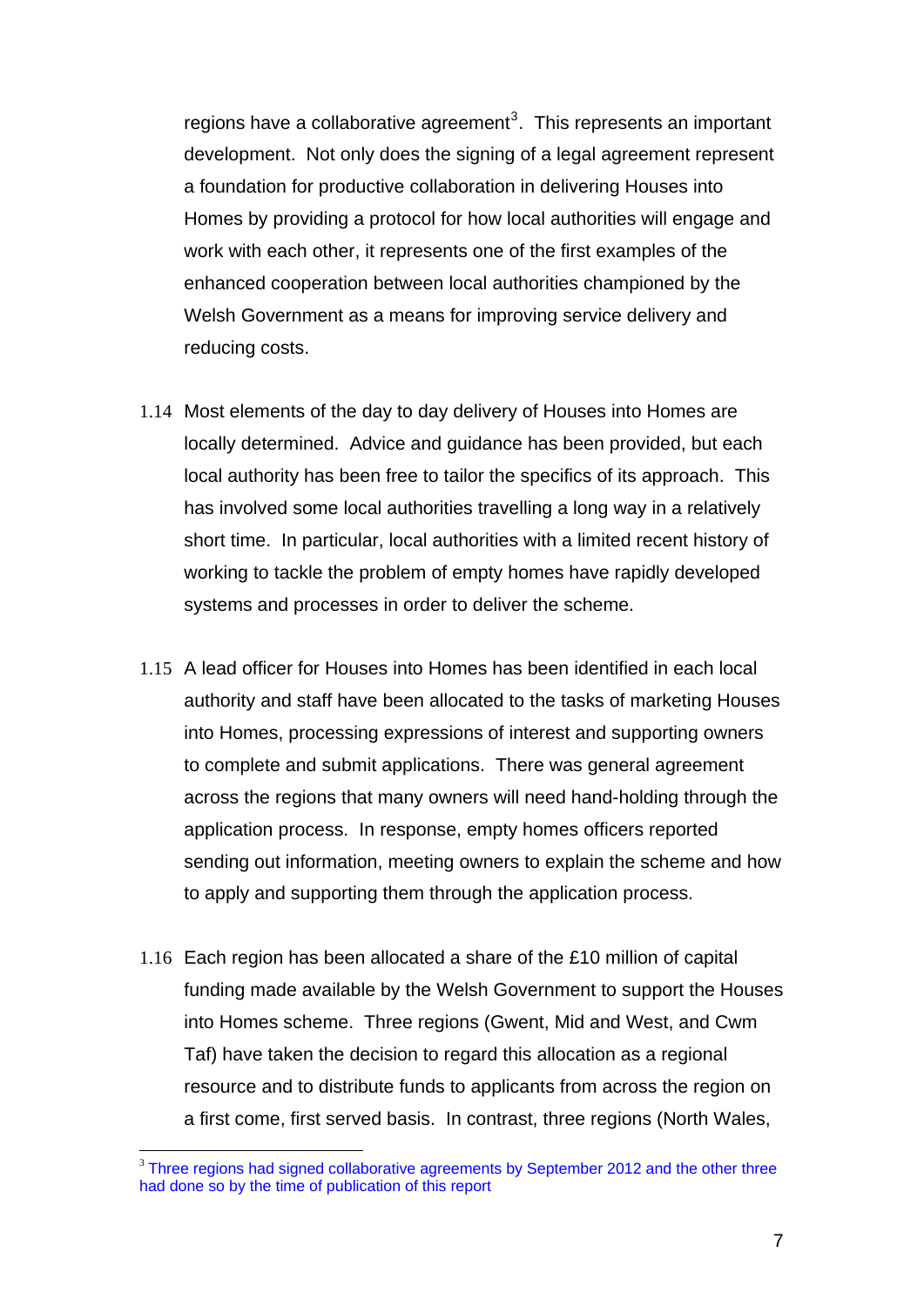Cardiff and the Vale and Western Bay) reported seeking to distribute funds to local authorities in accordance with a notional allocation to each authority based on the size of its private sector stock.

- 1.17 Regional groups have not set explicit targets beyond drawing down their full allocation of Houses into Homes funding by March 2013. There has been a first come, first served approach to applications, although some local authorities have actively targeted owners of empty properties previously identified as priorities for action. Regional leads reported that attention was also turning to considering the kinds of dwellings provided through the scheme and the extent to which they address local housing needs. Various possible future strategic priorities were identified, including responding to the challenges posed by welfare reform, for example, by supporting the provision of more one person dwellings.
- 1.18 Implementing the Houses into Homes scheme has not been without its challenges, but these have largely been overcome or effectively managed. By September 2012, applications were being received, loans were being approved and the regional leads reported that they would be likely to draw down their allocated funds from the Welsh Government by the end of March 2013.

### **Applications and Loans Approved (April to September 2012)**

- 1.19 The first applications for loans under the Houses into Homes scheme were received in summer 2012 and the first loans were approved in September 2012. It is important to note that, during this period, attention focused on putting in place the framework for delivering Houses into Homes. It was therefore expected that relatively few loans would be received and approved in the first six months of the scheme.
- 1.20 Standard monitoring data from each local authority are being collected on an ongoing basis. These data will support analysis of progress with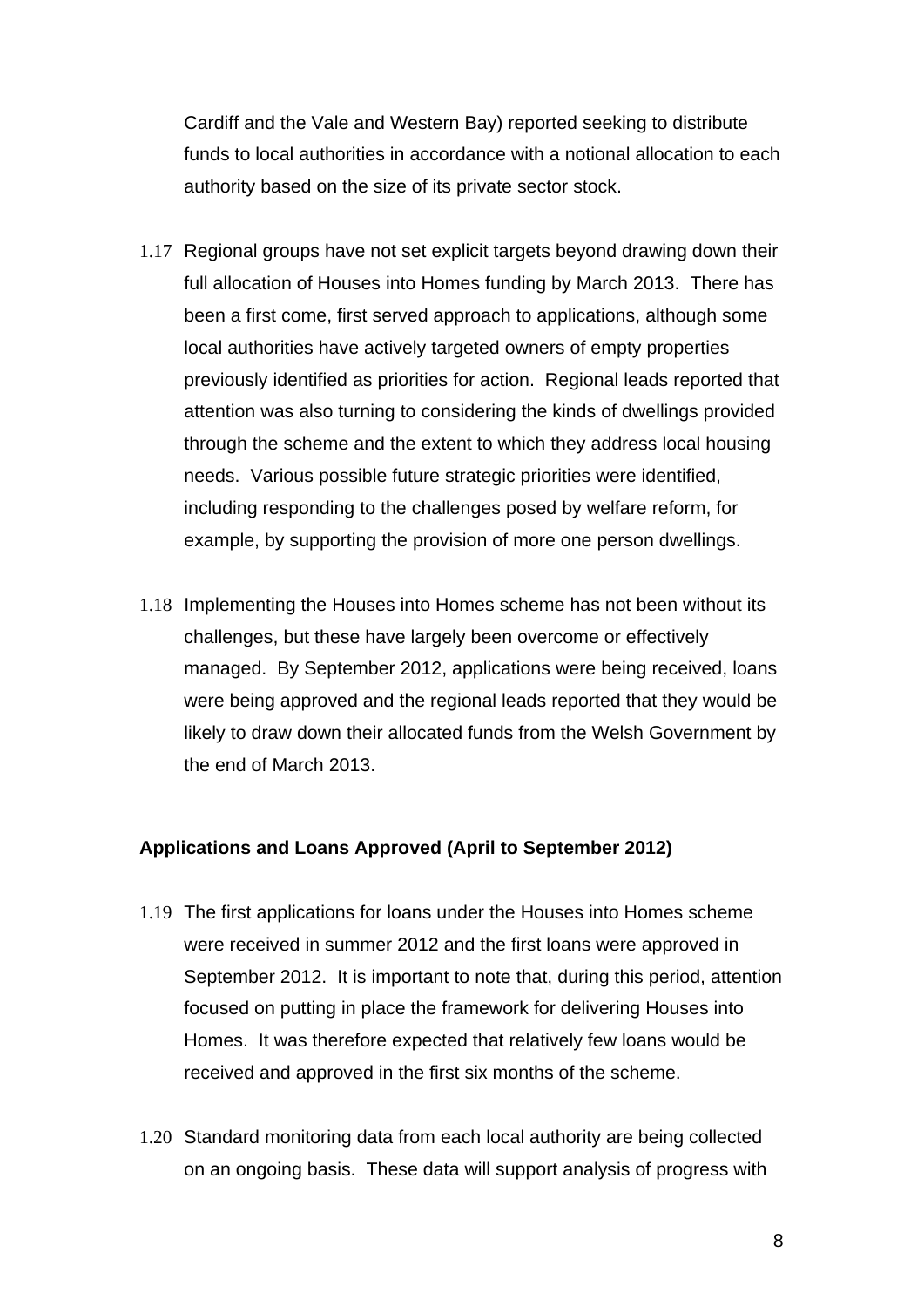delivery and the impact of the Houses into Homes scheme, including reporting of actions, outputs, costs and savings. The first monitoring period was April to September 2012.

- 1.21 Analysis of Houses into Homes monitoring data returns, covering the period April to September 2012, revealed that 73 loan applications were received in this period. A total of 14 loans had been approved - four in Wrexham, three in Merthyr Tydfil, two in Blaenau Gwent and Denbighshire and one each in Gwynedd, Rhondda Cynon Taf and Torfaen. These 14 loans supported the provision of 24 residential units. In addition, 54 loans were being processed, including provisionally approved applications. One application had been rejected and 13 had been withdrawn by the applicant.
- 1.22 The bullets below provide headline information on 13 of the **14 approved applications** (no data were provided on one of the loans):
	- eleven applications were by individuals and three were by Limited Companies.
	- all of the properties had been empty for at least one year; seven properties had been empty for five years or more, including four which had been empty for 10 years or more.
	- the number of units contained within the properties is proposed to increase from nine to 24; six properties will see an increase in the number of units that they contain.
	- the number of bedrooms provided will increase from 24 to 51; five properties will see an increase in the number of bedrooms provided and only one will see a decrease.
	- six approved applications were for properties whose external appearance had a negative impact on the local area.
	- the average property value is expected to increase from £101,558 to £195,308.
	- after completion of the works, the expected value of the property will be higher in 12 out of 13 cases for which data were provided; four properties are expected to more than double in value,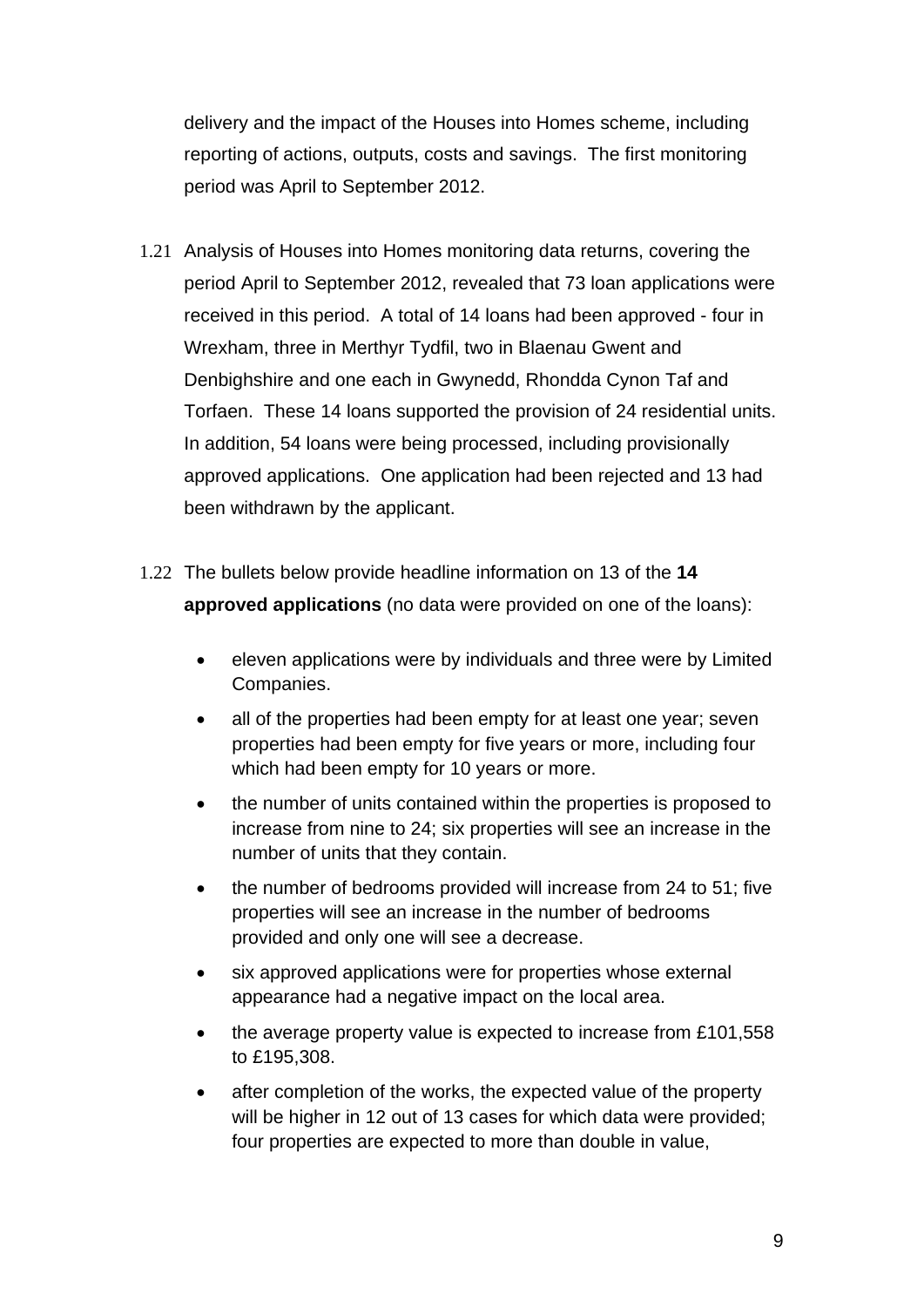<span id="page-10-0"></span>including one property whose value is expected to increase nearly five-fold.

- of the 13 approved applications where data were provided, 10 will provide accommodation for rent; three will be for sale.
- four empty properties (renovated to provide six dwellings) will provide affordable accommodation.
- the total value of loans agreed so far is £486,789, an average of £37,445 per application
- seven agreed loans will cover the full cost of the works and a further two will cover between 75 per cent and 100 per cent; three loans will cover less than 50 per cent of the cost of the works.

### 1.23 Local authorities reported a further **54 applications which were in the**

**process of being assessed** at the end of the monitoring period. Key points about these applications include<sup>[4](#page-10-0)</sup>:

- the amount of loan funding applied for was £2,432,965, an average of £46,788 among applications for which data were available.
- 39 applications had been made by individuals, 13 by limited companies and two by unincorporated entities.
- five applications were for properties which had been empty for at least six months but less than a year; in comparison, 17 had been empty for five years or more, including 10 which had been empty for 10 years or more.
- 18 applications would see an increase in the number of units provided.
- 21 applications would see an increase in the number of bedrooms provided.
- the external condition of the property was having a negative impact on the local area in 28 cases.
- after completion of the works, 42 properties would be for rent, six would be for sale and two would be for sale or rent.
- 18 properties, 38 units, would provide affordable accommodation.

 4 Note that data on each of the points discussed was not available for every application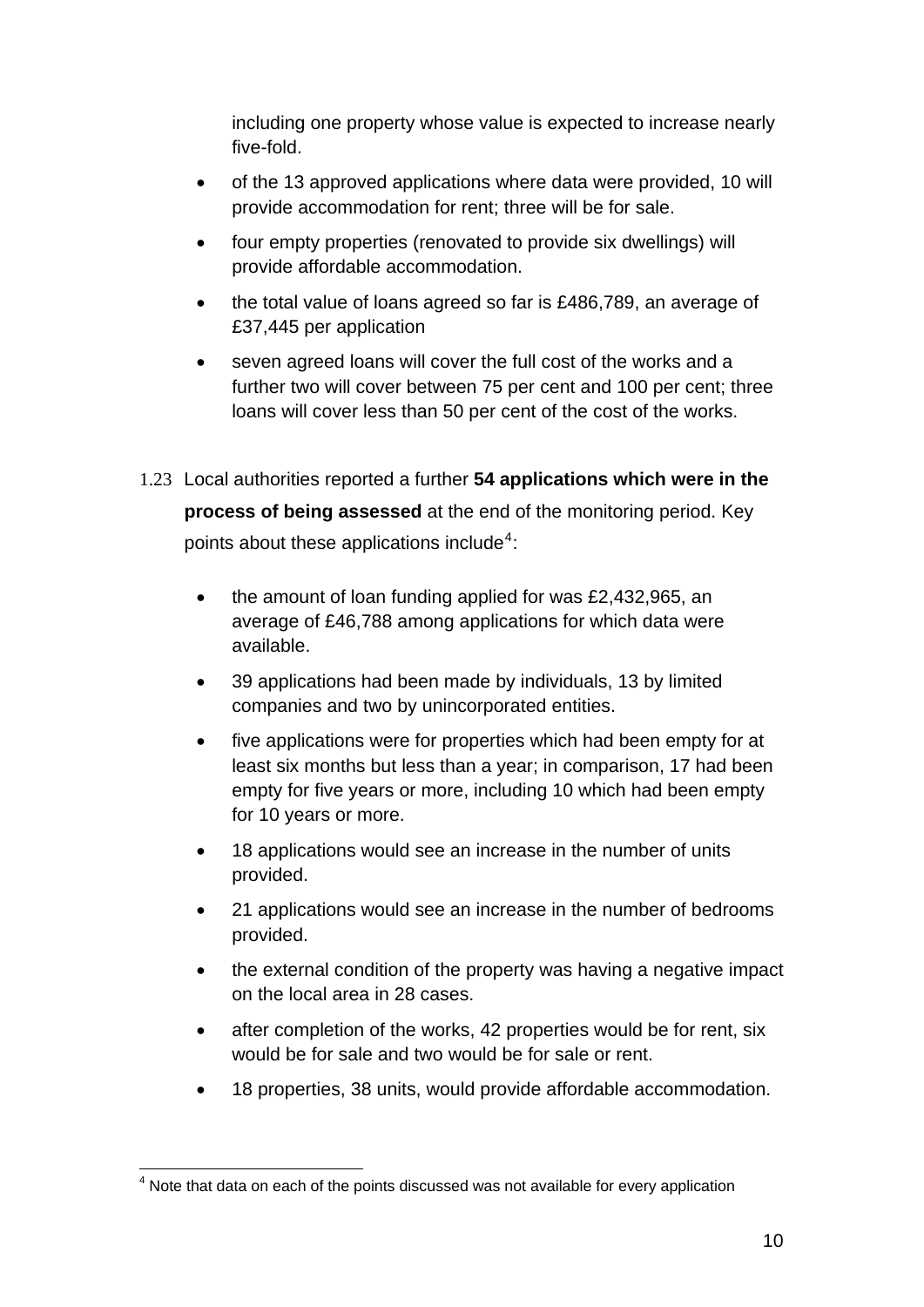- 1.24 In addition, **520 enquiries** had been received by local authorities about the Houses into Homes loan scheme. Of the enquiries received:
	- 89 said they are completing/would complete an application.
	- eight were signposted to another empty homes intervention.
	- 73 said they will not proceed any further.
	- information about applicant intentions was not known in 336 cases.

### **Emerging Benefits**

- 1.25 It is too early in the life cycle of Houses into Homes to say anything robust about the additionalities associated with the scheme. However, regional leads and local authority empty homes officers did point to a number of positive differences and unforeseen benefits that were reported to have already arisen from the Houses into Homes scheme.
- 1.26 One of the most common observations was that the scheme provides local authorities with an additional tool with which to tackle the problem of empty properties. The scheme was also reported to be supporting wider efforts to tackle the problem of empty homes by prompting the owners of empty properties to get in touch with their local authority.
- 1.27 The Houses into Homes scheme was also championed for its role in prompting local authorities with a limited recent history of working to bring empty homes back into use to dedicate greater resources to understanding and tackling the problem. This included the appointment of dedicated empty homes officers.
- 1.28 All regional leads spoke positively about the role of the regional group in providing a forum for local authorities to discuss and interpret advice and guidance issued by the Welsh Government and to determine their approach to delivering Houses into Homes. This was reported to be particularly useful for local authorities with a limited history of empty homes activity and little experience of administering loans. Through the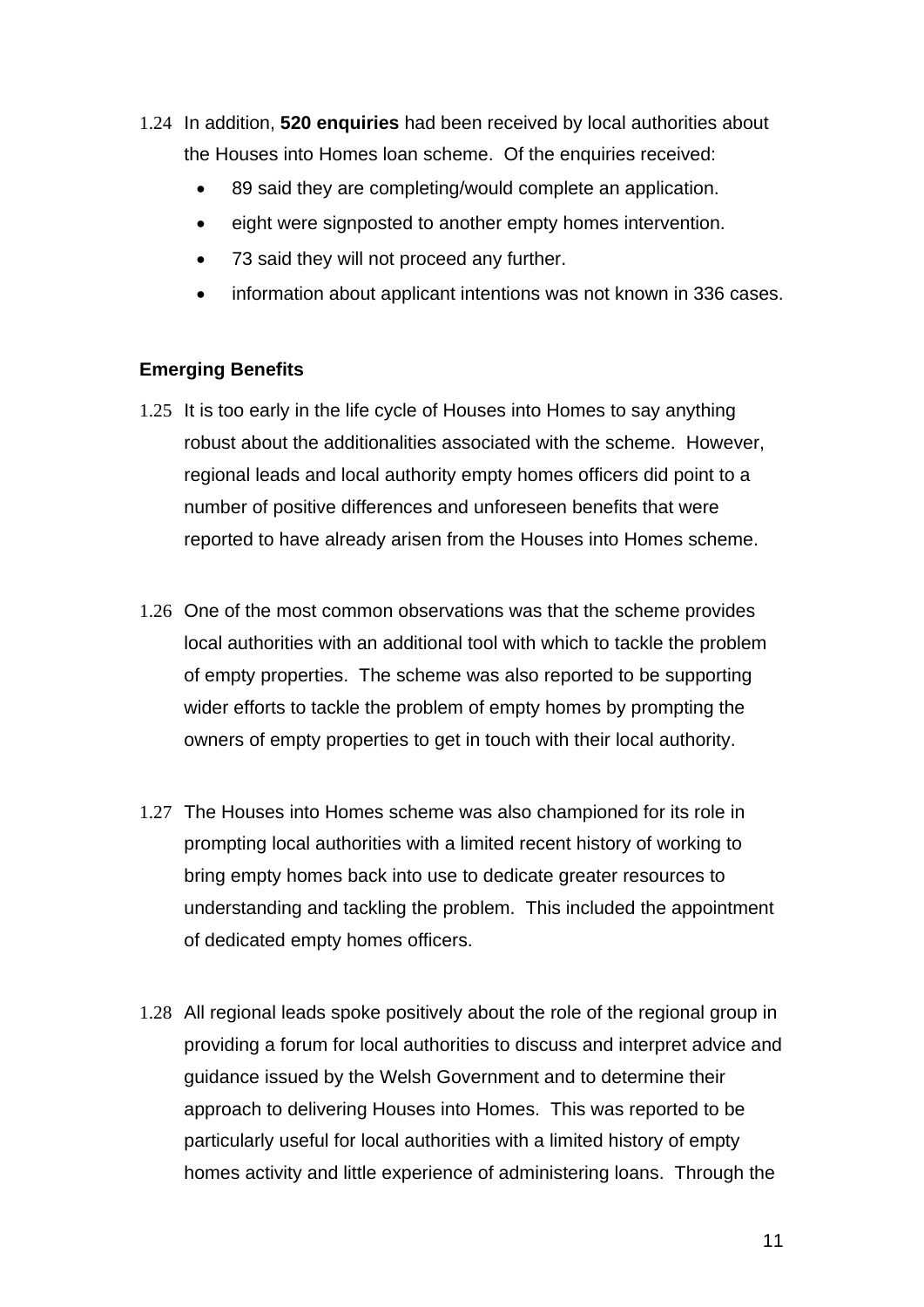regional group, these authorities could up-skill quickly, utilising documentation (legal agreements, contracts etc.), copying processes and building on lessons learned by more experienced authorities. There were also examples of officers from different departments, such as legal services, meeting up to compare experiences and approaches.

1.29 There was a general consensus among respondents that the Houses into Homes scheme will serve to speed up the process of bringing properties back into use.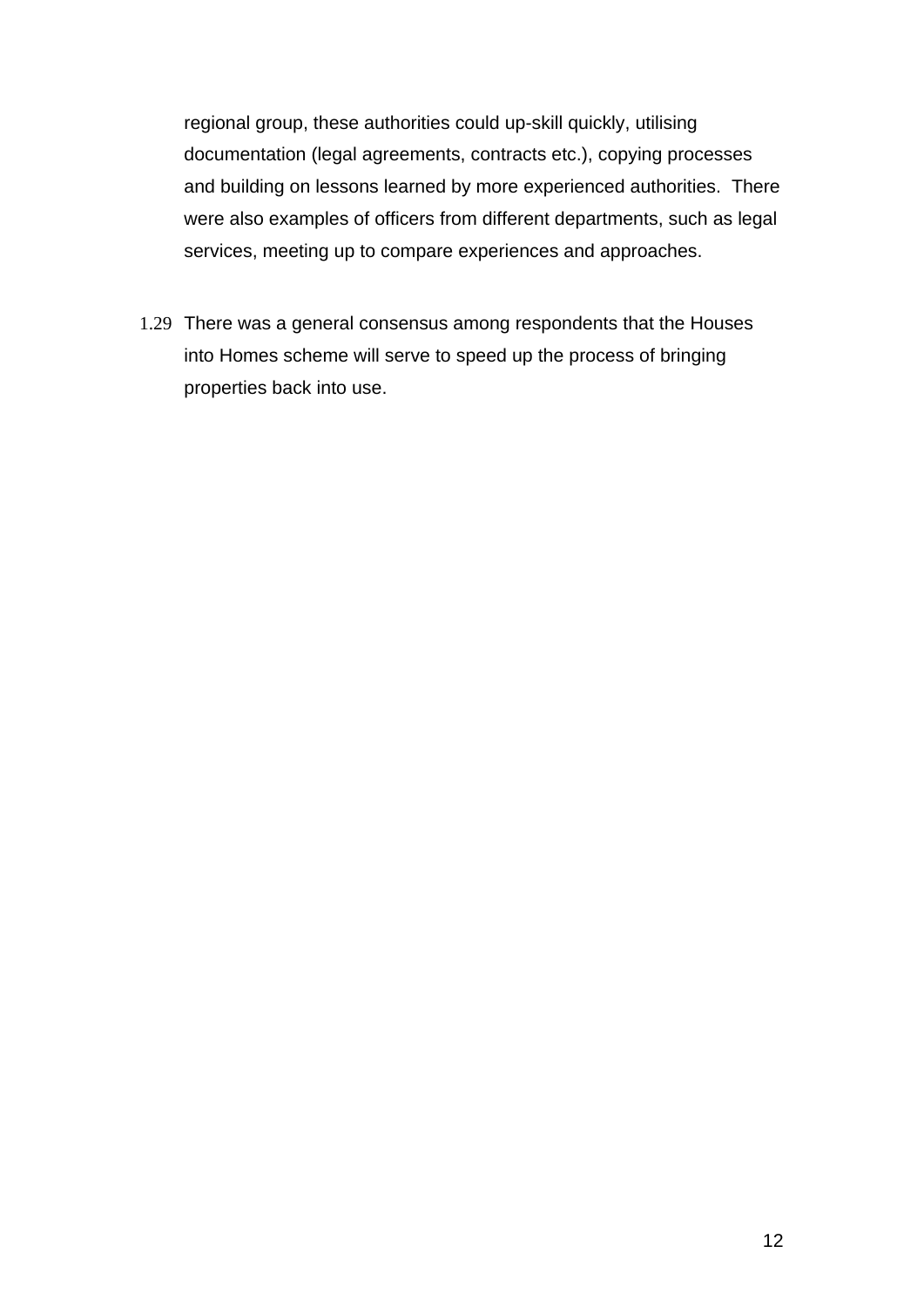### <span id="page-13-0"></span>**2 Background to the Study**

### **Introduction**

- 2.1 According to available data, there were 23,000 empty homes in Wales in 2012<sup>[5](#page-13-0)</sup>. These empty properties are a wasted resource. Bringing them back into use will help with efforts to increase supply and choice, improve housing conditions and meet housing need in Wales. It will also serve to limit the costs for local authorities of dealing with insecure, unsafe and dangerous properties and help increase the Council Tax collection rate. Bringing empty properties back into use can reduce the problems of vandalism and anti-social behaviour often associated with empty properties and local residents can benefit from an improved residential environment, making the neighbourhood a more attractive place to live and making it easier for local people to sell their property and move house.
- 2.2 In response, the Welsh Government has set itself the target of bringing 5,000 properties back into use during the current term of government  $(2011-2016)^6$  $(2011-2016)^6$  $(2011-2016)^6$ . To this end, a new empty properties initiative has been introduced in a bid to reduce the number of empty properties and increase supply and choice in the Welsh housing system.
- 2.3 The Houses into Homes scheme was launched in April 2012. It makes available loans to bring empty residential properties or commercial buildings back into use as homes for rent or sale. When the work is complete, the property must be sold or rented out. The loans are interest free and must be paid back within two or three years depending on whether the property is sold or let. A £10 million fund was created by the Welsh Government to support the scheme.

 $\overline{a}$ <sup>5</sup> Estimate based on Performance Indicator data submitted to the Welsh Government by all 22 local authorities in Wales (see Table 3.1).<br><sup>6</sup> See<http://wales.gov.uk/docs/desh/consultation/120521whitepaperen.pdf>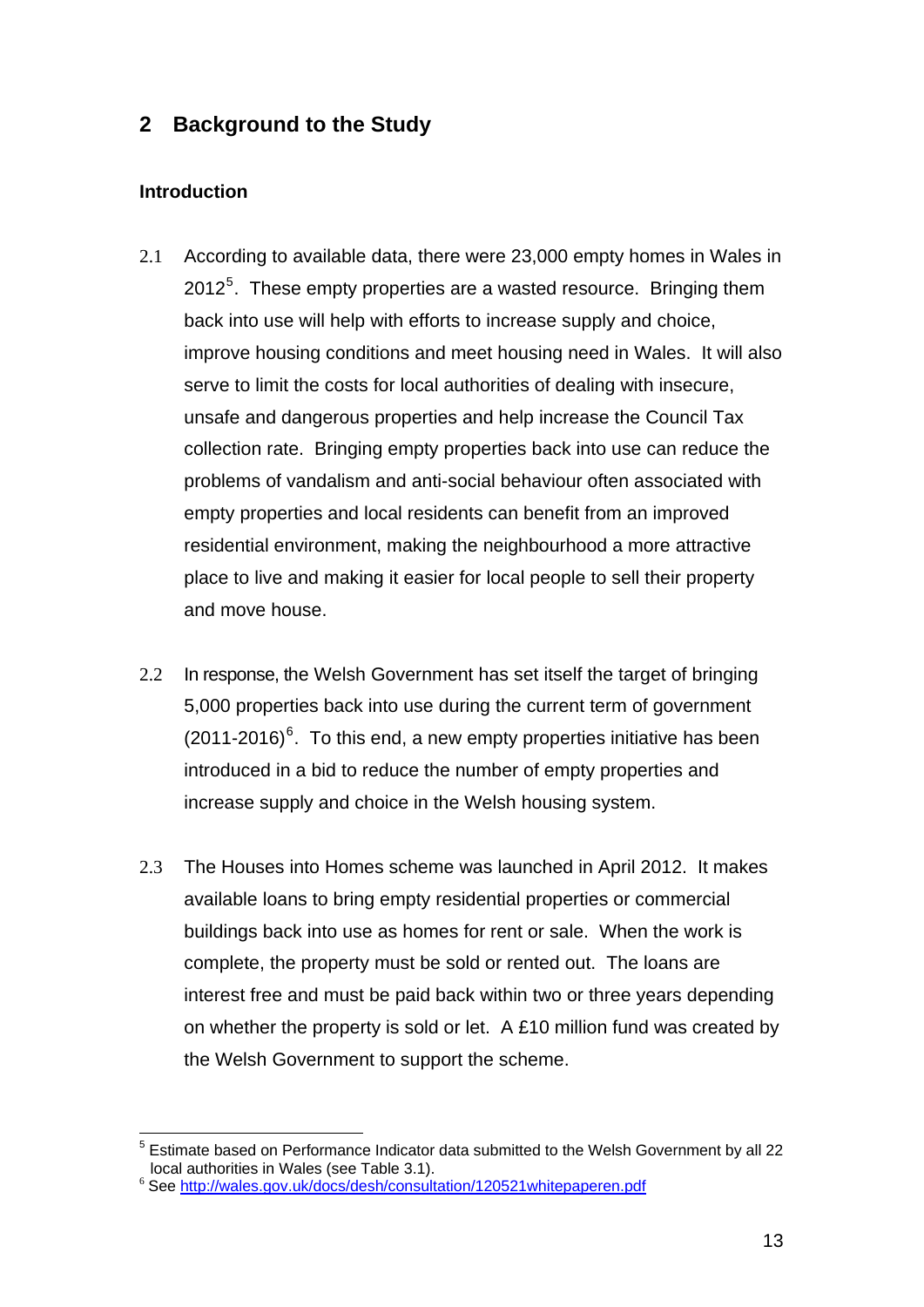<span id="page-14-0"></span>2.4 An evaluation of the Houses into Homes scheme has been commissioned by the Welsh Government to monitor effectiveness, impact and added value of the scheme and to provide accountability for the use of public funds. The evaluation commenced in May 2012 and will run for the course of the programme, from April 2012 to March 2015. The evaluation is scheduled to report at a number of agreed points during the three years of the programme, as well as providing a detailed final report in advance of the Welsh Government elections in 2016. This report is the first interim output from the evaluation. It reviews delivery during the first six months of the scheme, from April 2012 to September 2012.

#### **Houses into Homes**

2.5 In 2012, 1,076 private sector dwellings in Wales were recorded as returned to use as a result of the direct action of a local authority<sup>[7](#page-14-0)</sup>. Local authorities have suggested that this number could be higher were it not for a lack of staffing resources, funds for enforcement and capital investment undercutting their ability to bring more properties back into use (Lavender and Wilson, 2012). These problems are perhaps inevitable in the context of funding cuts as a result of the UK Government's austerity programme. Empty homes work is also likely to suffer more than some other policy areas because it is not a statutory function. However, the Welsh Government has placed empty homes at the heart of its national housing strategy, *Improving Lives and Communities* (April 2010), arguing that demand for housing should be met, not just by building new houses, but by bringing empty properties back into use. The Programme for Government (2010) also contains a clear commitment to reduce the number of empty homes in Wales. In response, the Welsh Government has introduced various initiatives designed to tackle the problem of empty homes.

 $\overline{a}$  $7$  Based on Performance Indicator returns submitted to the Welsh Government by local authorities, which count properties that have been empty for more than six months and brought back into use as a result of a direct intervention by a local authority (see Table 3.1).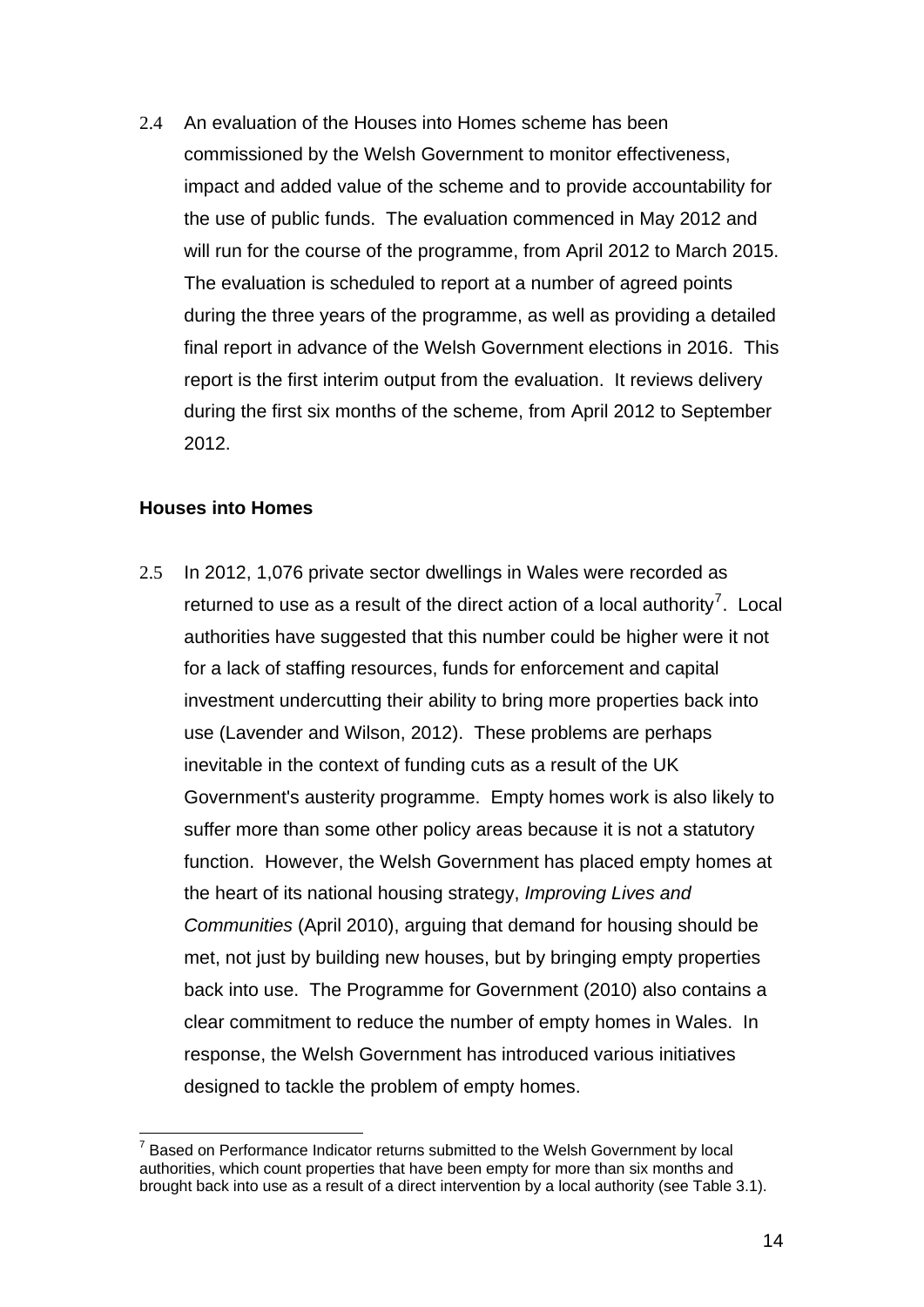- <span id="page-15-0"></span>2.6 Working with local authorities, Shelter Cymru, the Welsh Local Government Association and other interested parties, the Welsh Government has revised guidance on options for bringing empty properties back into use<sup>[8](#page-15-0)</sup>. Consultation has taken place<sup>[9](#page-15-0)</sup> on the commitment made by the Welsh Government in the White Paper *Homes for Wales*<sup>[10](#page-15-0)</sup> to bring forward new legislation to provide local authorities with a discretionary power to levy a higher rate of council tax on properties that have been empty for more than a year. Perhaps most significantly, the Welsh Government has also made £10 million of new capital funding available to support a new scheme designed to help local authorities in their efforts to bring empty properties back into use.
- 2.7 The Houses into Homes scheme provides capital funding for local authorities to provide loans to owners of empty properties to bring them back into use for sale or rent. The scheme is based on the *No Use Empty* scheme run by Kent County Council<sup>[11](#page-15-0)</sup>, which has been adapted to the Welsh context and draws on local authority experience in Wales of providing assistance through grants and loans to bring empty properties back into use. The scheme is solely concerned with private sector properties that have been empty for more than six months. The loans are interest free and the money is made available to the owner before work starts. The loans are available to pay for work on houses and conversion of commercial buildings into good quality accommodation. This includes work that involves splitting a property into flats. Individuals, charities and companies can apply. An administration fee of between £295 and £495 is required as a contribution towards the cost of processing the application. The most that can be borrowed is £25,000 for each property, up to a maximum total of £150,000 per applicant. The loan is required to be repaid after two years if the property is returned to use for sale or three years if the property is returned to use for rent.

 8

see http://wales.gov.uk/consultations/localgovernment/ctaxemptyhomes/?lang=en

se[e](http://wales.gov.uk/consultations/localgovernment/ctaxemptyhomes/?lang=en) [http://wales.gov.uk/docs/desh](http://www.no-use-empty.org/)/consultation/120521whitepaperen.pdf<br>
<sup>11</sup> see <http://www.no-use-empty.org/>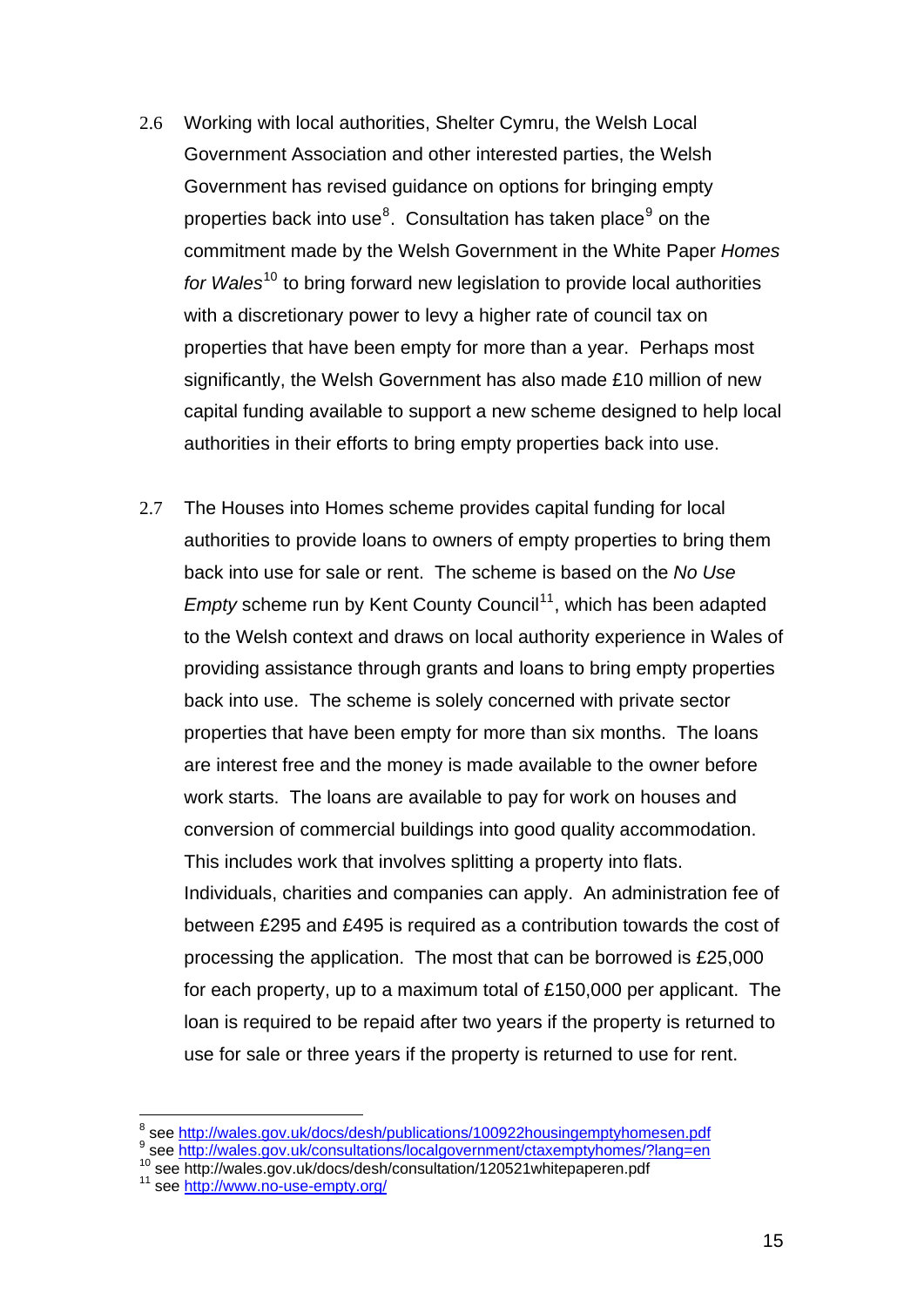Once repaid, the money will be made available for further loans to bring empty properties back into use.

2.8 Delivery of Houses into Homes is devolved to six regional steering groups (Figure 2.1) comprising representatives of each local authority in the region (see Table 2.1). Capital funding has been allocated to regions on a pro rata basis based on the percentage of the private sector stock in Wales located within each region. Funds are drawn down by the regions on the basis of applications received from owners of empty properties. Each region has appointed a local authority as a banker, which collects information on applications received, submits these details to the Welsh Government and receives the capital funding, which is then distributed to individual authorities.

| <b>Region</b>        | Local Authorities (regional lead in bold)   | <b>Funding</b> |
|----------------------|---------------------------------------------|----------------|
| <b>North Wales</b>   | Conwy County Borough Council                | £2,332,532     |
|                      | Denbighshire County Council                 |                |
|                      | <b>Flintshire County Council</b>            |                |
|                      | <b>Gwynedd County Council</b>               |                |
|                      | Isle of Anglesey County Council             |                |
|                      | <b>Wrexham County Borough Council</b>       |                |
| Mid and West Wales   | Powys County Council                        | £1,799,534     |
|                      | <b>Carmarthenshire County Council</b>       |                |
|                      | Pembrokeshire County Council                |                |
|                      | <b>Ceredigion County Council</b>            |                |
| Gwent                | <b>Blaenau Gwent County Borough Council</b> | £1,772,762     |
|                      | <b>Caerphilly County Borough Council</b>    |                |
|                      | Monmouthshire County Council                |                |
|                      | <b>Newport City Council</b>                 |                |
|                      | <b>Torfaen County Borough Council</b>       |                |
| Western Bay          | <b>Bridgend County Borough Council</b>      | £1,665,194     |
|                      | <b>City and County of Swansea</b>           |                |
|                      | Neath Port Talbot County Borough Council    |                |
| Cardiff and the Vale | City and County of Cardiff                  | £1,464,186     |
|                      | Vale of Glamorgan County Borough Council    |                |
| Cwm Taf              | Merthyr Tydfil County Borough Council       | £965,792       |
|                      | Rhondda Cynon Taf County Borough Council    |                |

### Table 2.1 Regional Groupings and Houses into Homes Funding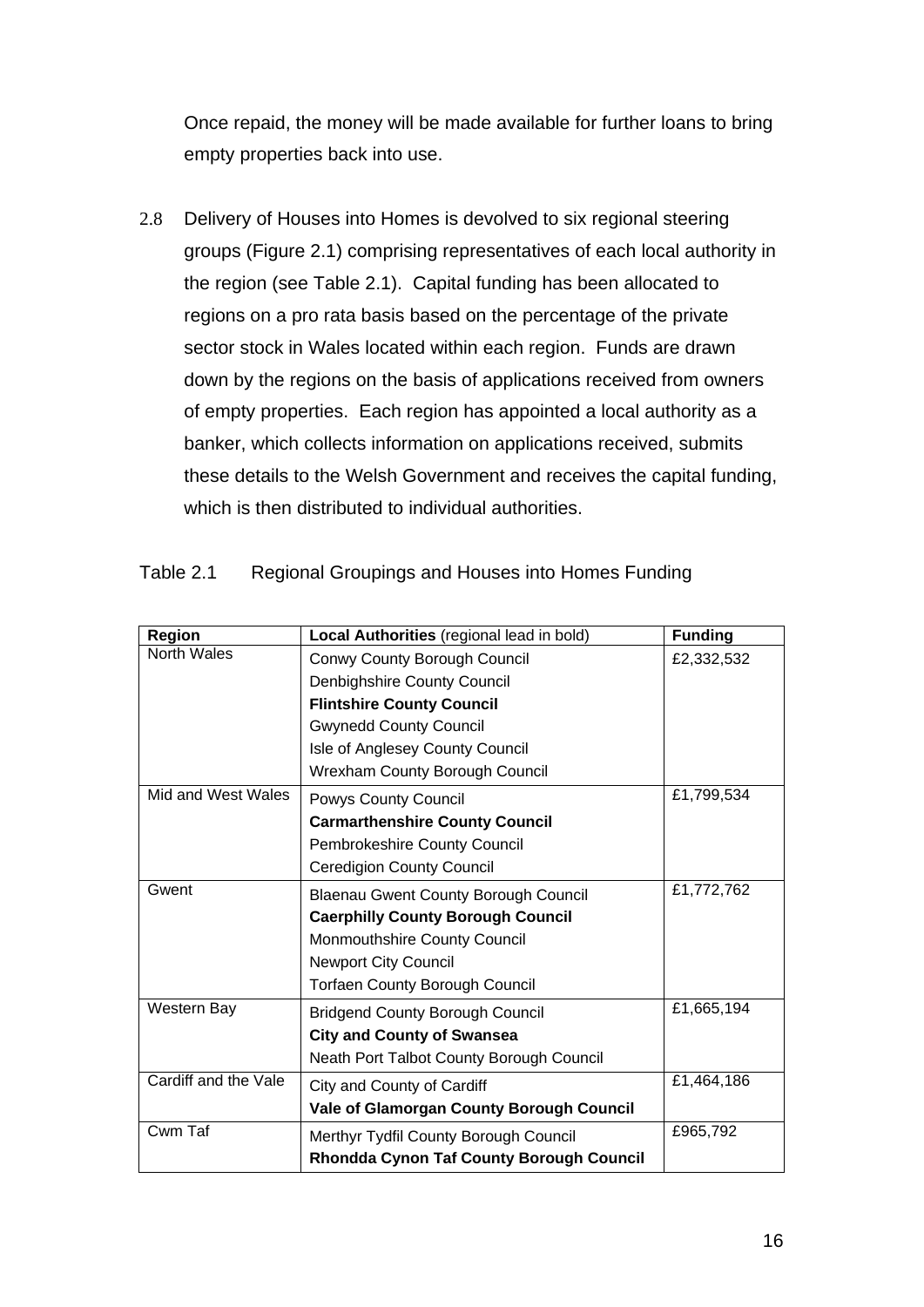2.9 The intention was that the full £10 million of capital funding would be drawn down and allocated in the financial year 2012/13. To this end, each local authority has been given an indicative allocation, but regional groups have been granted flexibility to determine the precise allocation of funds to local authorities within the region. This allows funds originally allocated to a local authority that has failed to receive applications commensurate with its capital allocation to be reallocated to other authorities evidencing greater demand.



### **Figure 2.1: Regional Groupings**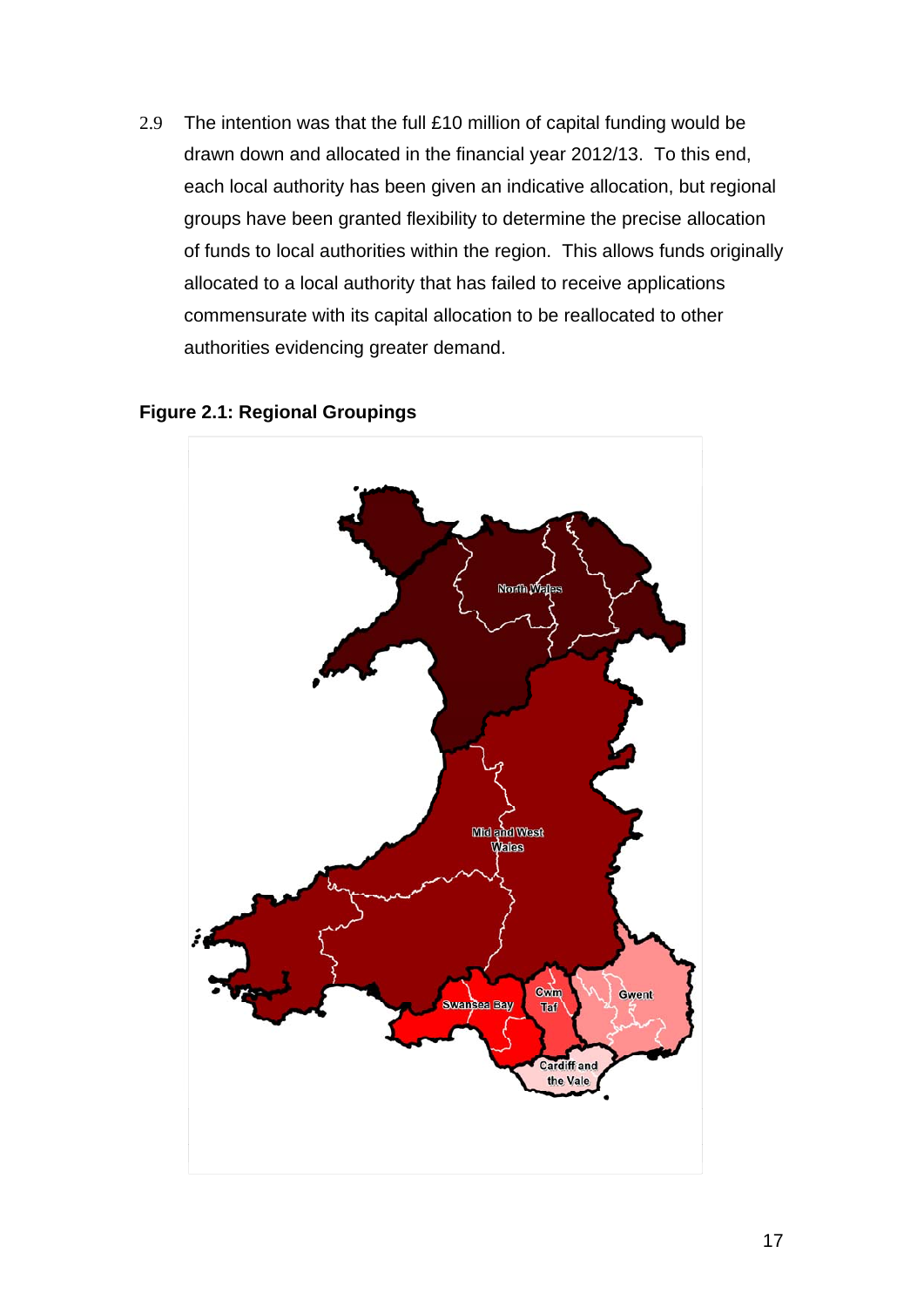<span id="page-18-0"></span>2.10 The delivery of the Houses into Homes scheme is overseen by a national steering group comprising the six chairs of the regional empty homes groups, the Welsh Government, the Welsh Local Government Association (WLGA) and Andrew Lavender, a consultant who also served as project consultant for the Kent Empty Property initiative since its inception in 2005. The Welsh Government has also supported the WLGA Improvement Project for Empty Homes, which provides local authorities with advice, guidance and training relating to the scheme<sup>[12](#page-18-0)</sup>.

### **Overview of the evaluation**

- 2.11 A team from the Centre for Regional Economic and Social Research, Sheffield Hallam University, was commissioned in April 2012 to conduct an evaluation, focusing on the effectiveness of arrangements for delivering the Houses into Homes scheme (process evaluation) and determine the impact and added value of the scheme (impact evaluation).
- 2.12 The *impact evaluation* addresses key questions including how effective the scheme has been at bringing properties back into use; the additional impacts of the scheme; the (direct and indirect) beneficiaries; the sustainability of the scheme; success levering in additional resources; and value for money. Answering these questions requires detailed information about empty properties across Wales and direct actions taken by local authorities, information about loan applications and loans granted and outcome information about properties brought back into use. These data are being collected from local authorities across Wales on a regular basis throughout the evaluation. In addition, an ongoing survey of direct beneficiaries (loan recipients) will be undertaken to capture information about outcomes and to identify wider beneficiaries.

 $\overline{a}$ <sup>12</sup> See http://www.wlga.gov.uk/empty-homes/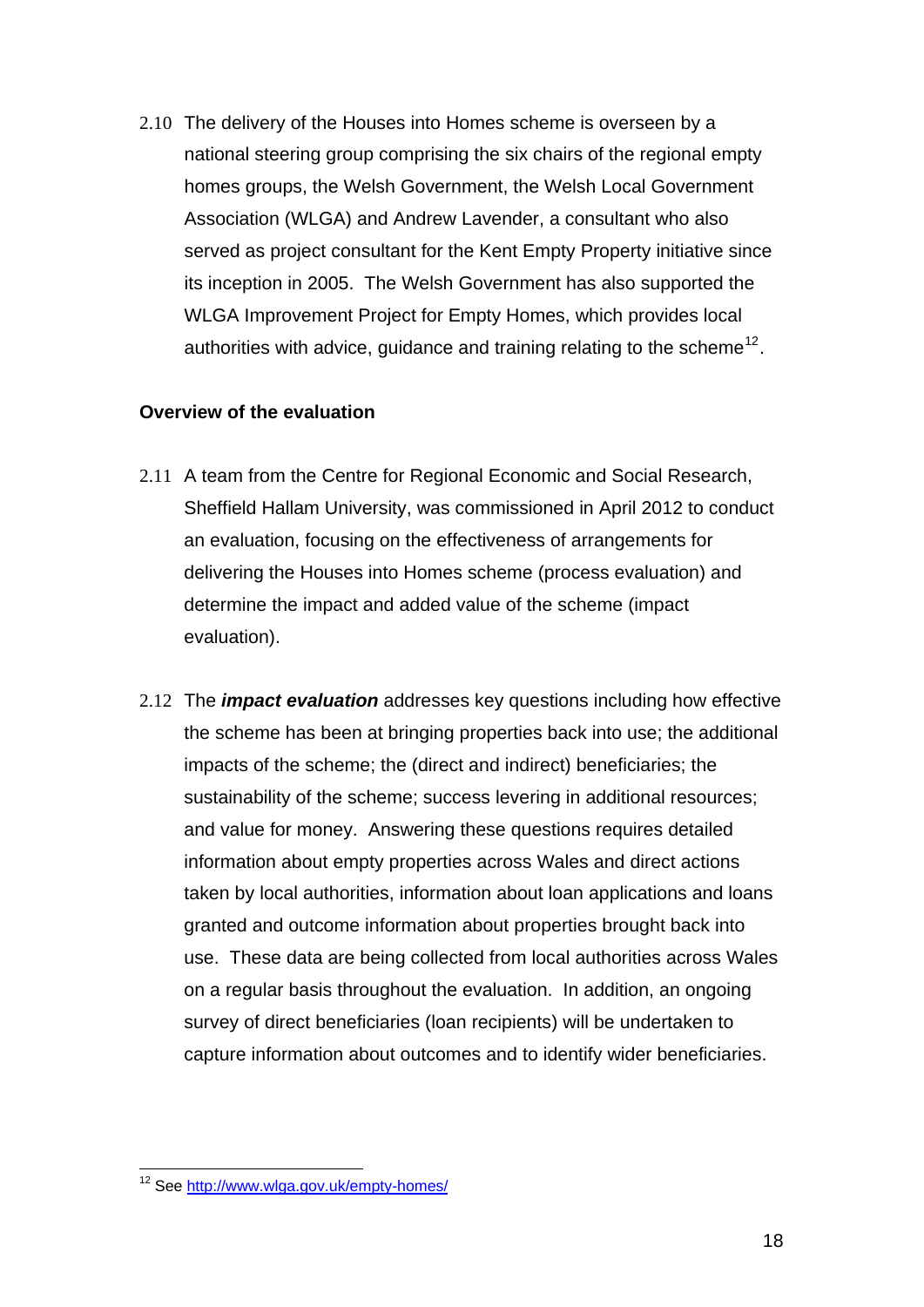2.13 The *process evaluation* is examining the development, promotion, implementation and delivery of the Houses into Homes scheme. It is addressing key questions including the effectiveness of different approaches to delivering the scheme across Wales; difficulties and barriers encountered; and options for fine tuning the scheme to maximise efficiency and effectiveness. To answer these questions, the evaluation team are liaising on a regular basis with the nominated lead in each of the six regional groupings. This includes face to face discussions and regular telephone catch-ups throughout the duration of the programme. Discussions are also being held with a small number of local authority empty homes officers about their experiences of delivering the scheme on the ground. Interactive events will also be held at which evaluation findings can be shared with local authorities and solutions sought to emerging challenges. This report draws on insights to emerge from the first round of interviews with regional leads and a sample of local authority empty homes officers conducted in the autumn of 2012.

### **Structure of report**

2.14 The report is divided into three key sections. **Chapter 3** provides important context by reviewing the different approaches that local authorities were taking in tackling the problem of empty homes prior to the introduction of the Houses into Homes, before going on to quantify the number of empty properties brought back into use as a result of the different direct actions of local authorities in the year prior to the introduction of Houses into Homes (2011/12). This will provide the baseline against which the evaluation will measure variations in outcomes and outputs during the course of the Houses into Homes scheme. **Chapter 4** reviews the progress made in putting in place the framework to deliver the Houses into Homes scheme across the six regions, outlining the roles and responsibilities of the regional groups and individual local authorities. **Chapter 5** profiles applications received and loans approved in the first six months of the Houses into Homes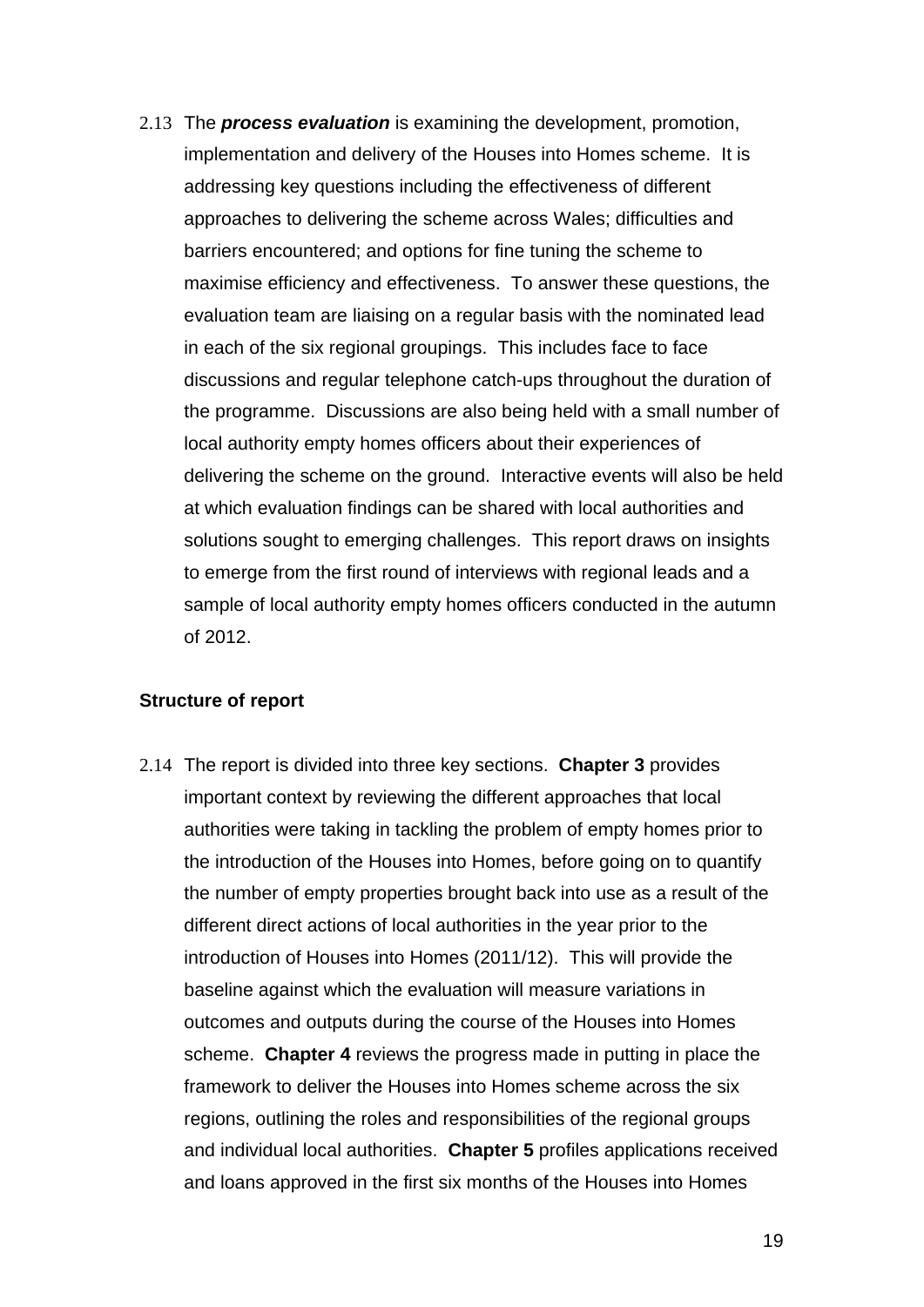scheme (April to September 2012). **Chapter 6** reviews benefits reported by regional leads and local authority empty homes officers to be emerging from the scheme during its first six months of delivery.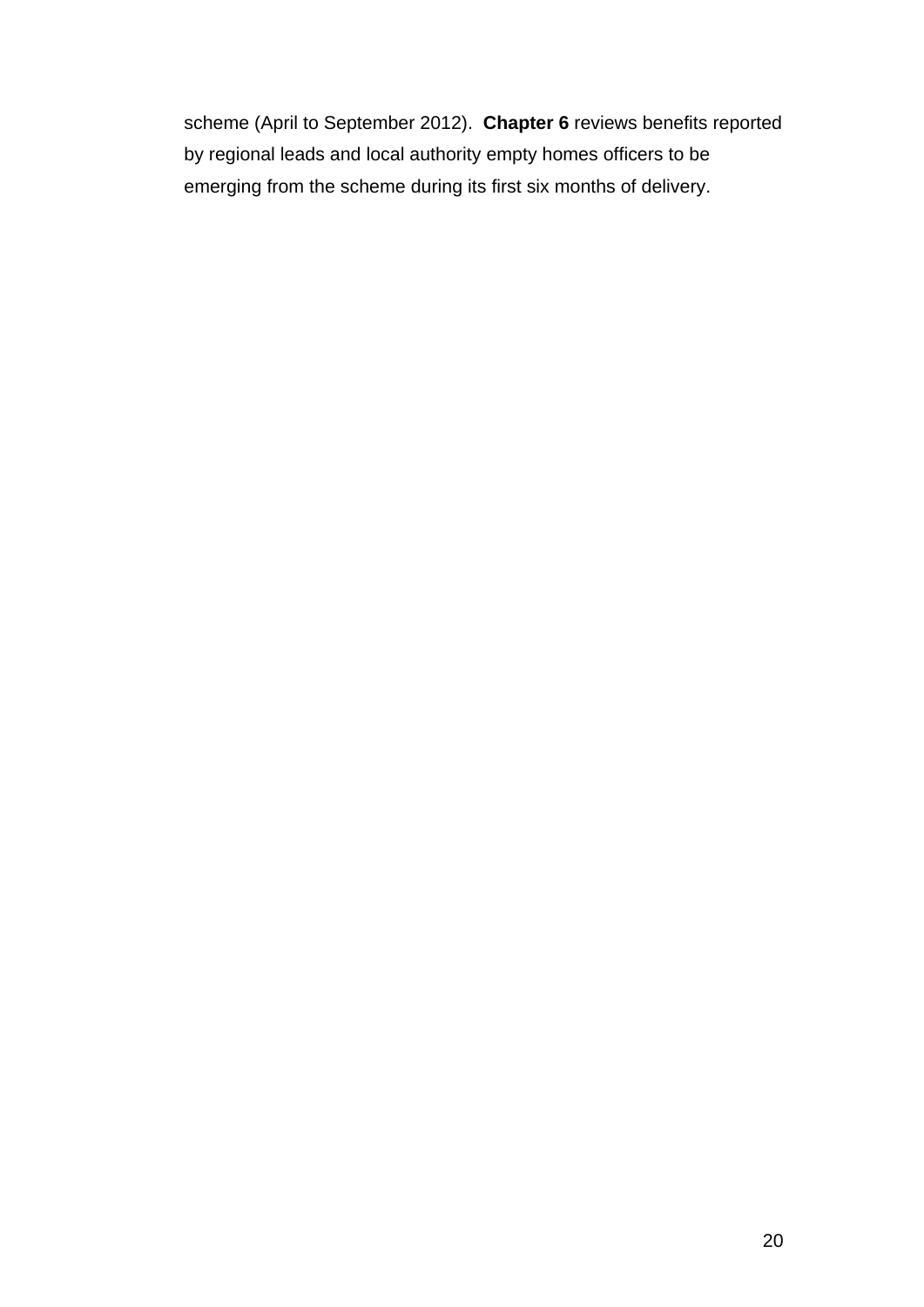## <span id="page-21-0"></span>**3 Local Authority Action on Empty Homes: Establishing a Baseline**

### **Introduction**

3.1 This chapter profiles the direct actions taken by local authorities across Wales to bring properties back into use in the year prior to the introduction of the Houses into Homes scheme in April 2012. This represents the baseline against which the evaluation will measure variations in the profile of local authority activity and the number of properties brought back into use during the course of the Houses into Homes scheme. An overview of the range of powers at the disposal of local authorities in Wales to bring empty properties back into use is also provided.

### **Local Authority Empty Homes Work: Options and Approaches**

- 3.2 Empty homes work is not a statutory function and local authorities are free to determine the scale, nature and focus of their approach and the resources they dedicate to tackling the problem. The size of the problem also varies dramatically across Wales. For example, in 2011/12, while Wrexham recorded 110 empty homes, Rhondda Cynon Taf recorded over 3,000 empty homes (Table 3.1). Variations in policy and practice between local authorities are therefore to be expected.
- 3.3 There is currently a dearth of robust evidence about what works in tackling the problem of empty homes. Little is known about how local authorities are utilising the powers at that their disposal or which approaches are most effective in what circumstances. In England, some glimpses into the scale of the problem and the situation of owners have been provided by a series of reports by the Empty Homes Agency<sup>[13](#page-21-0)</sup>. In Scotland, one of the few studies on the issue of empty homes,

 $\overline{a}$ <sup>13</sup> See<http://www.emptyhomes.com/what-you-can-do-2/resources/research-on-empty-homes/>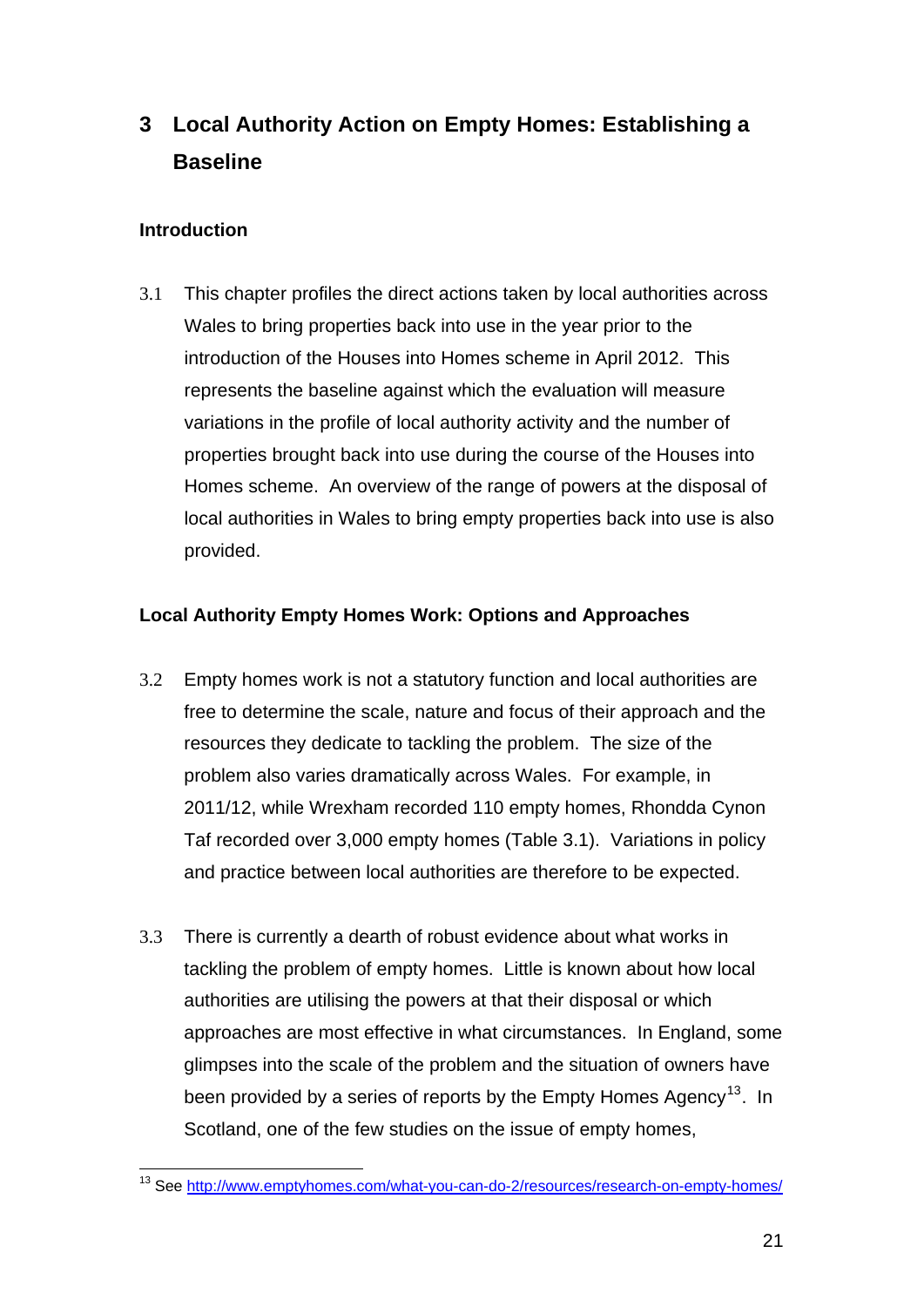<span id="page-22-0"></span>commissioned by the Scottish Government<sup>[14](#page-22-0)</sup>, concluded that success in bringing empty private homes back into use depends on a persistent approach that combines initial offers of support to owners backed by enforcement powers that are actively used. It also concluded that effective action on empty homes requires a strategic approach rather than piecemeal initiative taking. It and argued that initiatives need to be embedded in a framework of objectives, policies, data, resources and action plans and integrated within a wider assessment of housing need and supply. In Wales, the best available information is provided by report commissioned by the Welsh Government, which profiles the approaches employed by local authorities across Wales to tackle the problem of empty homes (Lavender and Wilson, 2012)<sup>[15](#page-22-0)</sup>.

- 3.4 All local authorities in Wales have an empty homes strategy<sup>[16](#page-22-0)</sup>, but Lavender and Wilson (2012) found that nine did not have a corporate approach to empty homes, whereby all relevant departments were working together and playing their role in contributing to efforts to bring properties back into use. Discussions with regional leads as part of this evaluation revealed that two regions had a regional empty homes group prior to the introduction of Houses into Homes. Collaboration was reported to be more limited in the other four regions (see Table 4.1). The resources targeted at tackling empty homes have varied. Lavender and Wilson (2012) reported that 10 local authorities had a dedicated full time equivalent post to deal with empty homes, while 12 did not.
- 3.5 Local authorities in Wales have a range of options for tackling empty properties. These range from advice and persuasion through to enforcement using statutory powers. Typically, the starting point is to try to persuade owners or landlords that there are real advantages associated with bringing a property back into use and make them aware of the opportunities available to help them do so. This includes the

<sup>&</sup>lt;sup>14</sup> See http://www.scotland.gov.uk/Resource/Doc/264862/0079319.pdf

<sup>&</sup>lt;sup>15</sup> Wel[sh Empty Property Initiative "Houses into Homes", The Welsh Go](http://www.scotland.gov.uk/Resource/Doc/264862/0079319.pdf)vernment

<sup>&</sup>lt;sup>16</sup> For examples, see <http://www.whnb.org.uk/index.php?id=195&L=0>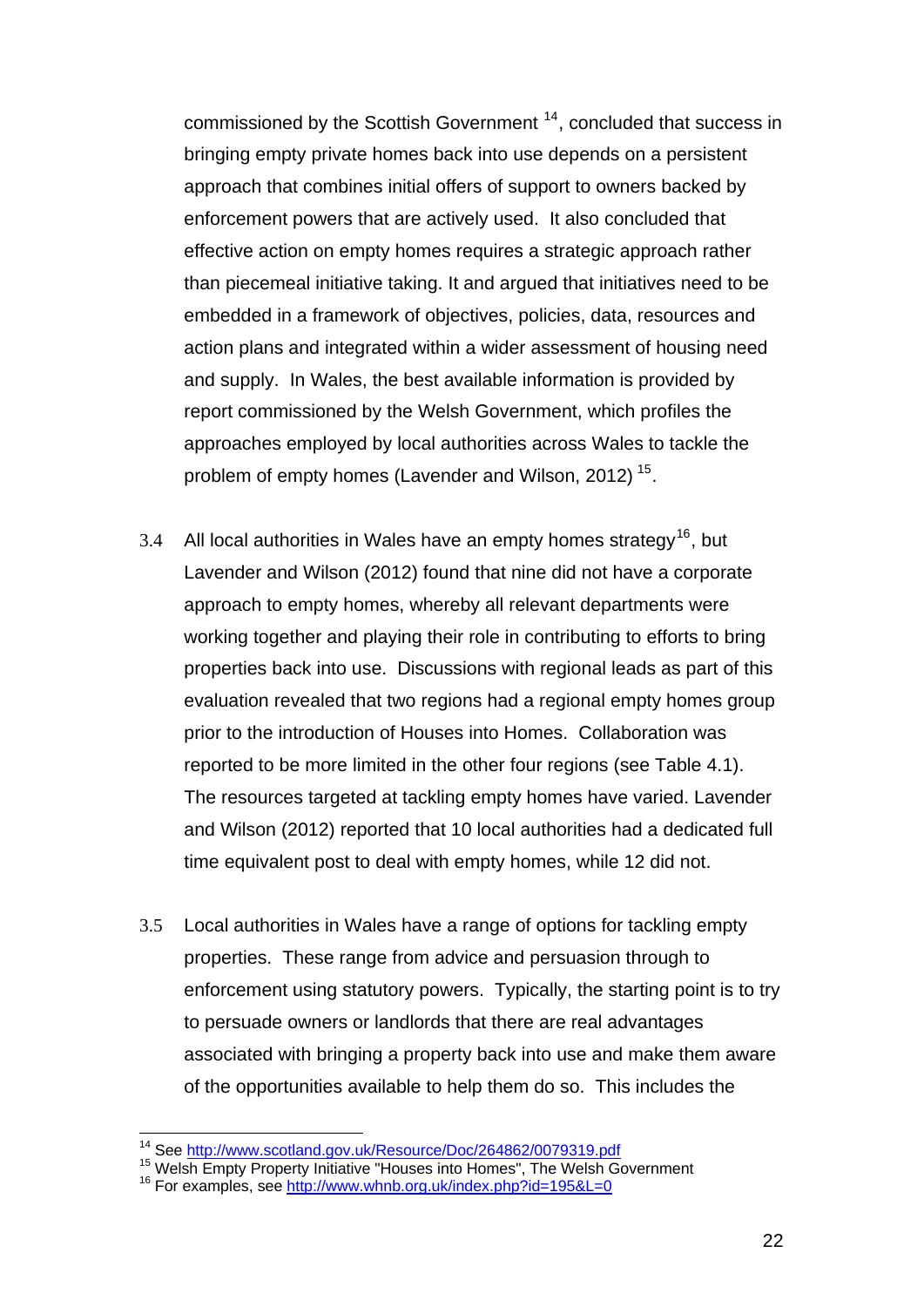assistance that local authorities often provide under the Regulatory Reform Housing Assistance (England and Wales) Order 2002, such as grants and loans for repair and improvement. Local authorities can impose conditions on the assistance they give to owners, such as nomination rights. Other forms of action that can help bring properties back into use include the offer of short term leasing arrangements to landlords who might be concerned about letting their property; schemes to help people with renting or owner occupation, including support for tenants struggling to raise the bond required by a private landlord; and Homebuy schemes designed to allow people to enter the housing market who might otherwise be unable to.

- 3.6 When advice and negotiation fails, local authorities have various powers of enforcement at their disposal to tackle the blight of empty properties and to bring dwellings back into use. Often, the threat of enforcement can serve to persuade an owner to bring their property back into use. Otherwise, statutory notices can be issued under a range of legislation. Failure to comply with a notice can result in prosecution for noncompliance or the local authority undertaking the works in default and recovering the costs from the owner, for example, through an enforced sales procedure. Empty Dwelling Management Orders can be employed to take over management of properties that have been empty for more than two years. A final option when all others have failed is to use compulsory purchase powers.
- 3.7 According to Lavender and Wilson (2012), local authorities in Wales are employing different approaches to bringing properties back into use. They report that, at the time of their survey, all 22 local authorities were providing advice and guidance to empty property owners. Sixteen were providing some form of financial assistance, 11 offering grants, seven offering loans and six offering property appreciation loans, where funding is linked to an equity stake in the property. Two local authorities reported directly purchasing empty properties to bring them back into use, while 14 worked in partnership with housing associations, who

23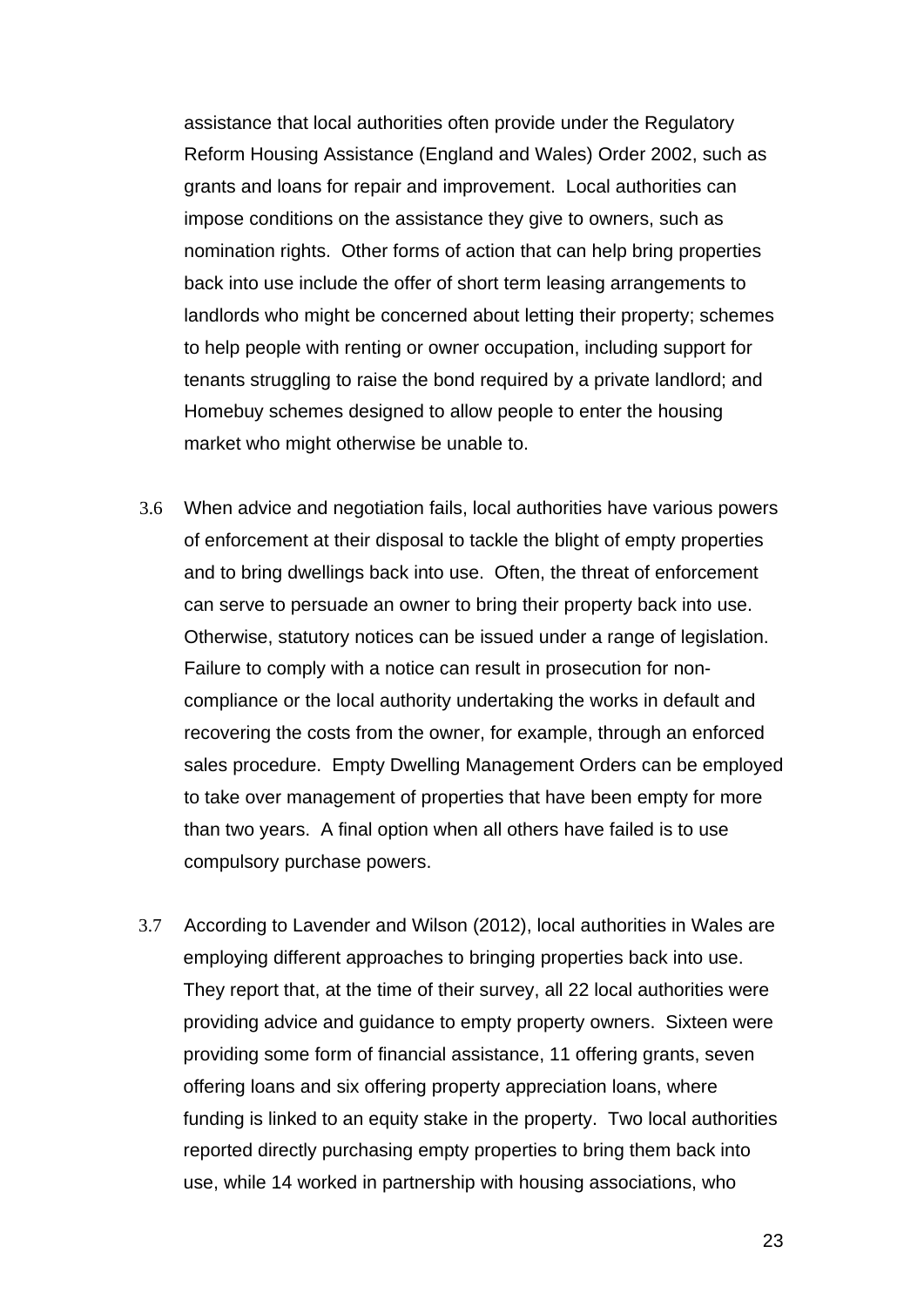purchased empty properties with a view to making them available for rent. In addition, 17 local authorities reported operating a private sector leasing scheme, either through the local authority or a housing association. Leasing schemes frequently target empty properties, which are procured on a short term lease, providing the owner with a letting and a household in housing need with a temporary place to live.

- 3.8 Local authorities in Wales were willing to use enforcement powers where appropriate, although certain powers appeared more widely used than others. Lavender and Wilson (2012) found that the majority were actively using their powers to tackle dilapidated, unsafe and hazardous empty properties:
	- the majority of local authorities were using powers to tackle dilapidated and unsightly properties - 16 were regularly using powers under section 215 of the Town and Country Planning Act 1990 to deal with properties detrimental to the amenities of the area while 18 were using section 79 of the Building Act 1984 to deal with properties in very poor condition.
	- the majority were using their powers to force owners to make their property safe. 20 reported using powers under section 77 and 78 of the Building Act 1984 to deal with dangerous structures; 21 reported using powers under section 29 of the Local Government Act 1982 to board insecure properties; 18 used statutory nuisance provisions under the Environmental Protection Act 1990; and 21 regularly used section 4 of the Prevention of Damage by Pests Act 1949 to require the owner to keep their land free from vermin.
	- the majority indicated that they were prepared to use powers to tackle a serious hazard in an empty home. 18 were prepared to issue an improvement notice and 17 were prepared to use prohibition orders under the Housing Act 2004 to deal with the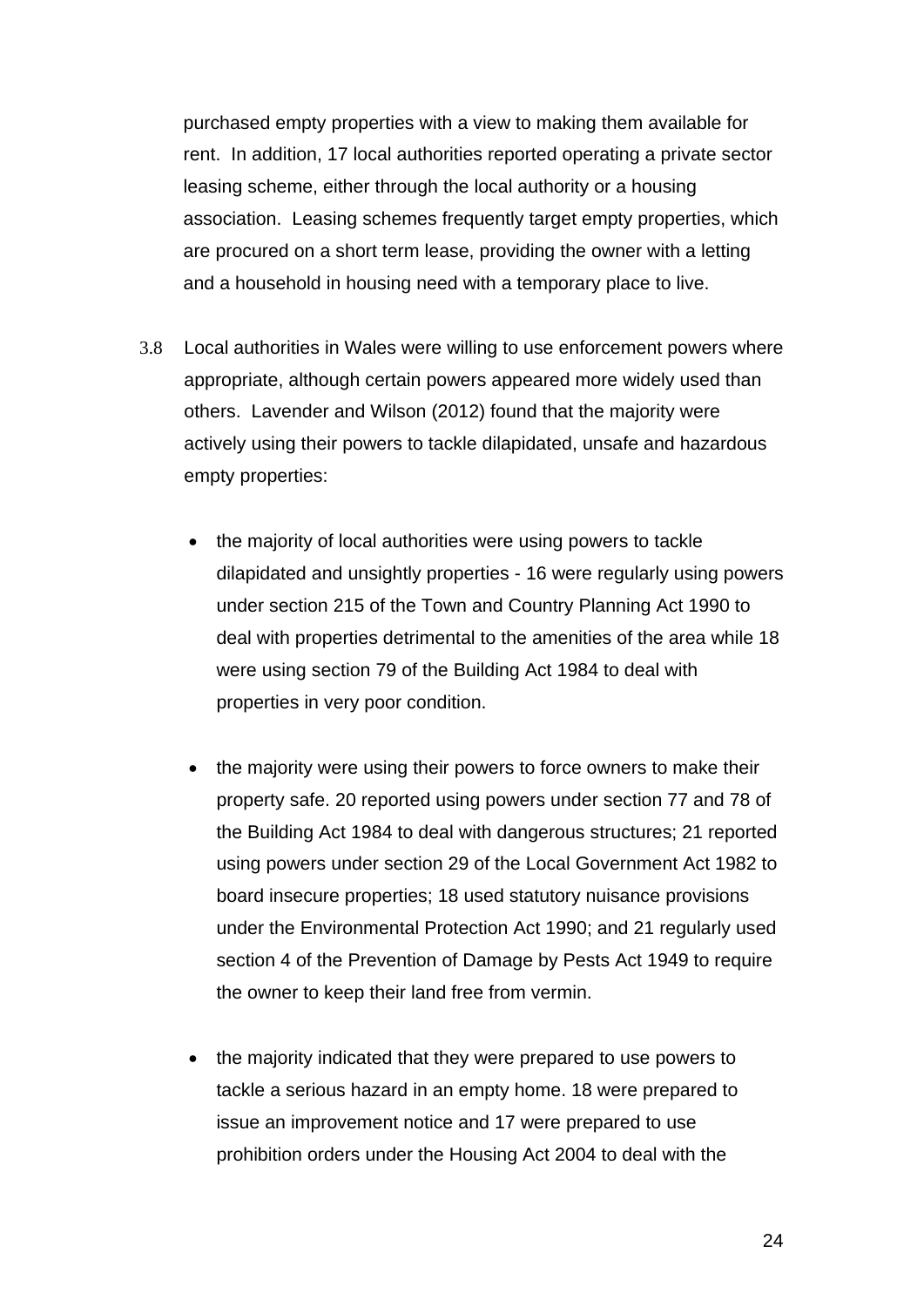condition of an empty property, while nine local authorities indicated a willingness to issue a demolition order under the 2004 Act.

3.9 Lavender and Wilson (2012) found that local authorities were more reticent when it came to pursuing a change of ownership in a bid to bring a property back into use, even as a last resort. Seven local authorities indicated that they were prepared to use compulsory purchase orders to deal with empty homes, which can prove to be a legally complex and expensive option. Three local authorities reported having secured or being in the process of applying for an Empty Dwelling Management Order, which allows local authorities to take over management of long term empty residential properties. The limited use of this option is probably explained by the rather cumbersome nature of these orders. Finally, 16 local authorities indicated a willingness to enforce the sale of a property to recover an unpaid debt, with the resulting change in ownership being likely to bring the property back into use. However, although it appeared that many authorities had the policy in place, they had rarely pursued a debt in this way.

### **Local Authority Direct Actions - A Baseline of Activity**

3.10 Baseline data on local authority direct actions to bring empty homes brought back into use prior to the introduction of the Houses into Homes scheme provides a yardstick against which to generate the assessment of net additional impact of the Houses into Homes scheme. Baseline data has been collated from two sources: published National Strategic Indicator (NSI) data, PSR/004 at a local authority level and responses from local authorities to a common baseline template compiled especially for this evaluation. These two sources are considered in turn below.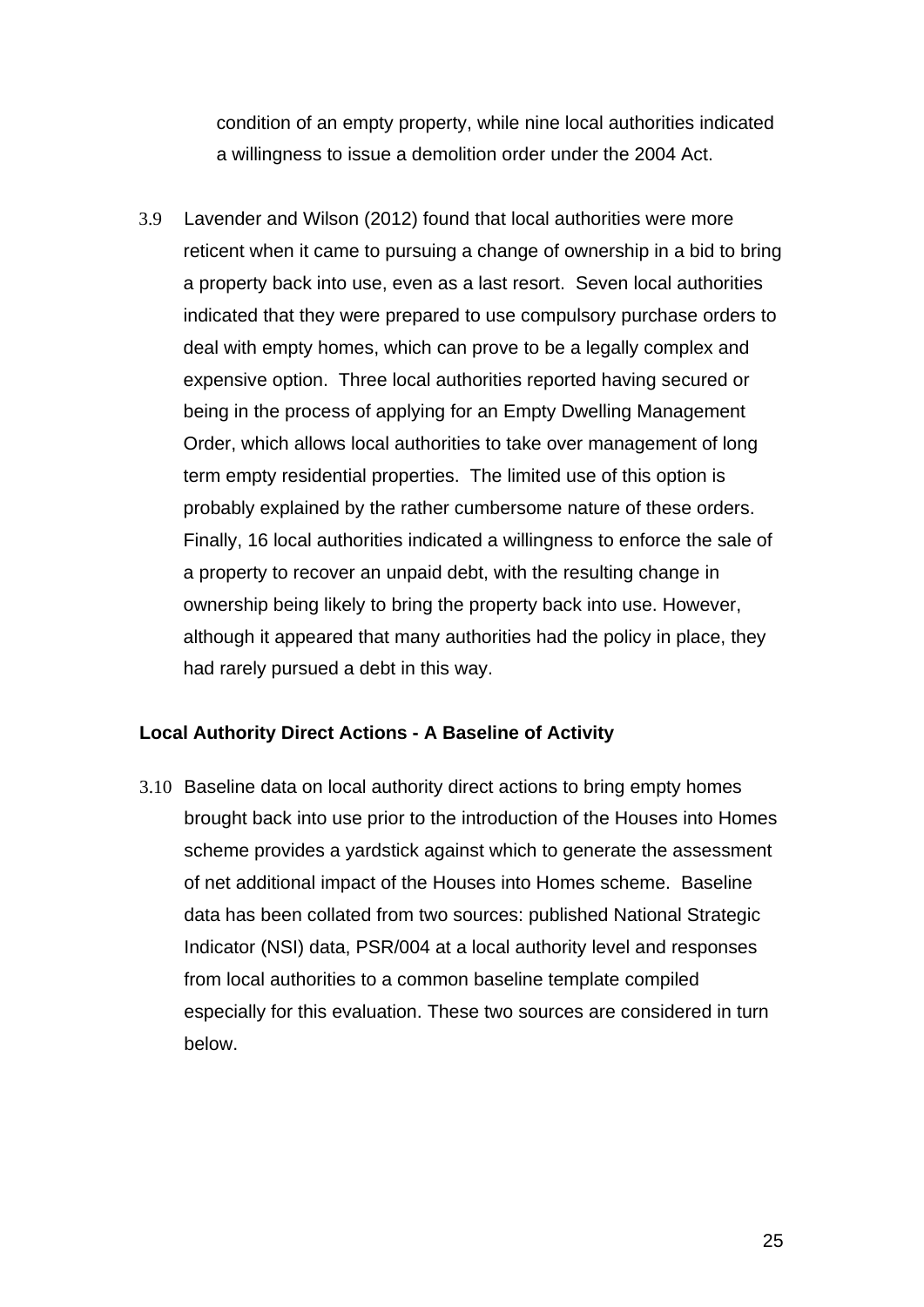- <span id="page-26-0"></span>3.11 NSIs provide public accountability of local authorities and measure performance at a national level on key strategic priorities<sup>[17](#page-26-0)</sup>. The chosen indicators align to one or more of the Welsh Government's strategic priorities and reflect both the Government's focus on outcomes and the day-to-day work of local authorities. There is a legal duty to collect and report the results annually. To ensure consistency, both across local authorities and through time, reporting guidance has been published and a sample of the indicators are audited and validated by the Wales Audit Office.
- 3.12 Indicator PSR/004 relates to empty homes work. It requires local authorities to report the percentage of private sector dwellings vacant for more than six months at 1 April, which were returned to occupation during the year through direct action by the local authority. Additional guidance is provided on measurement, including a definition of a vacant dwelling and examples of the types of direct action that can lead to a dwelling being returned to occupation.
- 3.13 NSI data is available from the StatsWales website. Table 3.1 reports PSR/004 by local authority for the three years 2009/10, 2010/11 and 2011/12. The data shows an increase in the number of empty homes in Wales from 18,980 in 2009/10 to 23,287 in 2011/12. During the same period, there was an increase in the number of properties brought back into use through the direct action of local authorities, from 596 in 2009/10 (3.1 per cent of empty homes) to 1,095 in 2011/12 (4.7 per cent of empty homes in the private sector).
- 3.14 Table 3.1 reveals wide variations between the regions in the number and percentage of empty properties brought back into use by local authority action. Relatively high rates and numbers of empty properties were

 $\overline{a}$ <sup>17</sup> See<http://wales.gov.uk/topics/statistics/about/data-collection/indicators/?lang=en>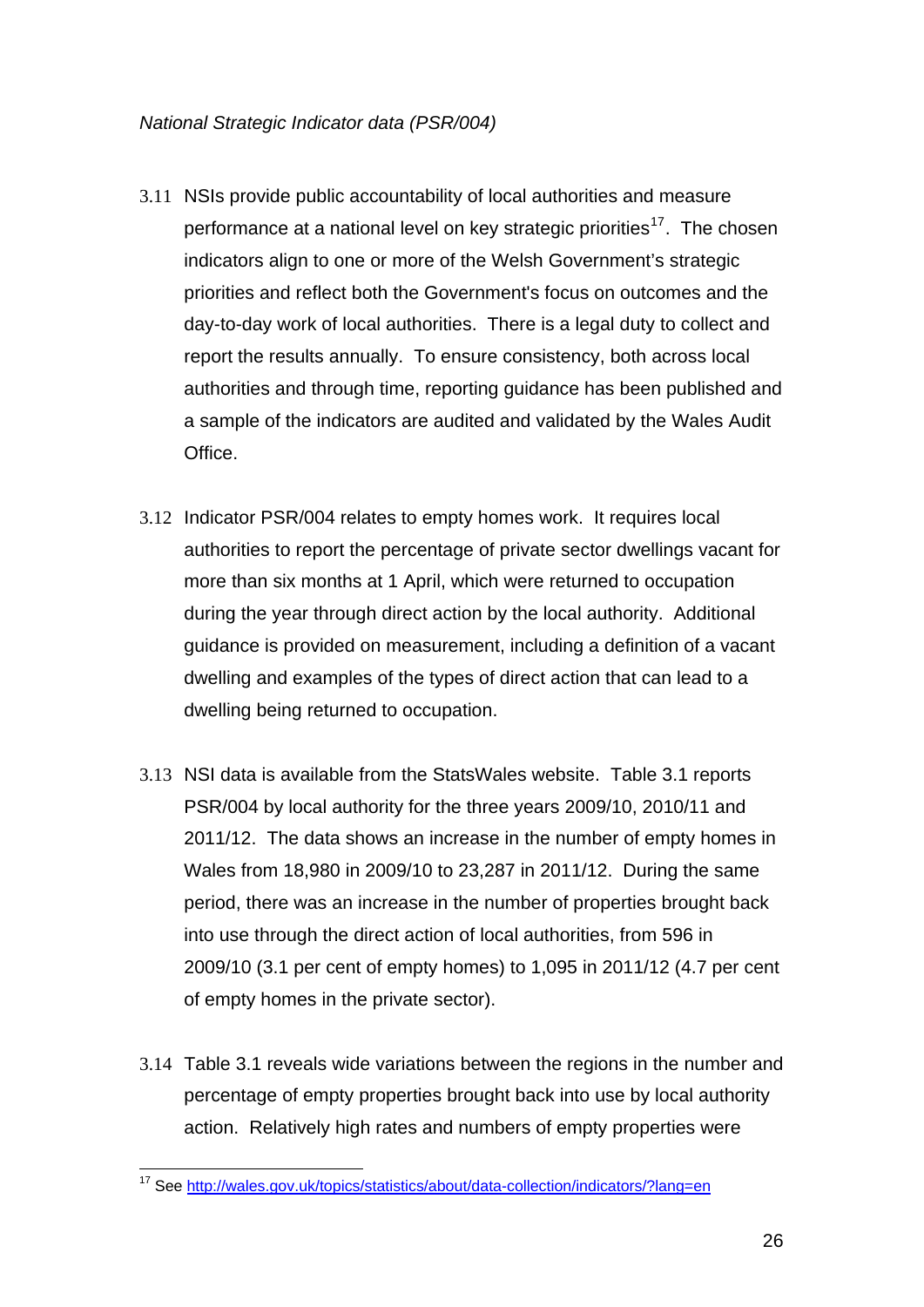brought back in to use in North Wales, Gwent and Western Bay. However, wide variations were also apparent between local authorities within the same region. For example, the number of empty properties brought back into use in the Western Bay region in 2011/12 varied from 13 in Bridgend to 220 in Neath Port Talbot. This reflects a broader picture of variation between local authorities across Wales in the number and percentage of properties brought back into use by direct action. For example, in 2011/12, Neath Port Talbot (220), Denbighshire (165) and Torfaen (109) each reported in excess of 100 dwellings brought back into use through direct action, whilst Pembrokeshire and Monmouthshire both recorded only one property as being brought back into use through direct action.

- 3.15 Table 3.1 reveals that the number of properties brought back into use has varied from year to year. For instance, Carmarthenshire reported a consistent improvement year on year, Neath Port Talbot reported similar numbers in 2009/10 and 2010/11 but then a dramatic increase in 2011/12, while Flintshire reported broadly similar numbers being brought back into use each year.
- 3.16 Table 3.2 shows the number of empty homes and empty homes brought back into use by local authority direct actions in 2011/12 as a rate per 10,000 private sector (owner occupation and private rented) stock in each area. Across Wales, there were 207 empty homes per 10,000 private sector dwellings. Three local authorities had over 300 empty homes per 10,000 private sector dwellings. These were the two local authorities within the Cwm Taf grouping (Rhondda Cynon Taf and Merthyr Tydfil) and Carmarthenshire. Wrexham (24 per 10,000) and Torfaen (78 per 10,000) had the lowest rates of empty homes. Denbighshire and Neath Port Talbot reported the highest rates of empty homes returned into use - both 43 per 10,000 private sector dwellings. Across Wales, an average of 10 empty homes per 10,000 private sector stock were returned into use by local authority direct action in 2011/12.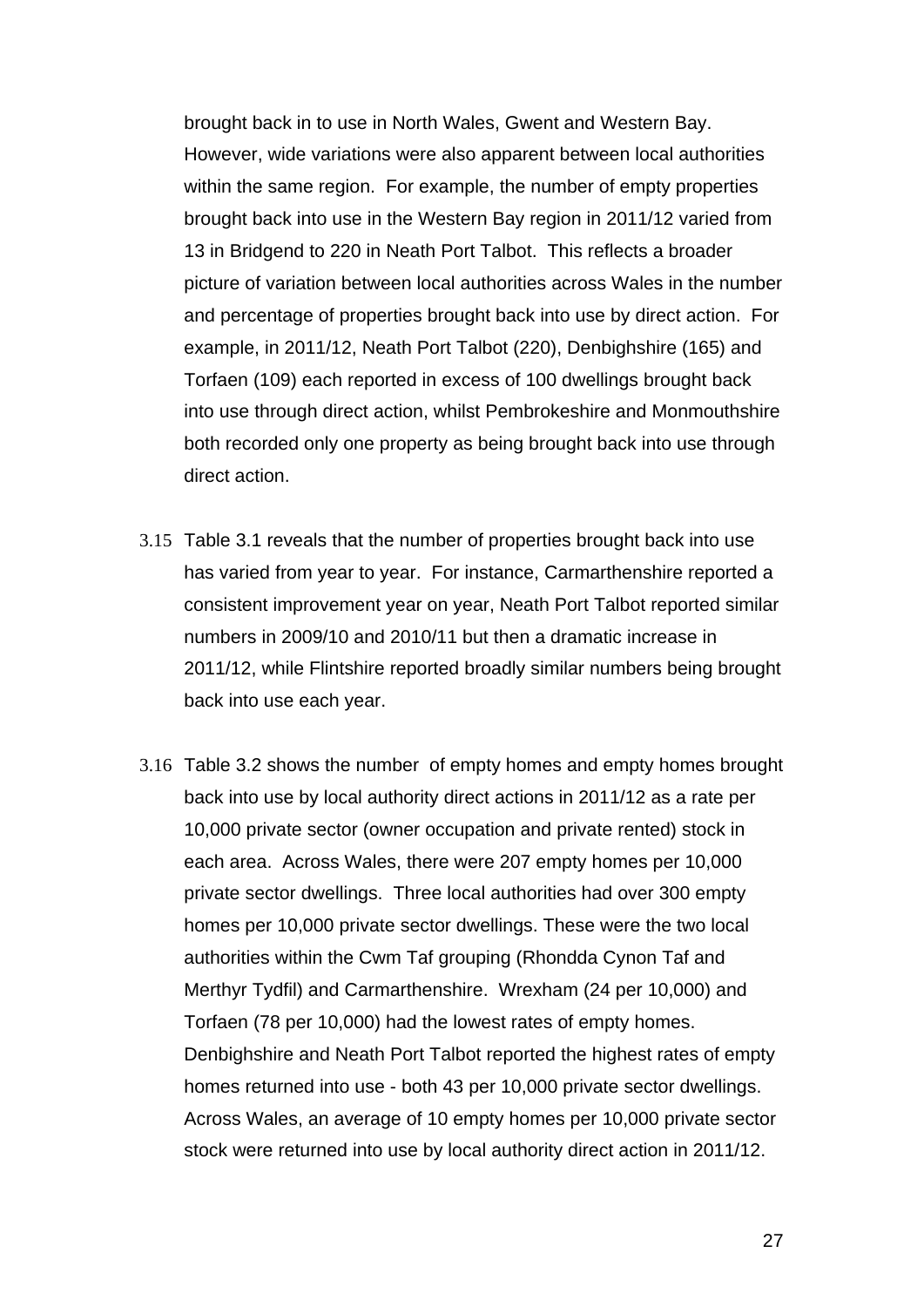3.17 The reasons for variations across Wales in the numbers of properties brought back into use are unclear and difficult to explain, not least because of inconsistencies in the way local authorities record their activities. As Lavender and Wilson (2012) explain, local authorities typically count properties empty for more than six months brought back into use as a result of a direct intervention, such as a meeting in person with the owner to provide advice and guidance, assistance in the form of a loan or grant or enforcement action. However, some local authorities periodically send out a letter to all owners of empty properties and, if this property comes back into use, they count it as a return through direct action. In response to the inevitable doubts this raises about the comparability of NSI data, the decision was taken to collect more indepth data on empty homes work directly from all 22 local authorities in Wales.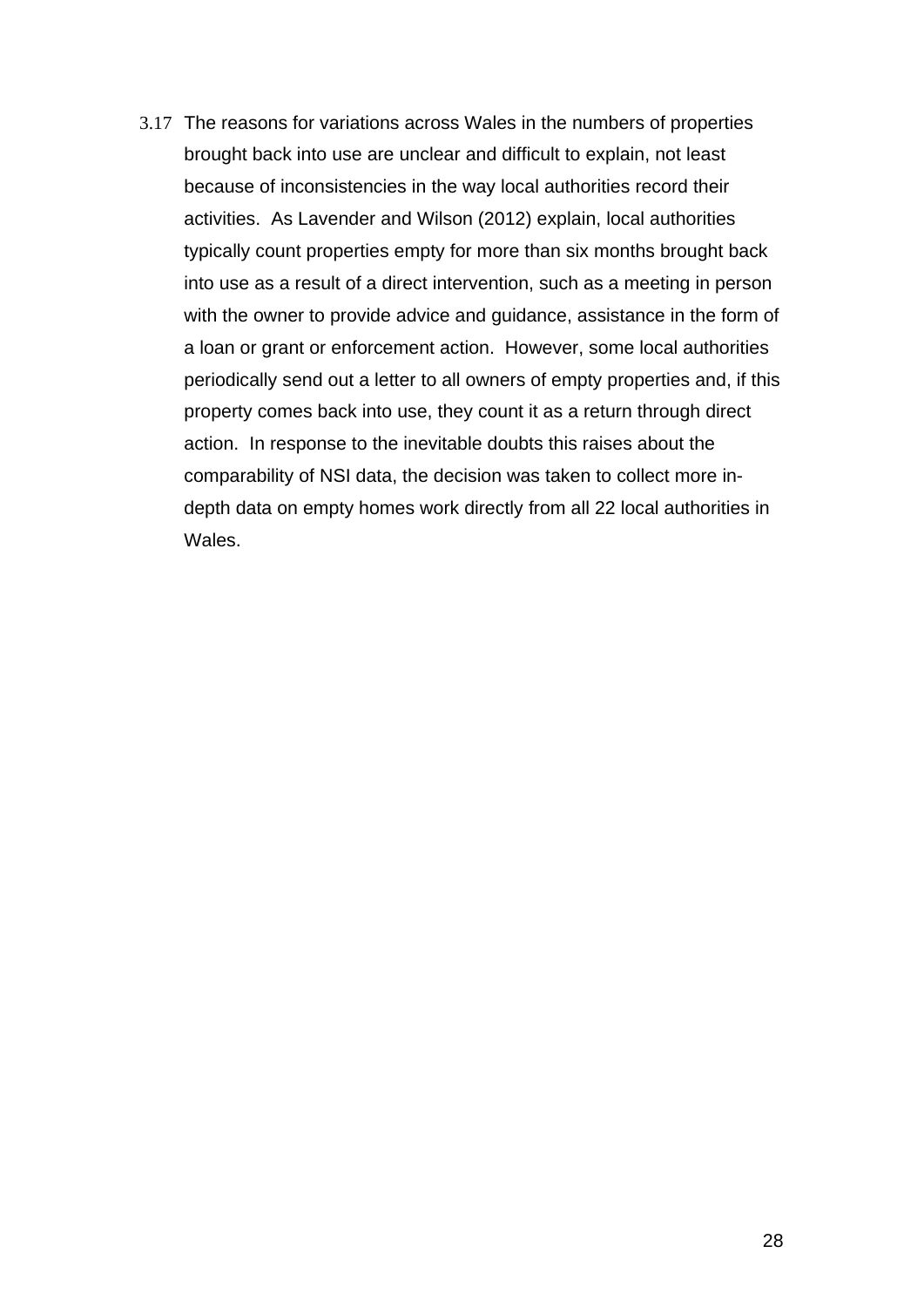|                             | <b>Number returned</b> | 2011/12     |                 | <b>Number returned</b> | 2010/11     |                | <b>Number returned</b> | 2009/10     |                           |
|-----------------------------|------------------------|-------------|-----------------|------------------------|-------------|----------------|------------------------|-------------|---------------------------|
|                             | into occupation        | <b>Base</b> | Per cent        | into occupation        | <b>Base</b> | Per cent       | into occupation        | <b>Base</b> | Per cent                  |
| <b>North Wales</b>          | 334                    | 4,897       | $\overline{7}$  | 437                    | 5,083       | 9              | 290                    | 5,176       | 6                         |
| Wrexham                     | 27                     | 110         | 25              | 27                     | 114         | 24             | 25                     | 130         | 19                        |
| Denbighshire                | 165                    | 890         | 19              | 154                    | 913         | 17             | 188                    | 800         | 24                        |
| Conwy                       | 50                     | 1,010       | 5               | 182                    | 1,056       | 17             | 8                      | 1,028       |                           |
| Gwynedd                     | 48                     | 1,111       | Δ               | 55                     | 1,160       | 5              | 35                     | 1,379       | $\ensuremath{\mathsf{3}}$ |
| Isle of Anglesey            | 31                     | 739         |                 | 8                      | 739         |                | 19                     | 747         | 3                         |
| Flintshire                  | 13                     | 1,037       |                 | 11                     | 1,101       |                | 15                     | 1,092       |                           |
| <b>Mid and West Wales</b>   | 137                    | 4,791       | 3               | 129                    | 4,247       | 3              | 47                     | 2,656       | $\boldsymbol{2}$          |
| Ceredigion                  | 36                     | 752         | 5               | 42                     | 726         | 6              | 14                     | 749         | $\overline{c}$            |
| Carmarthenshire             | 93                     | 2,104       |                 | 59                     | 1,925       | 3              | 33                     | 1,907       | $\overline{2}$            |
| Powys                       | 7                      | 840         |                 | 26                     | 1,446       | 2              |                        |             |                           |
| Pembrokeshire               | $\overline{1}$         | 1,095       | $\overline{0}$  | $\overline{2}$         | 150         | $\mathbf{1}$   |                        |             |                           |
| Gwent                       | 219                    | 3,083       | $\overline{7}$  | 146                    | 3,224       | 5              | 108                    | 3,190       | 3                         |
| Torfaen                     | 109                    | 233         | 47              | 36                     | 380         | 9              | $\overline{2}$         | 398         |                           |
| Newport                     | 52                     | 1,121       | 5               | 47                     | 1,033       | 5              | 58                     | 1,078       | 5                         |
| Caerphilly                  | 36                     | 777         |                 | 37                     | 900         |                | 40                     | 1,296       | 3                         |
| <b>Blaenau Gwent</b>        | 21                     | 526         |                 | 26                     | 461         | 6              | 8                      | 418         | $\overline{2}$            |
| Monmouthshire               |                        | 426         | 0               | 0                      | 450         | 0              |                        |             |                           |
| <b>Western Bay</b>          | 265                    | 4,030       | 7               | 127                    | 3,362       |                | 32                     | 2,294       |                           |
| Neath Port Talbot           | 220                    | 1,216       | 18              | $9\,$                  | 619         |                | 9                      | 141         | 6                         |
| Swansea                     | 32                     | 1,788       | 2               | 23                     | 1,888       |                | 23                     | 1,983       |                           |
| <b>Bridgend</b>             | 13                     | 1,026       |                 | 95                     | 855         | 11             | 0                      | 170         | 0                         |
| <b>Cardiff and the Vale</b> | 64                     | 2,814       | 2               | 85                     | 2,368       | 4              | 88                     | 2,040       | 4                         |
| Cardiff                     | 54                     | 2,075       | 3               | 80                     | 1,619       | 5              | 85                     | 1,250       | 7                         |
| Vale of Glamorgan           | 10                     | 739         |                 | 5                      | 749         |                | 3                      | 790         | $\mathbf 0$               |
| <b>Cwm Taf</b>              | 57                     | 3,672       | 2               | 31                     | 3,682       |                | 31                     | 3,624       |                           |
| Merthyr Tydfil              | 21                     | 617         | 3               | 15                     | 715         | $\overline{2}$ | 15                     | 725         | $\overline{2}$            |
| Rhondda Cynon Taf           | 36                     | 3,055       |                 | 16                     | 2,967       |                | 16                     | 2,899       |                           |
| <b>Wales</b>                | 1,076                  | 23,287      | $5\phantom{.0}$ | 955                    | 21,966      | 4              | 596                    | 18,980      | 3                         |

**Table 3.1: Performance Indicator PSR/04; The number of private sector dwellings that had been vacant for more than 6 months at 1 April which were returned to occupation during the year through direct action by the local authority** 

**Number returned into use**: The number of private sector dwellings vacant for more than 6 months at 1 April returned to occupation during the year through direct action by the local authority; **Base**: The total number of private sector dwellings vacant for more than 6 months at 1 April; **Per cent**: The percentage of private sector dwellings vacant for more than 6 months at 1 April that were returned to occupation during the year through direct action by the local authority; **Shaded data**: the auditor has qualified this data due to doubts about its reliability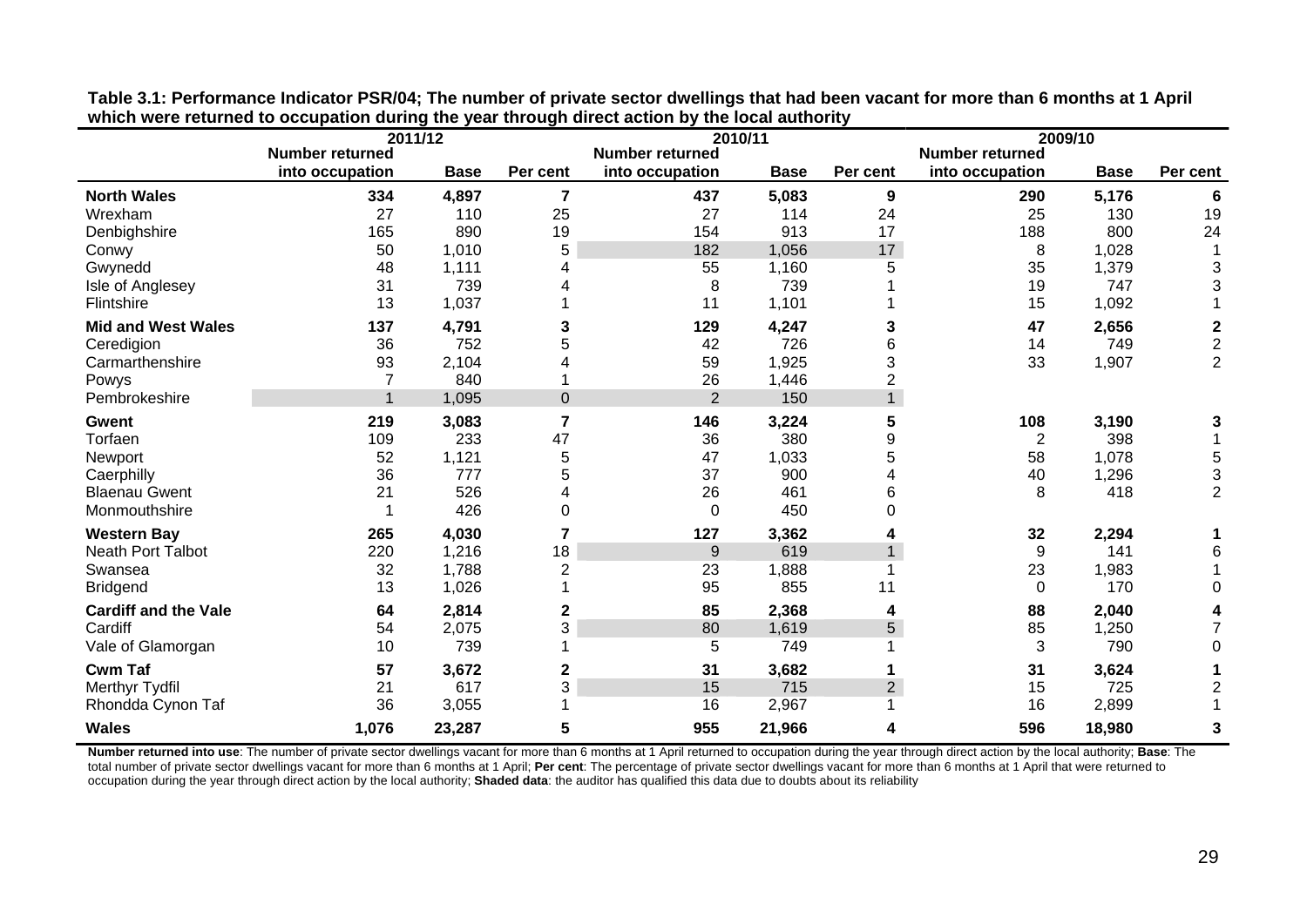**Table 3.2: Empty homes and empty homes returned into use through direct action compared with the private sector stock in each local authority (2011/12)** 

|                             | Empty homes returned into use |                    |               |                 |                                |
|-----------------------------|-------------------------------|--------------------|---------------|-----------------|--------------------------------|
|                             | <b>Number</b>                 | Rate per<br>10,000 | <b>Number</b> | Rate per 10,000 | <b>Private</b><br>sector stock |
| <b>North Wales</b>          | 334                           | 13                 | 4,897         | 186             | 262,942                        |
| Denbighshire                | 165                           | 43                 | 890           | 234             | 37,969                         |
| Isle of Anglesey            | 31                            | 11                 | 739           | 265             | 27,877                         |
| Conwy                       | 50                            | 11                 | 1,010         | 213             | 47,374                         |
| Gwynedd                     | 48                            | 10                 | 1,111         | 223             | 49,795                         |
| Wrexham                     | 27                            | 6                  | 110           | 24              | 45,644                         |
| Flintshire                  | 13                            | $\overline{2}$     | 1,037         | 191             | 54,283                         |
| <b>Mid and West Wales</b>   | 137                           | $\overline{7}$     | 4,791         | 236             | 202,974                        |
| Carmarthenshire             | 93                            | 13                 | 2,104         | 301             | 69,977                         |
| Ceredigion                  | 36                            | 11                 | 752           | 238             | 31,581                         |
| Powys                       | 7                             | 1                  | 840           | 160             | 52,481                         |
| Pembrokeshire               |                               | 0                  | 1,095         | 224             | 48,935                         |
| Gwent                       | 219                           | 11                 | 3,083         | 154             | 200,166                        |
| Torfaen                     | 109                           | 36                 | 233           | 78              | 29,939                         |
| Newport                     | 52                            | 10                 | 1,121         | 223             | 50,293                         |
| <b>Blaenau Gwent</b>        | 21                            | 9                  | 526           | 216             | 24,340                         |
| Caerphilly                  | 36                            | 6                  | 777           | 127             | 61,400                         |
| Monmouthshire               | 1                             | 0                  | 426           | 125             | 34,194                         |
| <b>Western Bay</b>          | 265                           | 14                 | 4,030         | 215             | 187,787                        |
| <b>Neath Port Talbot</b>    | 220                           | 43                 | 1,216         | 236             | 51,519                         |
| Swansea                     | 32                            | 4                  | 1,788         | 209             | 85,571                         |
| <b>Bridgend</b>             | 13                            | 3                  | 1,026         | 202             | 50,697                         |
| <b>Cardiff and the Vale</b> | 64                            | 4                  | 2,814         | 170             | 165,292                        |
| Cardiff                     | 54                            | 5                  | 2,075         | 176             | 117,713                        |
| Vale of Glamorgan           | 10                            | $\overline{2}$     | 739           | 155             | 47,579                         |
| <b>Cwm Taf</b>              | 57                            | 5                  | 3,672         | 340             | 108,111                        |
| Merthyr Tydfil              | 21                            | 11                 | 617           | 309             | 19,963                         |
| Rhondda Cynon Taf           | 36                            | 4                  | 3,055         | 347             | 88,148                         |
| <b>Wales</b>                | 1,076                         | 10                 | 23,287        | 207             | 1,127,272                      |

**Source**: StatsWales The number of empty homes returned into use and number of empty homes have been taken from local authority PRS/04 returns. Dwelling stock estimates are for 2010/11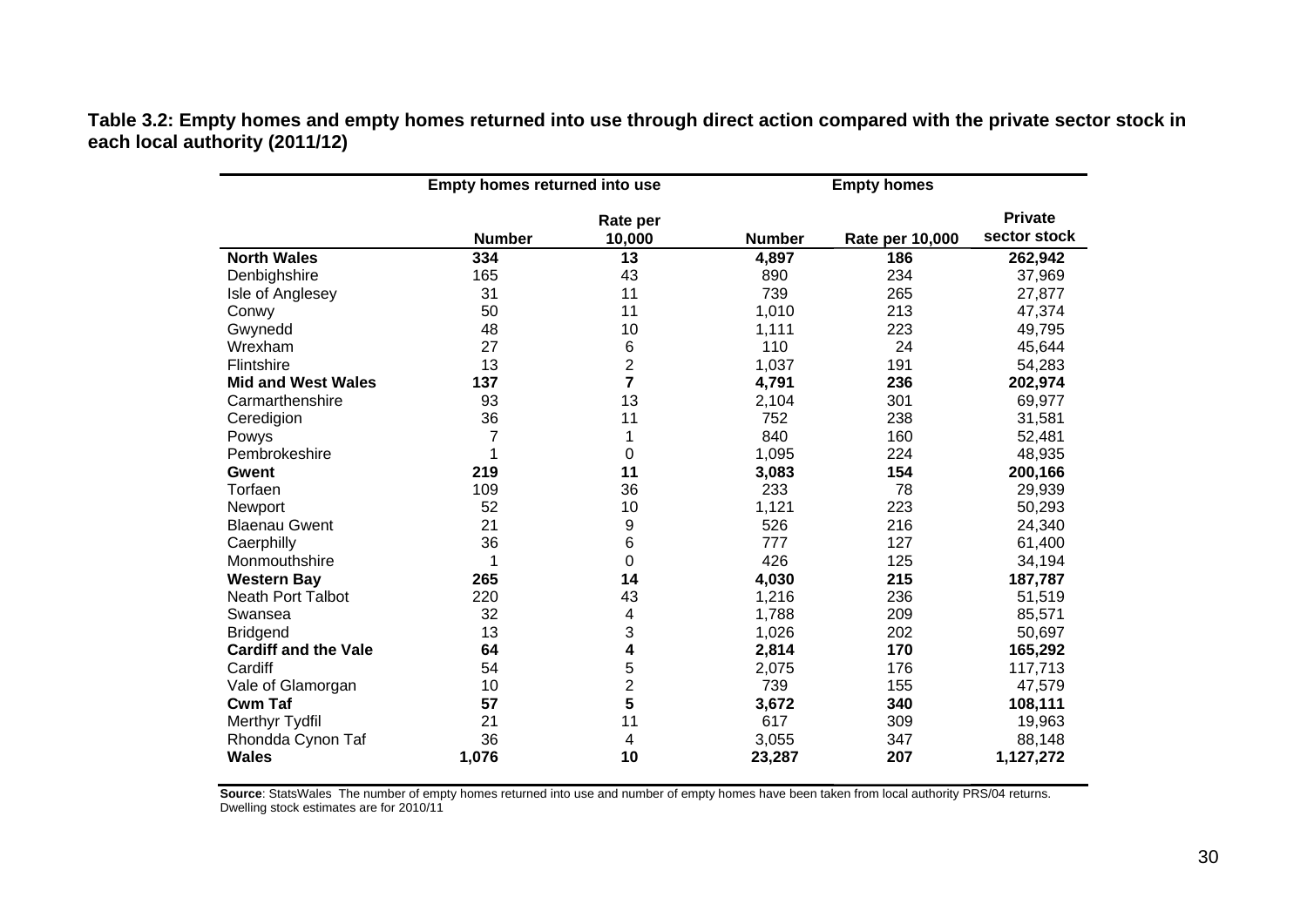#### *Responses to baseline template*

- 3.18 In-depth data on empty homes work was collected from all 22 local authorities in Wales for the financial year 2011/12 using a common baseline template. The baseline template collected information on:
	- numbers of properties and units brought back into use by direct action;
	- the characteristics of properties brought back into use by direct action;
	- the length of time properties had been empty;
	- how many bedrooms they contained;
	- whether they would be available as affordable accommodation;
	- whether the external appearance of the property had a negative impact on the local area;
	- the direct actions implemented in the year;
	- the direct actions which contributed to bringing empty homes back into use; and
	- local authority empty homes staffing.
- 3.19 1,080 dwellings were reported in the baseline data collection exercise as having been brought back into use through the direct action of local authorities in 2011/12. This is slightly higher than the 1,076 reported for PRS/04. Comparison by local authority found that 15 reported the same number to both returns while a further three reported within two dwellings. Forty four per cent of dwellings returned into use through direct action were within three local authorities: Neath Port Talbot (220), Denbighshire (133) and Torfaen (125).
- 3.20 Table 3.3 details the direct actions taken by local authorities to bring 1,080 properties back into use in 2011/12. Advice and guidance emerged as by far the most common direct action taken by local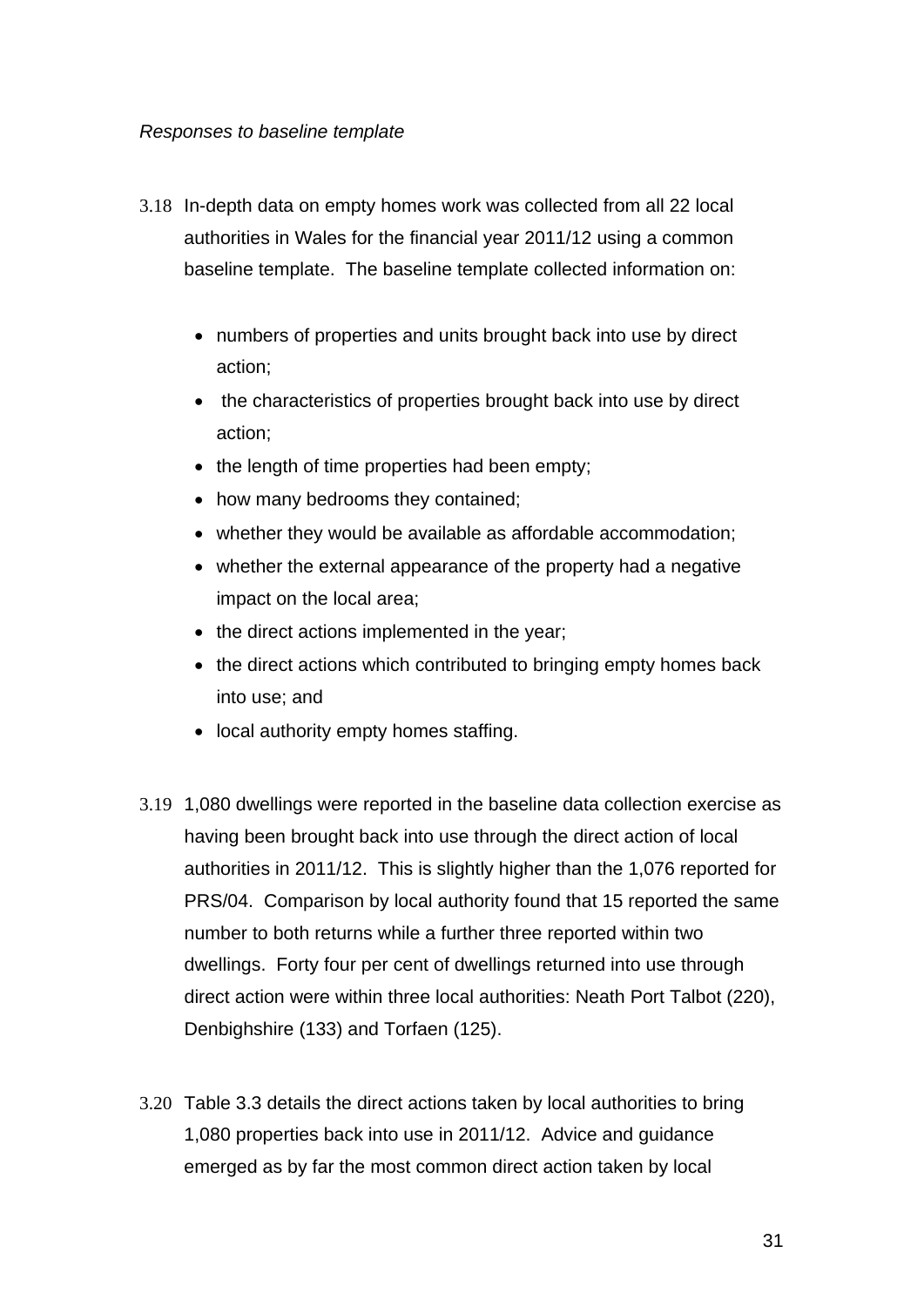authorities (1,055 out of 1,080 brought back into use). The provision of financial assistance (92 out of 1,080 brought back into use) and threat of enforcement action (66 out of 1,080 properties brought back into use) were two other relatively common forms of direct action.

| Table 3.3: Direct Actions on empty properties returned into use (2011/12) |  |  |
|---------------------------------------------------------------------------|--|--|
|---------------------------------------------------------------------------|--|--|

|                                                                  | <b>Number</b> |
|------------------------------------------------------------------|---------------|
|                                                                  |               |
| Advice & Guidance(persuasion)                                    | 1055          |
| <b>Financial Assistance</b>                                      | 92            |
| Threat of Enforcement action                                     | 66            |
| Assistance with Organising Work                                  | 24            |
| Sale of Property                                                 | 22            |
| Private Sector Leasing / Social letting Scheme                   | 21            |
| Direct Purchase                                                  | 18            |
| Local Government (Miscellaneous Provisions) Act 1982             | 14            |
| Housing Act 1985 / Housing Act 2004                              | 10            |
| Prevention of Damage by Pests Act 1949                           | 9             |
| Living over the Shop (LOTS) & Homes Above Retail Premises (HARP) | 9             |
| Debt Recovery                                                    | 8             |
| Environmental Protection Act 1990                                | 6             |
| Building Act 1984                                                | 4             |
| <b>CPO</b>                                                       | 4             |
| <b>Rent Deposit Scheme</b>                                       | 3             |
| Town & Country Planning Act 1990                                 | 2             |
| Other                                                            | 5             |
| Total                                                            | $1.372*$      |

Source: Houses into Homes Baseline Template

\* More than one action can be taken against the same property

3.21 Key headlines regarding the properties brought back into use include:

- eight local authorities were able to provide data on the number of **bedrooms within the dwellings returned to use** through direct action and reported that almost 700 bedrooms had been brought back into use in 2011/12 (an average of 1.7 bedrooms per dwelling).
- 13 local authorities provided details of the number of properties brought back into use as **affordable housing** and reported that, in 2011/12, at least 10 per cent of the dwellings (67 out of 643 dwellings) were returned into use as affordable housing.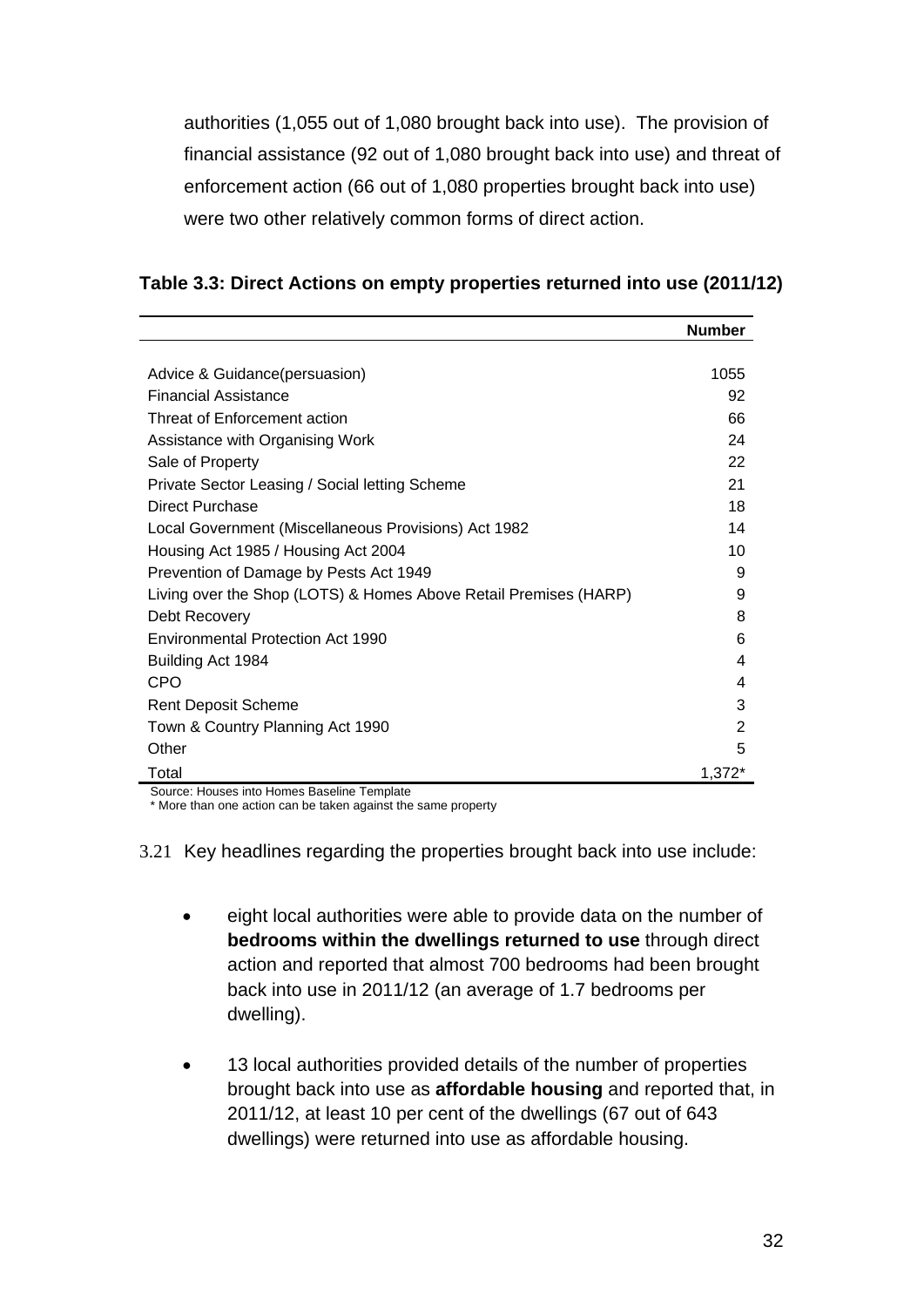- 15 local authorities reported that 27 per cent of properties brought back into use had been having a **negative impact on the local area** while empty (171 of 623 properties).
- 3.22 Thirteen local authorities provided data on the **length of time that properties were empty prior to being returned into use** through direct action. Over half had been empty for more than two years (Figure 3.1).

### **Figure 3.1: Empty properties brought back into use by time empty (2011/12)**



3.23 In total, 21 local authorities provided information on the number of full time equivalent (FTE) **empty homes officers** and an approximation of associated staff costs. These local authorities reported employing 15.3 FTE empty homes officers, with nine employing one or more FTE empty homes officer. This included three local authorities that were employing more than one FTE empty homes officer (Cardiff, Newport and Wrexham). Six local authorities reported employing less than 0.5 FTE empty homes officers.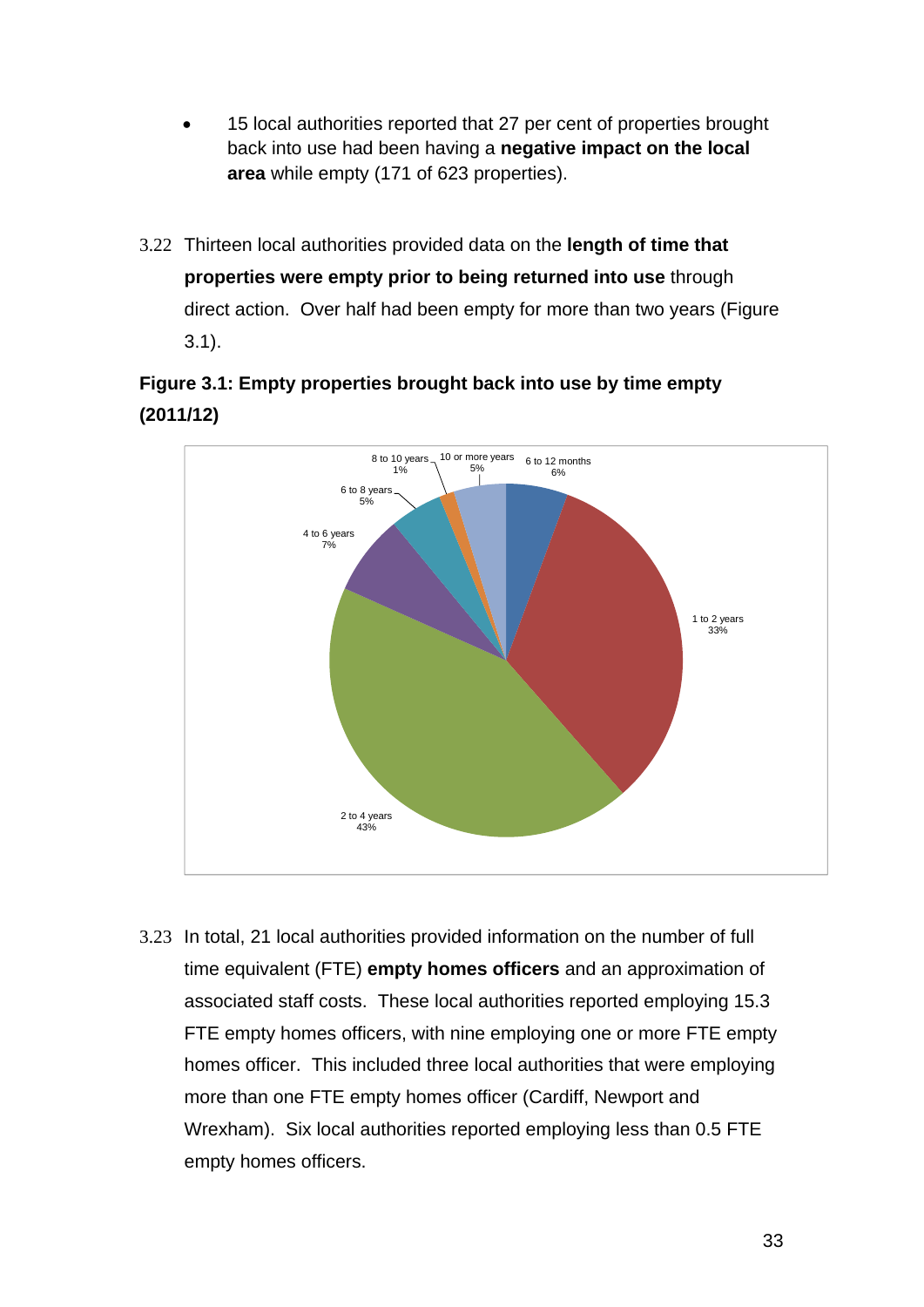3.24 Seventeen local authorities provided information on the **additional local authority costs and financial assistanc**e (all non-staff costs) associated with tackling empty homes in 2011/12. These costs were estimated to have amounted to £1.5 million in 2011/12, an average of £88,000 per local authority. However, eight of these 17 local authorities reported no additional costs or financial assistance. Four of the 11 local authorities able to provide relevant data estimated that no **private sector monies** had been levered in to support efforts to bring empty properties back into use in 2011/12. The other seven local authorities providing data estimated that £2.142 million of capital had been levered in from the private sector.

### **Conclusion**

3.25 This chapter has provided a detailed baseline against which the evaluation will measure the impacts of the Houses into Homes scheme following its introduction in April 2012. This includes data regarding the scale of the empty homes problem in Wales (at the local authority, regional and national level), the approaches taken by local authorities to tackling the problem of empty homes and the number of properties being brought back into use through direct intervention. This represents the context into which the Houses into Homes scheme was launched.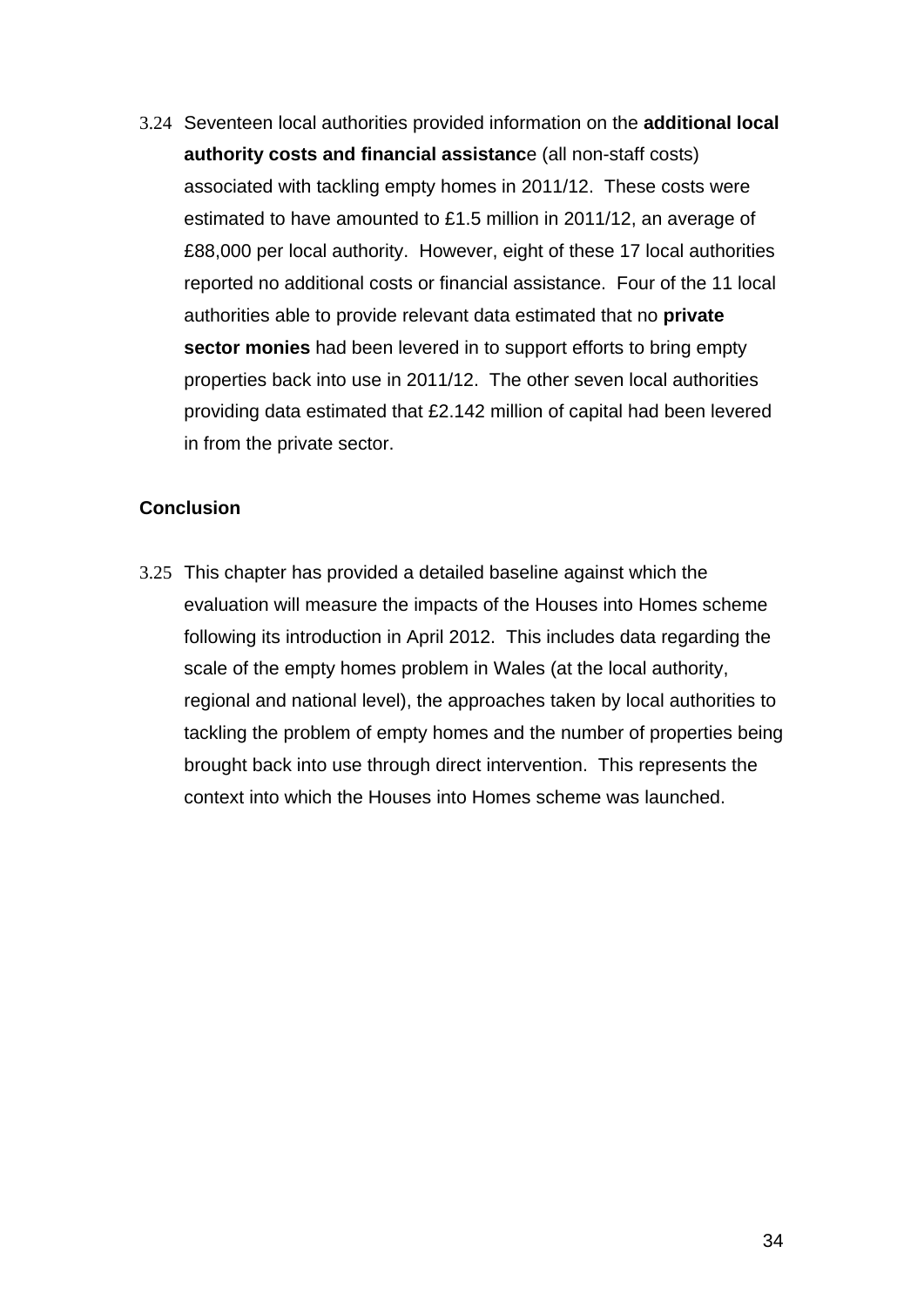### <span id="page-35-0"></span>**4 Progress with Delivery of Houses into Homes**

### **Introduction**

4.1 This chapter highlights the progress made in developing the delivery framework for the Houses into Homes scheme. Houses into Homes is coordinated by six regional groupings, which follow the footprint set out by the Welsh Government in  $2011^{18}$  $2011^{18}$  $2011^{18}$  for regional collaboration across public service delivery (see Table 2.1). The Welsh Government required each region to nominate a local authority to serve as 'banker' for the region, drawing down and distributing capital funding to local authorities. Each region was also required to confirm a coordinator to chair the regional meetings and represent the region on the national steering group. In addition, a collaborative agreement had to be agreed and signed by all the local authorities in the region before any capital funding could be drawn down. The Welsh Government also set out the broad eligibility criteria under which loans might be granted. Beyond these requirements, the regional groupings were given autonomy over delivery of the Houses into Homes scheme. The discussion below reviews progress made in delivering against these objectives following the launch of the Houses into Homes scheme in April 2012.

### **The Collaborative Agreement**

4.2 By January 2013, five out of six regions had signed a collaborative agreement. In North Wales, Gwent and Cwm Taf, the agreement was signed in September 2012. In Cardiff and the Vale it was signed in November 2012 and, in Mid and West Wales, it was signed in December 2012. By January 2013, Western Bay had a collaborative agreement that had been formally approved and was awaiting signing. These timings are important when considering the profile of applications and loans discussed in Chapter 5, because regions were not able to draw

 $\overline{a}$ <sup>18</sup> see <http://wales.gov.uk/docs/dpsp/publications/120329footprintreportv2en.pdf>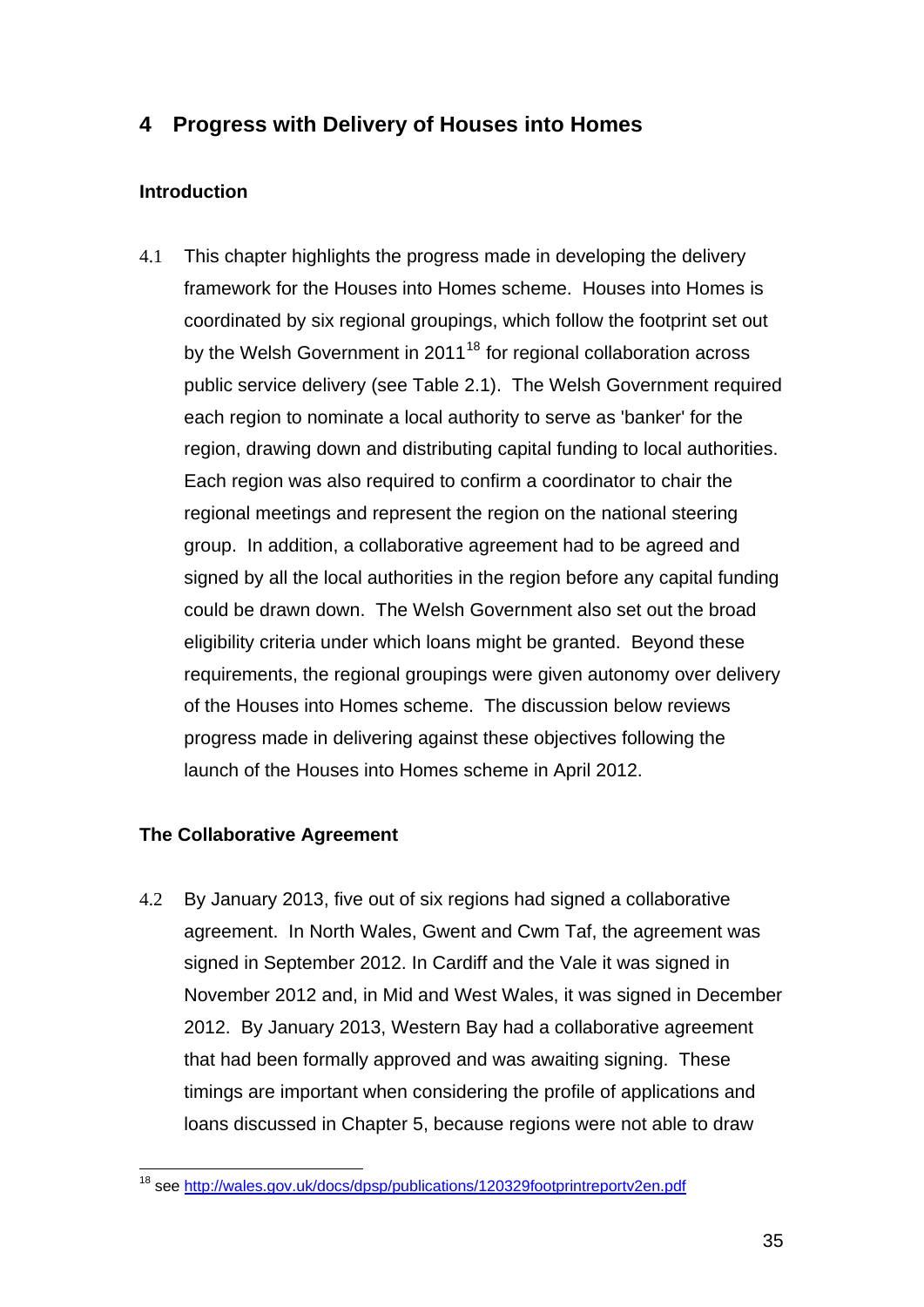<span id="page-36-0"></span>down Houses into Homes funding from the Welsh Government until a collaborative agreement was signed.

- 4.3 These collaborative agreements represent an important development. Not only does the signing of a legal agreement represent a foundation for productive collaboration in delivering Houses into Homes by providing a protocol for how local authorities will engage and work with each other. It also represents one of the first examples of the enhanced cooperation between local authorities championed by the Welsh Government as a means for improving service delivery and reducing costs<sup>[19](#page-36-0)</sup>. Monitoring the effectiveness of the collaborations will support analysis of the role of the Regional Collaboration Areas as a means of bringing about cooperation, rendering services more efficient and improving quality.
- 4.4 The collaborative agreements are similar in form and content across the six regions, reflecting the fact that regions have often shared drafts and offered advice about content. Cardiff and the Vale, for example, reported benefiting from sight of a draft generated by Caerphilly (Gwent Region), which served to speed up the drafting process. The agreements set out the principles of collaboration, identify the lead authority responsible for drawing down funds from Welsh Government and clarify governance structures and legal responsibilities.
- 4.5 Securing approval for the collaborative agreement was reported by the majority of regional leads to have been a relatively long and drawn out process, involving back and forth discussions, sometimes over a number of months, between the legal departments of the local authorities involved. Delays in securing the collaborative agreement were reported to be a consequence of the bureaucratic nature of the process rather than wrangling over the content of the agreement, although there were inevitably some fine details that needed to be worked through, such as

 $\overline{a}$ <sup>19</sup> see http://cfps.org.uk/domains/cfps.org.uk/local/media/downloads/2012\_07\_20\_\_\_wales [\\_pb\\_final.pdf](http://cfps.org.uk/domains/cfps.org.uk/local/media/downloads/2012_07_20___wales%20_pb_final.pdf)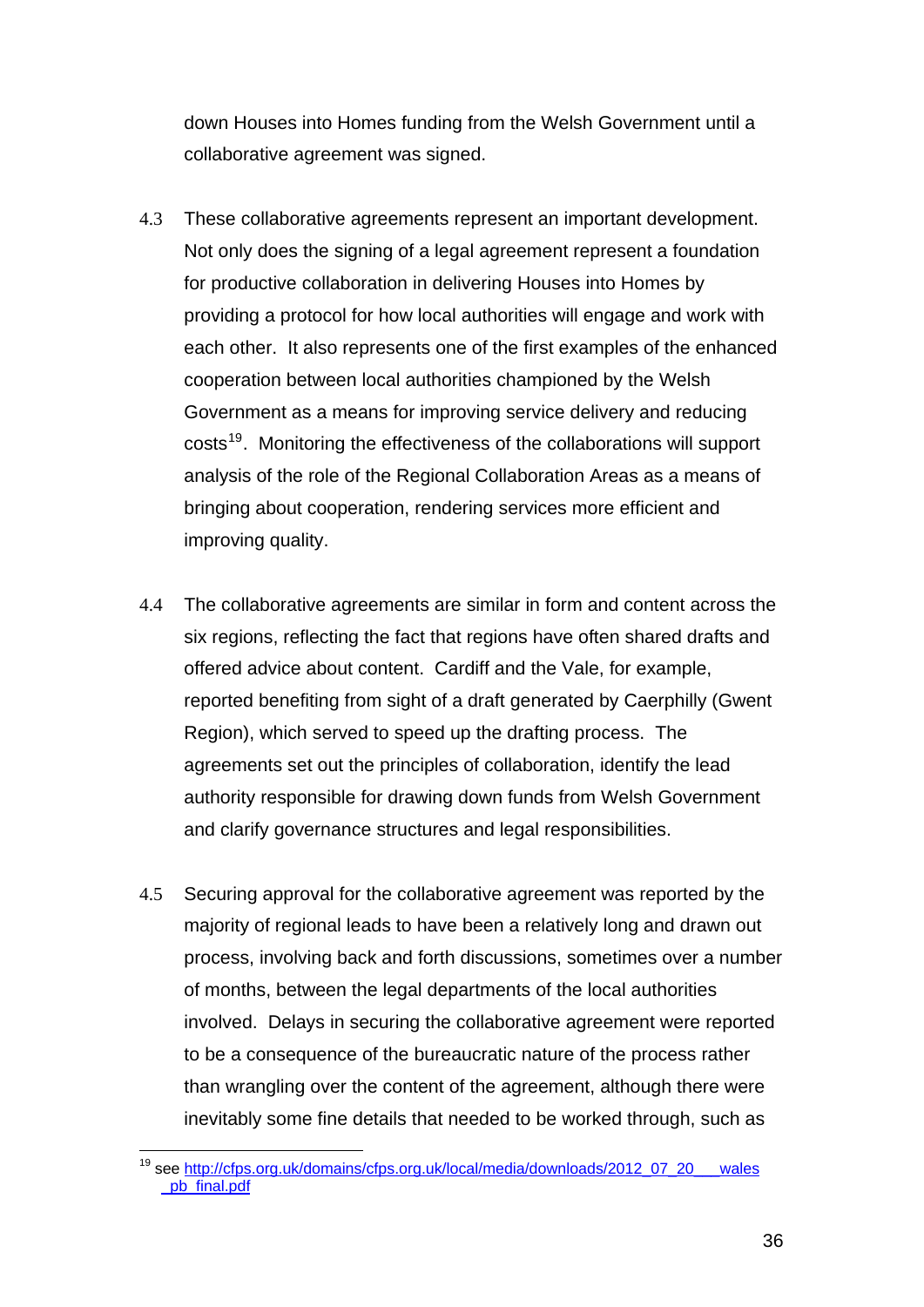issues of liability. Several regions also suggested that a lack of guidance about how Houses into Homes loans should be administered and reclaimed made it difficult for empty homes officers to answer detailed questions posed by colleagues in finance and legal departments.

4.6 In addition to finalising the collaborative agreement, some local authorities were required to seek approval for a revised private sector renewal strategy from either the executive, cabinet or the full council before they were able to approve loans. This was necessary because the powers through which a local authority can make available financial assistance for the purposes of bringing properties back into use require that any such policy is explicitly referenced in the private sector renewal strategy. In at least one local authority, delays securing approval for the revised renewal policy were reported to have resulted in a delay in loans being issued.

### **The Regional Group**

- 4.7 All six regions now have a regional empty homes group, which coordinates delivery of Houses into Homes. This is a notable development, given that regional collaboration and group structures involving all local authorities were not common across regions prior to the launch of Houses into Homes (see Table 4.1). Beyond the need to sign a collaborative agreement, nominate a 'banker' and confirm a coordinator to chair the regional meeting and represent the region on the national steering group, the regional groups have been granted relative autonomy to determine their approach to delivering the Houses into Homes scheme.
- 4.8 The regional group is typically chaired by an officer from the lead (banker) authority. Gwent is the exception, with Newport serving as banker and an officer from Caerphilly serving as the regional lead. In the first six months of the Houses into Homes scheme, the regional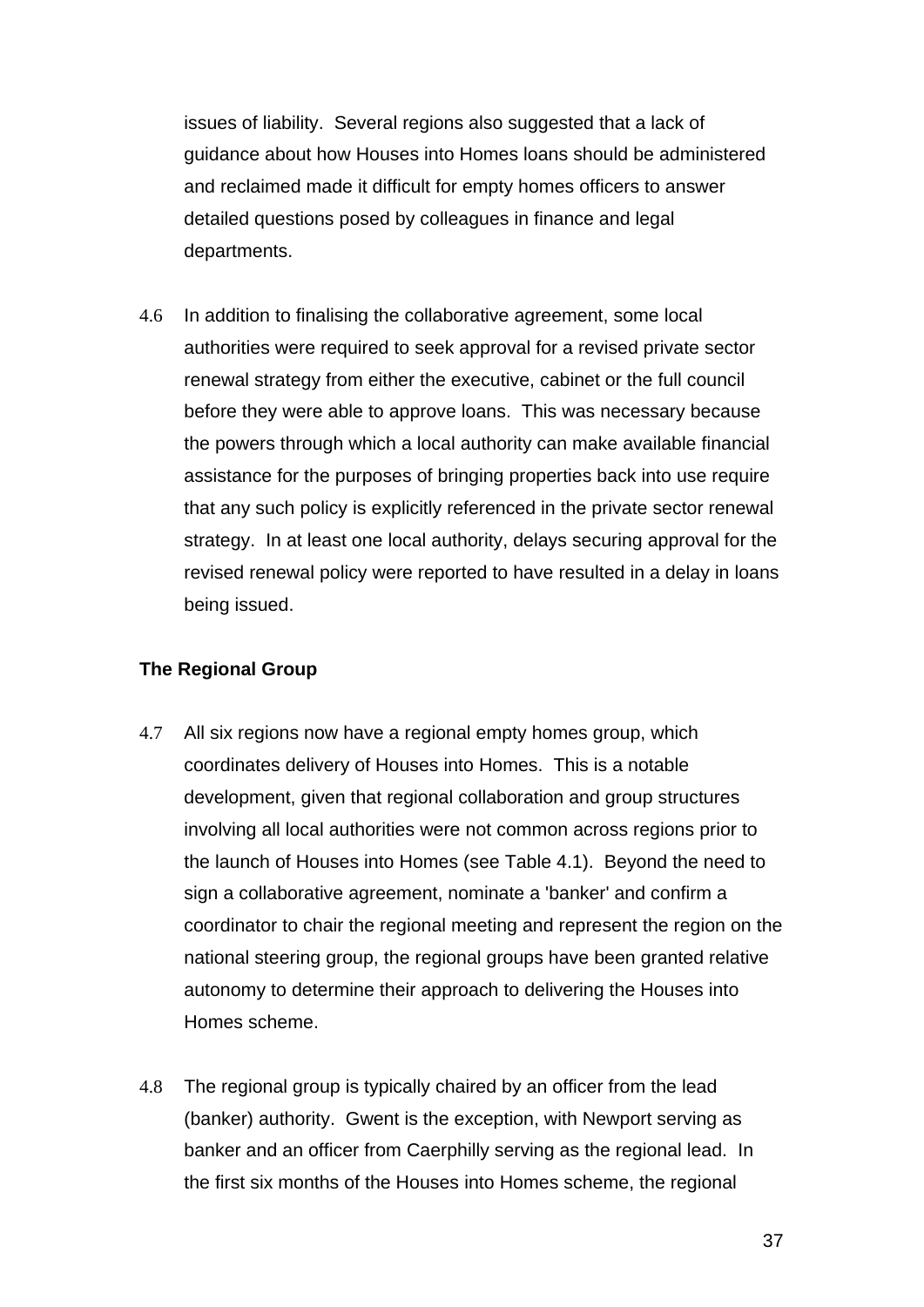groups were reported to have met regularly to provide a strategic steer, share learning and develop a common approach to particular aspects of implementation. Responsibility for marketing the scheme and processing and approving applications has typically been devolved to the local authorities.

- 4.9 Membership of the regional group varies slightly across the six regions, but typically includes senior managers (such as the head of housing) and operational lead officers from each local authority (an empty homes officer or officer from the housing strategy or private sector renewal team who has been designated the lead on Houses into Homes). In Cwm Taf, a 'Collaborative Steering Group' has overall responsibility for the Houses into Homes scheme and also discusses broader issues associated with empty homes policies and procedures. Members include representatives from the Local Service Board and Health Authority. A separate 'officers group', comprising operational leads from each local authority, also exists and meets regularly to discuss operational issues specific to Houses into Homes. This two tier arrangement was not uncommon. In Cardiff and the Vale, for example, the regional group involves senior managers from the two authorities. The group met frequently during the first six months of the scheme to agree the specifics of the approach, but is expected to meet far less frequently, with delivery being overseen by the empty homes officers and staff delivering the scheme, who are in frequent contact and meet on a regular basis.
- 4.10 A slightly different situation was found to exist in regions with a history of cooperation and joint working around empty homes and private sector renewal. In North Wales, for example, there was a pre-existing regional forum addressing empty homes issues. This group was continuing to meet but it was reported as likely to be merged with the group formed to oversee delivery of Houses into Homes. Regional leads reported that the role of the regional group was to provide a strategic steer to the Houses into Homes scheme and to act as a forum for sharing learning

38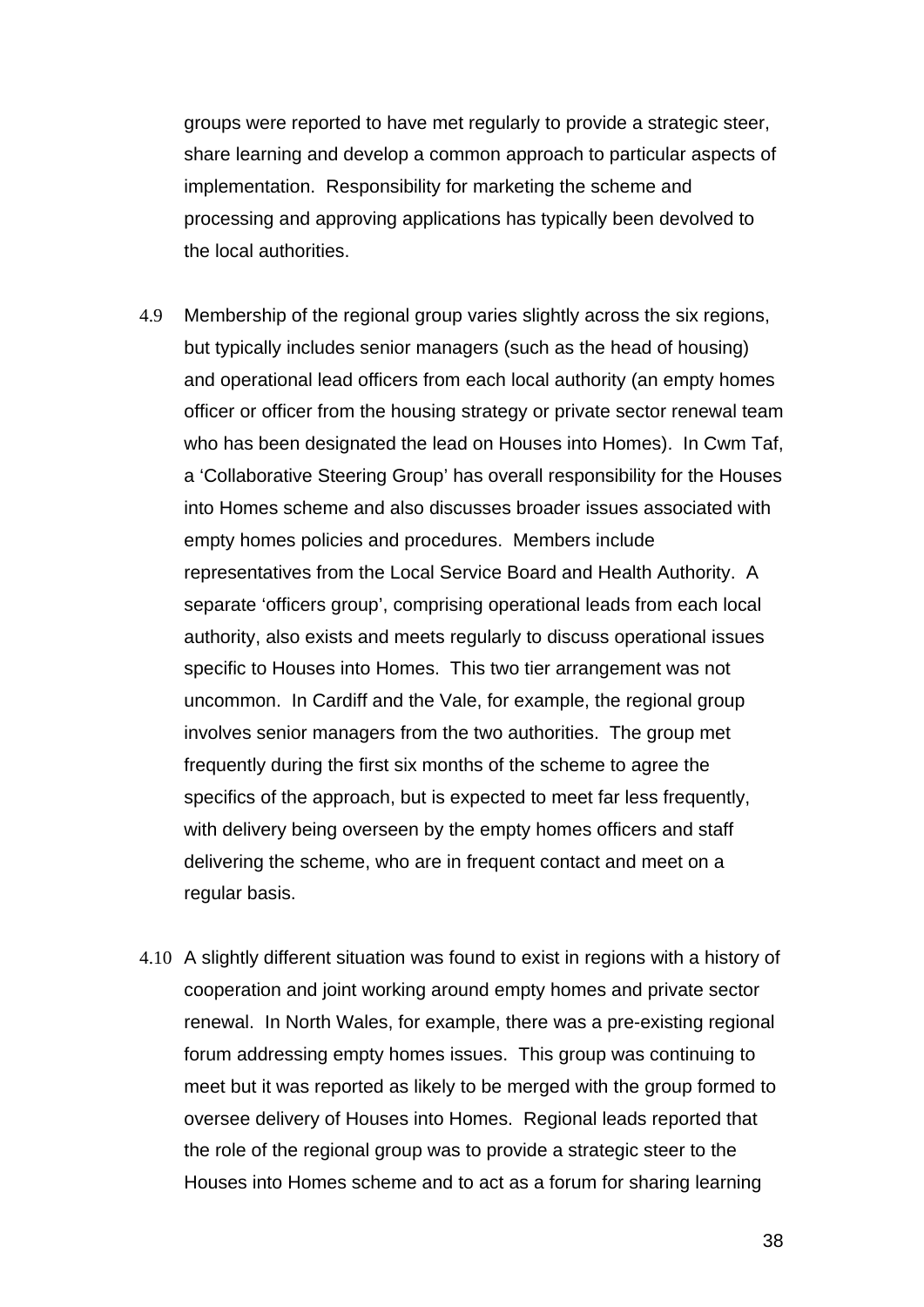and good practice (see Chapter 6 for a discussion of associated benefits).

#### **The Local Authority Level**

- 4.11 Since the launch of Houses to Homes in April 2012, local authorities across Wales have put in place the systems and processes necessary to deliver the scheme. For local authorities with a strong track record of working to tackle empty homes, this has often proved a relatively straightforward process. In local authorities with a more limited history of empty homes work, this represents a notable achievement.
- 4.12 A **lead officer** for Houses into Homes was reported to have been identified in each local authority. Determining exactly who would fulfil this role was reported to not always be straightforward, the empty homes function often stretching across environmental health, housing strategy and private sector renewal teams. For example, one local authority lead explained that environmental health are responsible for monitoring empty properties and leading on enforcement, the housing strategy team oversee the local empty homes strategy and monitor the scale and geography of the empty homes, while housing renewal have traditionally had no explicit role in relation to empty homes, but have been given responsibility for administering the loan application process because of expertise in administering grants. Similarly, a regional lead explained how in his own authority responsibility for empty homes is shared between environmental health and housing. The decision was taken that housing would be the lead department for the scheme, the view being that it is primarily a financial initiative and the housing department oversees housing related grants and loans. However, the empty property officer, who is located in the environmental health team, is providing operational support.
- 4.13 **Staff** have been allocated to the tasks of marketing Houses into Homes, processing expressions of interest and supporting owners to complete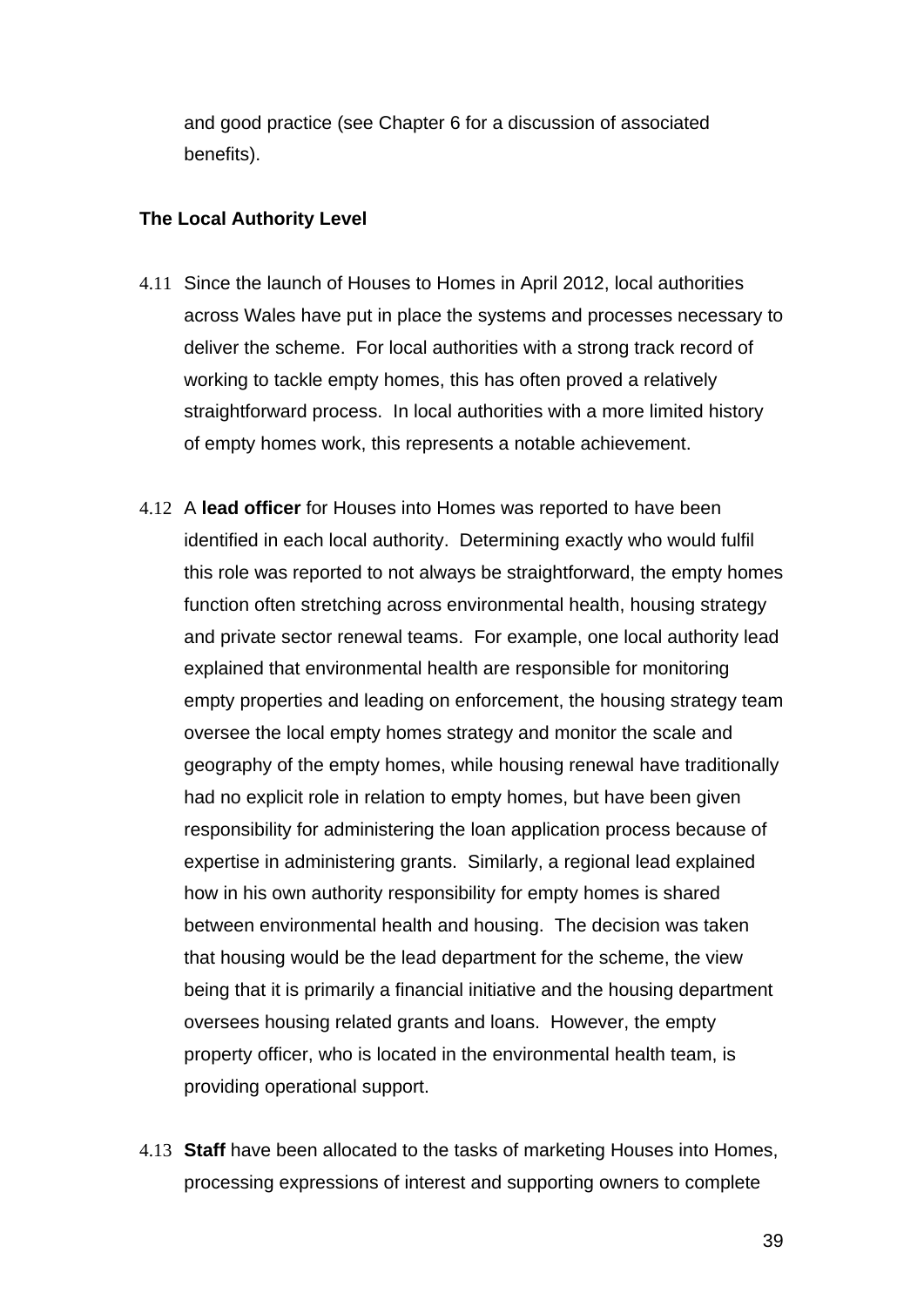and submit applications. Some local authorities have funded the appointment of additional staff (typically on a fixed term contract or via secondment) to fulfil these duties and to contribute more generally to empty homes work. This finding indicates that the Houses into Homes scheme is prompting some local authorities to dedicate more of their own resources to empty homes work.

- 4.14 Officers involved in the delivery of Houses into Homes (including legal and finance teams) have attended briefings and received information and training about the scheme. Andrew Lavender, external consultant to the Houses into Homes scheme, was reported to have been a vital source of information, advice and training. This has included training for front line staff, which was reported to have been particularly useful for local authorities with little or no experience of providing financial assistance to owners, who are progressing along a steep learning curve. Sample documents, such as loan and legal charge agreements, have been circulated and guidance provided about approving and administering loans.
- 4.15 Most elements of the **day to day delivery** of Houses into Homes are locally determined. An application form generated by Caerphilly County Borough Council, based on the application form developed by Kent County Council, was shared with all local authorities and templates for key documents were circulated, although each local authority has been free to tailor its own approach. This was more of a challenge for local authorities with a more limited history of providing financial assistance to owners of empty properties, who pointed to the work involved in putting the requisite processes in place, ensuring that legal duties are met and keeping risks in check. Some local authorities pooled resources and expertise when developing these systems and processes.
- 4.16 **Marketing** is one area where a regional collaboration was found to be more common. North Wales and Mid and West Wales, for example, both reported adopting a regional marketing strategy, using regional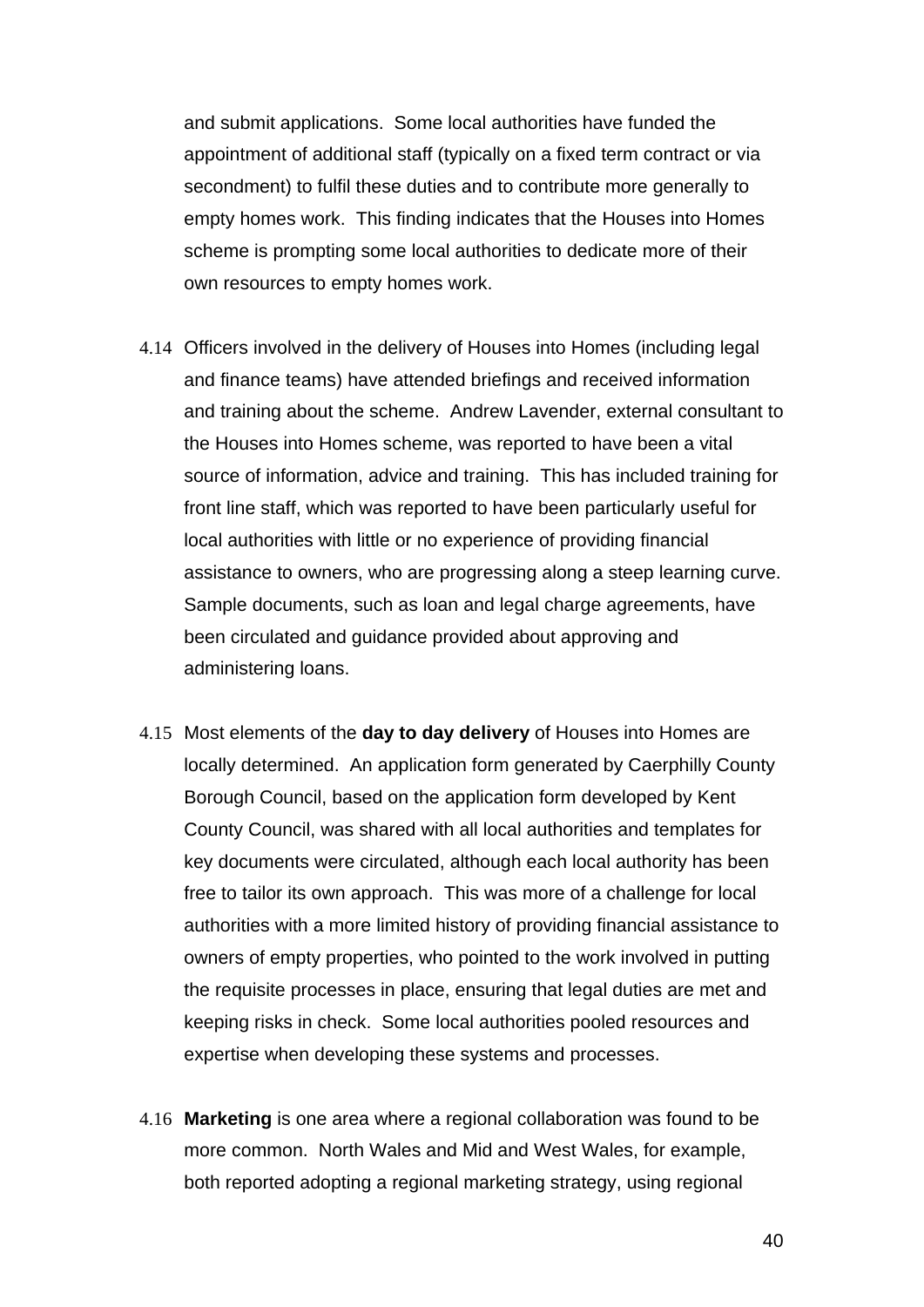branding and issuing regional (as well as locally targeted) publicity. Marketing strategies employed included targeting information at owners of empty properties already in contact with the local authority, sending mail shots to all owners of empty properties and publicising the scheme through contact with landlord forums, estate and letting agents and auctioneers. Press releases have been issued and information has been uploaded onto council websites.

4.17 There was general agreement across the regions that many owners will need **hand-holding through the application process**. In response, empty homes officers reported sending out information, meeting owners to explain the scheme and how to apply and supporting them through the application process. Providing this level of support was reported to be important but costly. In response, one regional group was reported to be exploring the possibility of introducing an additional charge for owners requiring more intensive support with their application and assistance managing the loan. It was recognised that any additional charge might serve to undercut the appeal of the loan scheme, but officers were reported to be spending a considerable amount of time helping some applicants through the process. One regional lead reported that up to two days of officer time can be spent supporting applications from property owners who have little experience of applying for financial products. On a related point, it was also suggested by one regional lead that some owners are likely to require help and assistance beyond the application process in terms of managing the refurbishment of their property. This is a situation that will need to be reviewed by the evaluation:

The experience we seem to get when we do adaptations or building work in *the grants sector we found that if you left people alone there are some people will cope but there will be people who fall by the wayside and nobody wins out of that so we might as well say 'we'll help you through this process, you've got to pay for it cos we can't cover it' so you act as a project manager and manage the client through the process. We think there's value in that but we'll see. (Regional Lead)*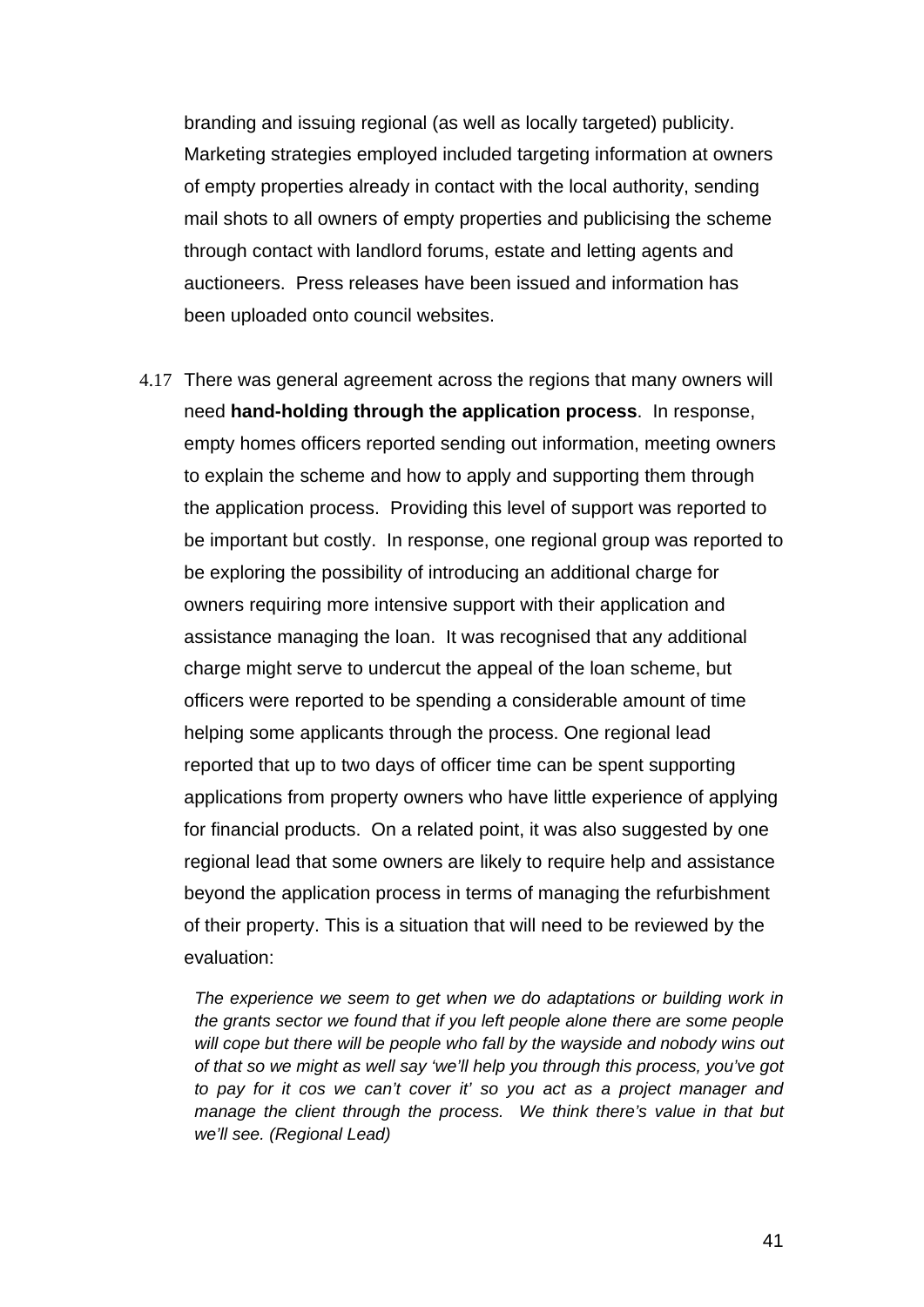- 4.18 **Applications** are administered by local authorities, who are also responsible for approving loans. The exception is Cwm Taf, where a regional officer group makes decisions on loan applications which are then approved by the regional 'Collaborative Steering Group'. In other regions, the regional group typically provides a forum for discussing complex cases, should a local authority request advice and guidance.
- 4.19 **Management of the financial risks** associated with the provision of loan finance is a key responsibility for local authorities. Training, guidance and advice has been provided and no major concerns were raised about this responsibility in the majority of regions. However, one regional group did report concerns about the difficulties of conducting risk assessments. The magnitude of the potential loss associated with a loan not being repaid was reported to be clear, but calculating the probability that the loan will not be repaid was reported to be difficult. In some locations, this calculation was reported to be complicated by local housing market conditions, which were reported to render development for sale a high risk option. If the owner has been unable to sell after the three years of the loan period, one option might be for them to secure a bridging loan. However, many owners are likely to struggle to secure private finance, it being reported by some regional leads and local authority empty homes officers that applicants to the Houses into Homes scheme had often already been refused credit elsewhere. The local authority might be forced to take enforcement proceedings against the owner to secure the debt. However, as well as this being a costly process, one local authority officer suggested that the courts might not look favourably on a local authority seeking to recover such a debt in the present housing market context. Clearly, this is an issue that the evaluation will need to monitor as loans begin to be repaid.
- 4.20 Some local authorities were reported to be planning to implement an inspection regime as part of the scheme. This was in response to concerns about risks associated with the quality of the works undertaken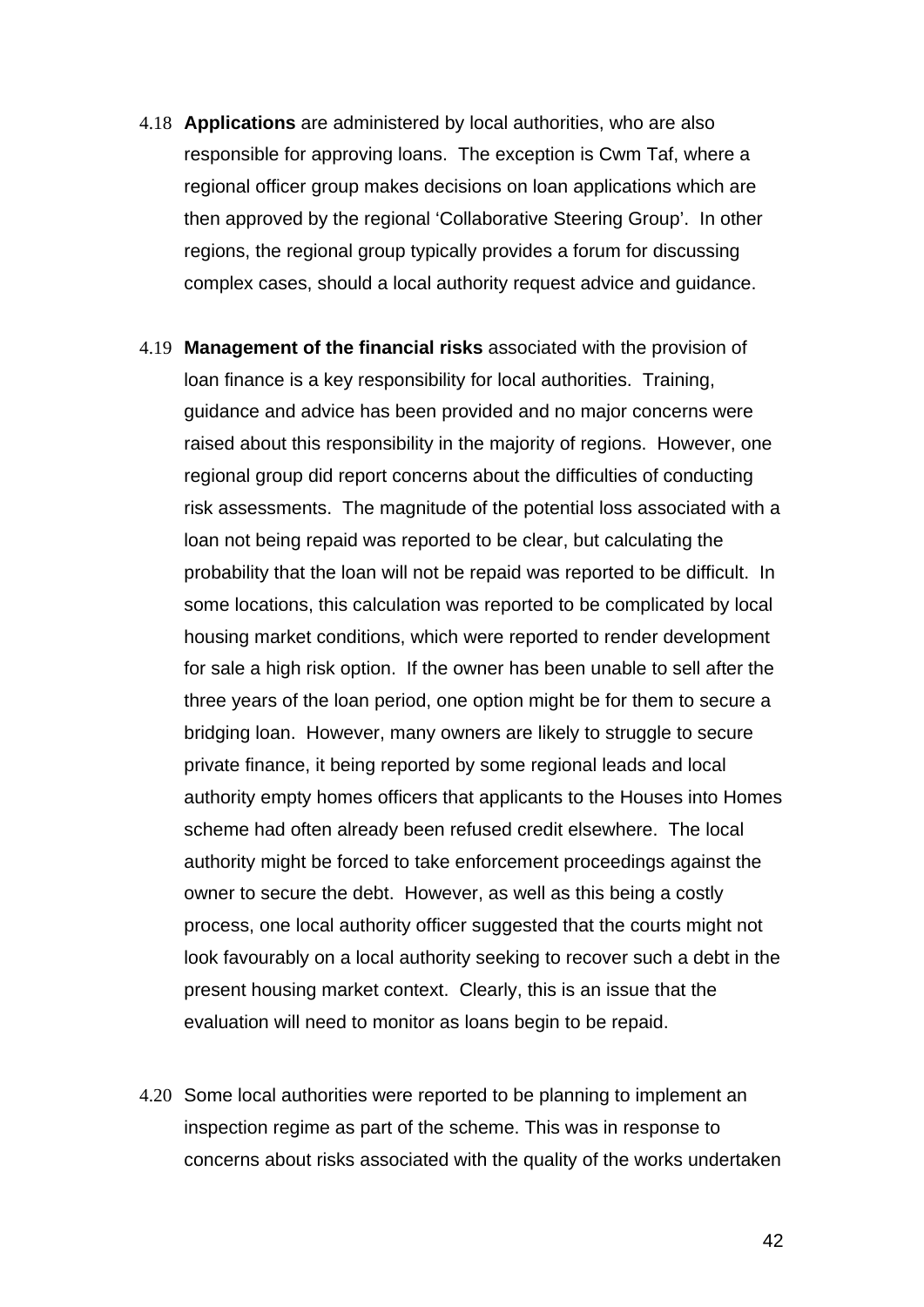to bring properties back into use. Firstly, there is the risk that if the works are completed to a poor standard, the property will not be brought back into use. Even if a sale can be secured (many respondents pointed to the nature of the housing market as a risk factor associated with loans for sale), the market value of the property might not cover repayment of the loan. Secondly, concern was expressed about the possibility of the local authority being liable should any problems subsequently emerge with the work following completion. One local authority reported planning to only release 50 per cent of funds up front, with the remainder being paid upon evidence of 'significant progress' with renovation works.

### **Funding Allocations and Targets**

- 4.21 Each region has been allocated a share of the £10 million of capital funding made available by the Welsh Government to support the Houses into Homes scheme (see Table 2.1). Three regions (Gwent, Mid and West and Cwm Taf) have taken the decision to regard this allocation as a regional resource and to distribute funds to applicants from across the region on a first come, first served basis. In contrast, three regions (North Wales, Cardiff and the Vale and Western Bay) reported seeking to distribute funds to local authorities in accordance with a notional allocation to each local authority based on the size of their private sector stock.
- 4.22 Respondents questioned whether some local authorities might 'lose out' in the drive to generate applications and draw down funds within the financial year 2012/13. There was a suggestion that local authorities with a track record of bringing properties back into use might have an advantage over those with a more limited track record. This was because they would have more robust data about empty properties and contact with owners; links with estate agents and auctioneers through which to advertise the scheme; staff with experience and expertise of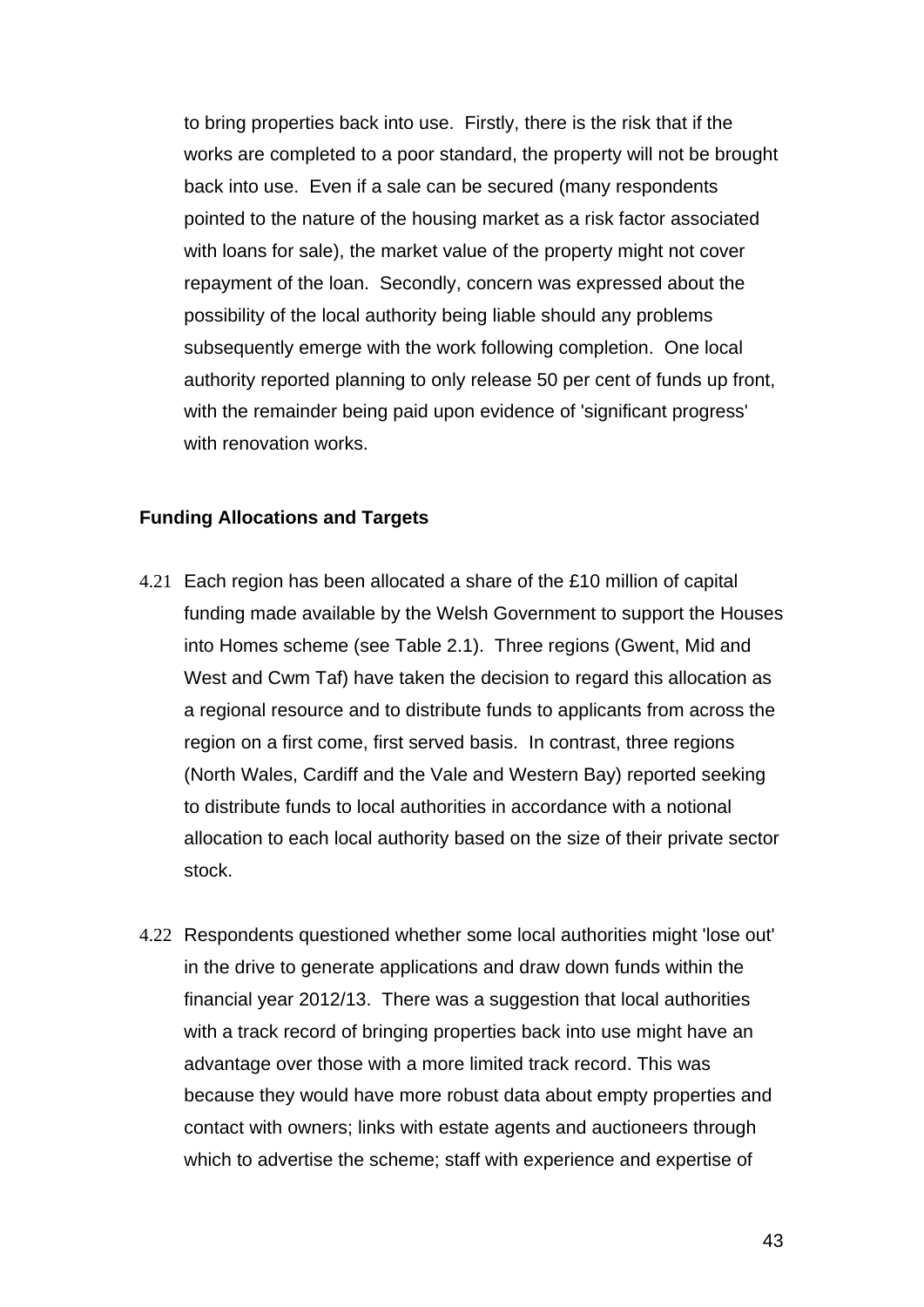working to bring properties back into use; and, in some cases, prior experience of providing financial assistance to owners. As a result, it was suggested that the distribution of funds between areas could reflect the effectiveness of the local authority in generating and approving applications, rather than any measure of housing need. Whether this proves to be the case and how regions go about redistributing funds between local authorities as loans are repaid and funding recycled will be examined in subsequent phases of the evaluation.

- 4.23 Regional groups have not set explicit targets, beyond drawing down their full allocation of Houses into Homes funding by March 2013. The need to draw down funds from the Welsh Government by the end of March 2013 had promoted a first come, first served approach to applications. However, some local authorities have actively targeted owners of empty properties previously identified as priorities for action and recognised as potential candidates for the scheme.
- 4.24 A majority of regional leads expressed the view that the Houses into Homes scheme was likely to become increasingly nuanced, in terms of the applications funded. Various strategic priorities were identified. These ranged from broad objectives, such as focusing on the blight of empty homes rather than supporting the conversion of commercial premises, through to specific priorities focused on addressing deficits in the local housing stock. For example, in the wake of welfare reform, one respondent pointed to the need for more one-person dwellings:

*I think that more intelligent approach will need to be adopted when the money comes back in and we start thinking seriously about how we're meeting housing need, what our particular accommodation shortages are, we'll be*  right in the middle of the impact of welfare reform by then when the single *room rate will have come in and we'll be needing more HMOs and do we work with planning to try and promote more HMOs? The feeling is get this money out now and then in the gap we can work on all this in readiness for ensuring we've got good plans in place next time. (Regional Lead)*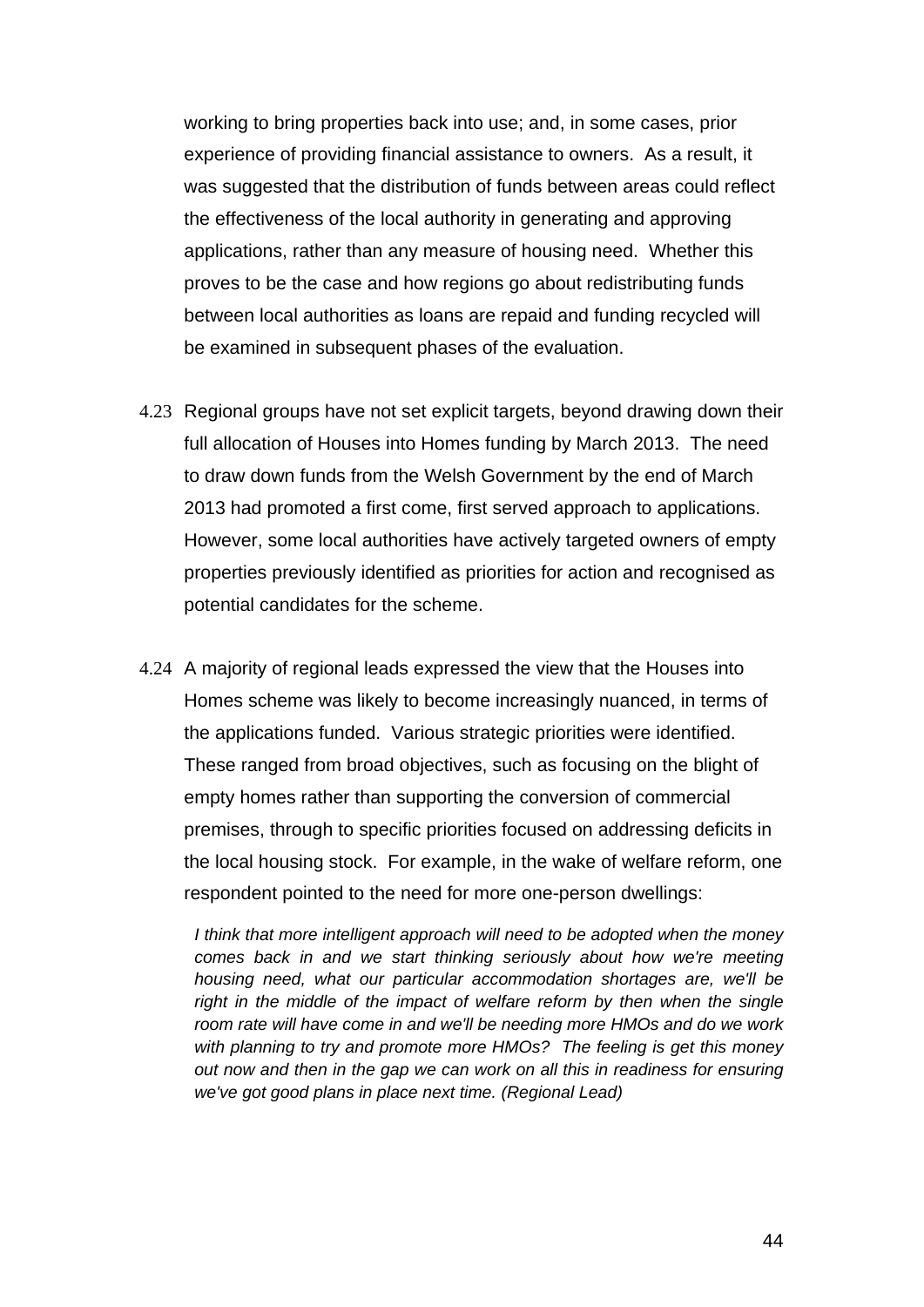4.25 A query raised by a small number of respondents that the evaluation will need to monitor going forward is whether the marketing of the Houses into Homes scheme has raised expectations among the owners of empty properties about the availability of loan finance, which local authorities will struggle to meet after March 2013. Following the initial allocation of loan finance in the first year of the scheme, it is possible that local authorities will have limited funds available until the first round of loan recipients repay their loans, which might not be until 2015 or 2016. As a result, the scheme could fall into a cycle of peaks and troughs, as one local authority officer observed:

*we're going out now and advertising it and people I've found in relation to empty properties are notoriously slow in everything they do so I'm sure come March and April we're going to get people coming saying 'where's this money then?' and it's 'we've spent up now' 'when can I have the money?' 'well it'll be at least two years' so that's the danger, feast and famine….I suppose we're not going to get to the luxury where we have to turn people away but if we do then it's going to be 'why? 'Give us the justification' and what I don't want it to is to go in massive peaks and troughs, like if we shunt all this money out now and go away for two years and then bang here it comes again if it all comes in and we've got to go through this exercise. (Empty Homes Officer)* 

#### **Conclusion**

- 4.26 In the six months following the launch of the Housing into Homes scheme in April 2012, the infrastructure required to deliver the scheme has been designed and developed. Working within a framework provided by the Welsh Government, local authorities came together into regional groupings, signed collaborative agreements that formalised roles and responsibilities, designated staff to lead on the scheme, marketed the opportunities provided by Houses into Homes, assisted owners through the application process and began approving loans.
- 4.27 Various barriers have been negotiated. Some local authorities have had to work through complex relations with neighbouring authorities and overcome a limited history of collaboration. Delicate issues, such as which authority should serve as regional coordinator and banker, have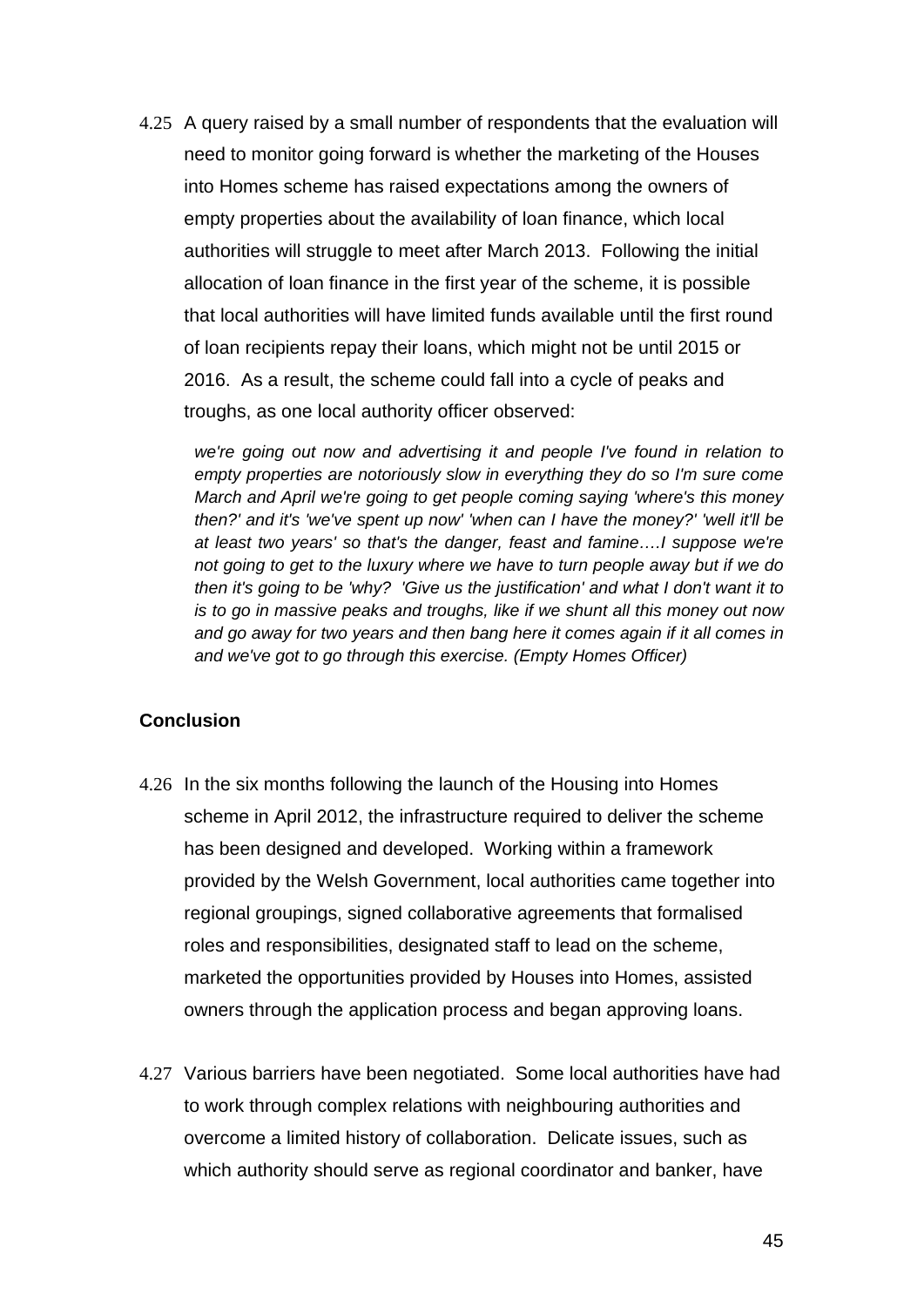been addressed and resolved. Of particular note is the signing of the collaborative agreement. This represents one of the first examples of the enhanced cooperation between local authorities championed by the Welsh Government as a means for improving service delivery and reducing costs.

- 4.28 Some local authorities have travelled a long way in a relatively short time. In particular, local authorities with a limited recent history of working to tackle the problem of empty homes have had to rapidly develop systems and processes in order to deliver the scheme. As noted in Chapter 3, eight local authorities did not have a corporate approach to empty homes prior to the launch of the scheme and 12 did not have a dedicated full time equivalent post to deal with empty homes. Chapter 3 also highlighted how experience of providing financial assistance to owners to bring properties back into use varied, with six local authorities not providing any form of financial assistance prior to the introduction of the Houses into Homes scheme.
- 4.29 Implementing the Houses into Homes scheme has not been without its challenges, but these have largely been overcome or effectively managed. Applications are being received, loans are being approved and the regional leads reported that it was likely that they would draw down their allocated funds from the Welsh Government by the end of March 2013.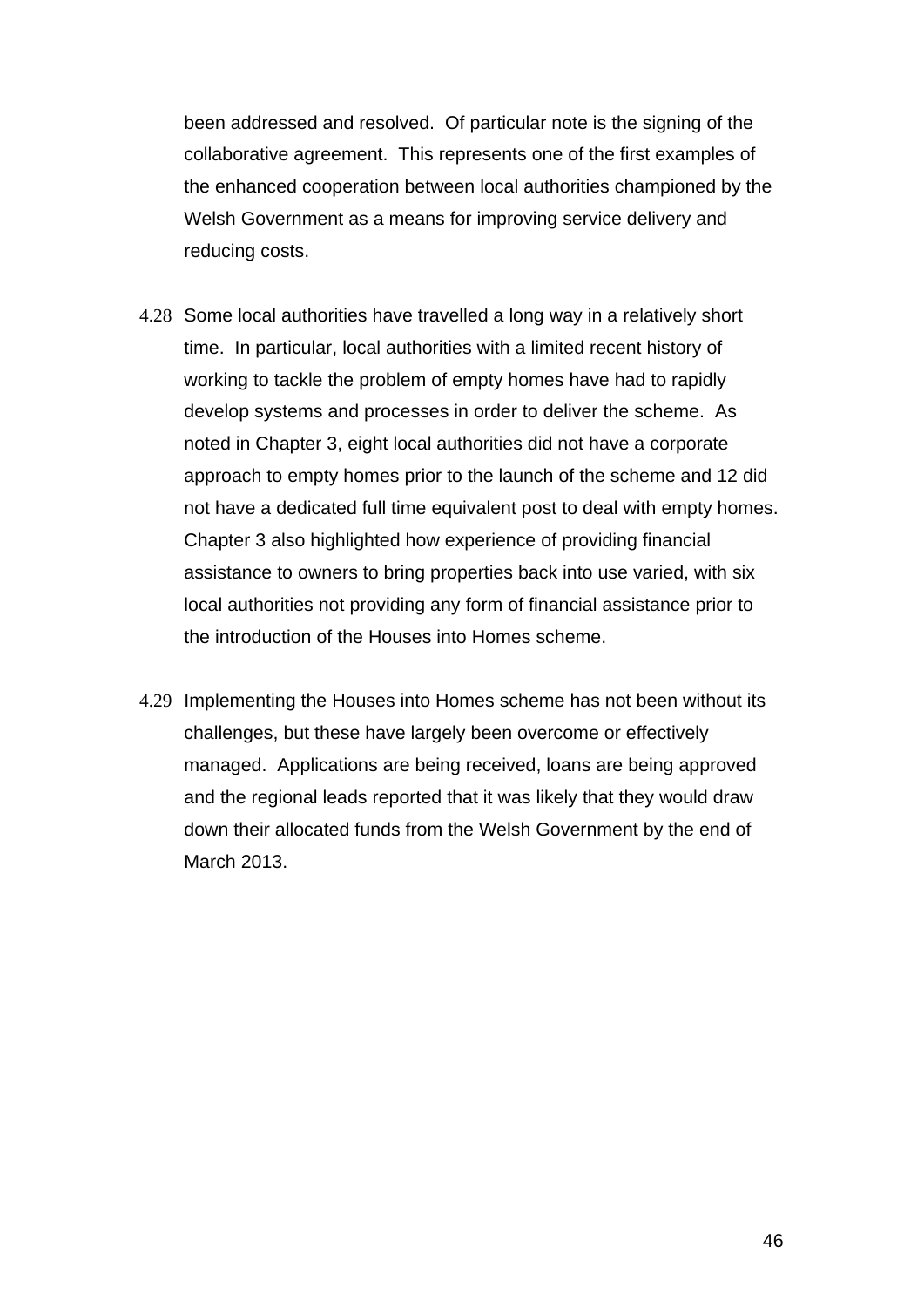|                           | <b>Active Regional</b>                                                                                      | Role of regional                                                                           | Role of<br>regional lead                                                                                                    | <b>History of</b><br>'empty homes'                                  | Local or regional<br>delivery                                             | <b>Fund allocation</b>                                                                 |
|---------------------------|-------------------------------------------------------------------------------------------------------------|--------------------------------------------------------------------------------------------|-----------------------------------------------------------------------------------------------------------------------------|---------------------------------------------------------------------|---------------------------------------------------------------------------|----------------------------------------------------------------------------------------|
|                           | Group                                                                                                       | group                                                                                      | authority                                                                                                                   | collaboration?                                                      |                                                                           |                                                                                        |
| <b>North Wales</b>        | Yes - comprising<br>empty home leads and<br>managers. Soon to be<br>merged with a pre-<br>existing EH group | Share learning;<br>discuss complex<br>cases; provide<br>strategic steer                    | Banker; advice;<br>responsibility for<br>fund allocation<br>between LAs;<br>representative<br>on national<br>steering group | Yes, pre-existing<br>empty homes<br>group, (still<br>operational)   | Mainly local;<br>regional<br>marketing                                    | LA allocations based<br>on the WG formula<br>linked to size of<br>private sector stock |
| Mid & West                | Yes                                                                                                         | Share learning;<br>strategic steer                                                         | Banker:<br>representative<br>on national<br>steering group                                                                  | Limited history                                                     | Mainly local;<br>regional<br>marketing                                    | LA allocations on a<br>first-come-first-<br>served                                     |
| <b>Gwent</b>              | Yes - comprising<br>heads of housing and<br>empty homes officers                                            | Share learning;<br>discuss contentious<br>applications                                     | Representative<br>on national<br>steering group;<br>not the banker                                                          | Yes, existing<br>group<br>reconstituted for<br>Houses into<br>Homes | Local                                                                     | LA allocation on a<br>first come first<br>served basis                                 |
| <b>Western Bay</b>        | Yes                                                                                                         | Share learning;<br>provide strategic<br>direction                                          | Banker;<br>representative<br>on national<br>steering group                                                                  | <b>No</b>                                                           | Local                                                                     | LA allocations based<br>on the WG formula<br>linked to size of<br>private sector stock |
| <b>Cardiff &amp; Vale</b> | Yes - composed of<br>empty homes leads<br>and senior officers                                               | Monitor progress;<br>provide support;<br>strategic steer.                                  | Banker:<br>representative<br>on national<br>steering group                                                                  | <b>No</b>                                                           | Local but moves<br>to develop joint<br>working                            | LA allocations based<br>on the WG formula<br>linked to size of<br>private sector stock |
| <b>Cwm Taf</b>            | Yes - two groups, one<br>with wider membership<br>and one comprising<br>operational lead<br>officers        | Loan decisions<br>(officers group) and<br>approval (steering<br>group); strategic<br>steer | Banker;<br>representative<br>on national<br>steering group                                                                  | <b>No</b>                                                           | Loan decisions<br>taken regionally;<br>local day to day<br>administration | LA allocation on a<br>first come first<br>served basis                                 |

### **Table 4.1: Summary of Regional Group Arrangements for the Delivery of Houses into Homes**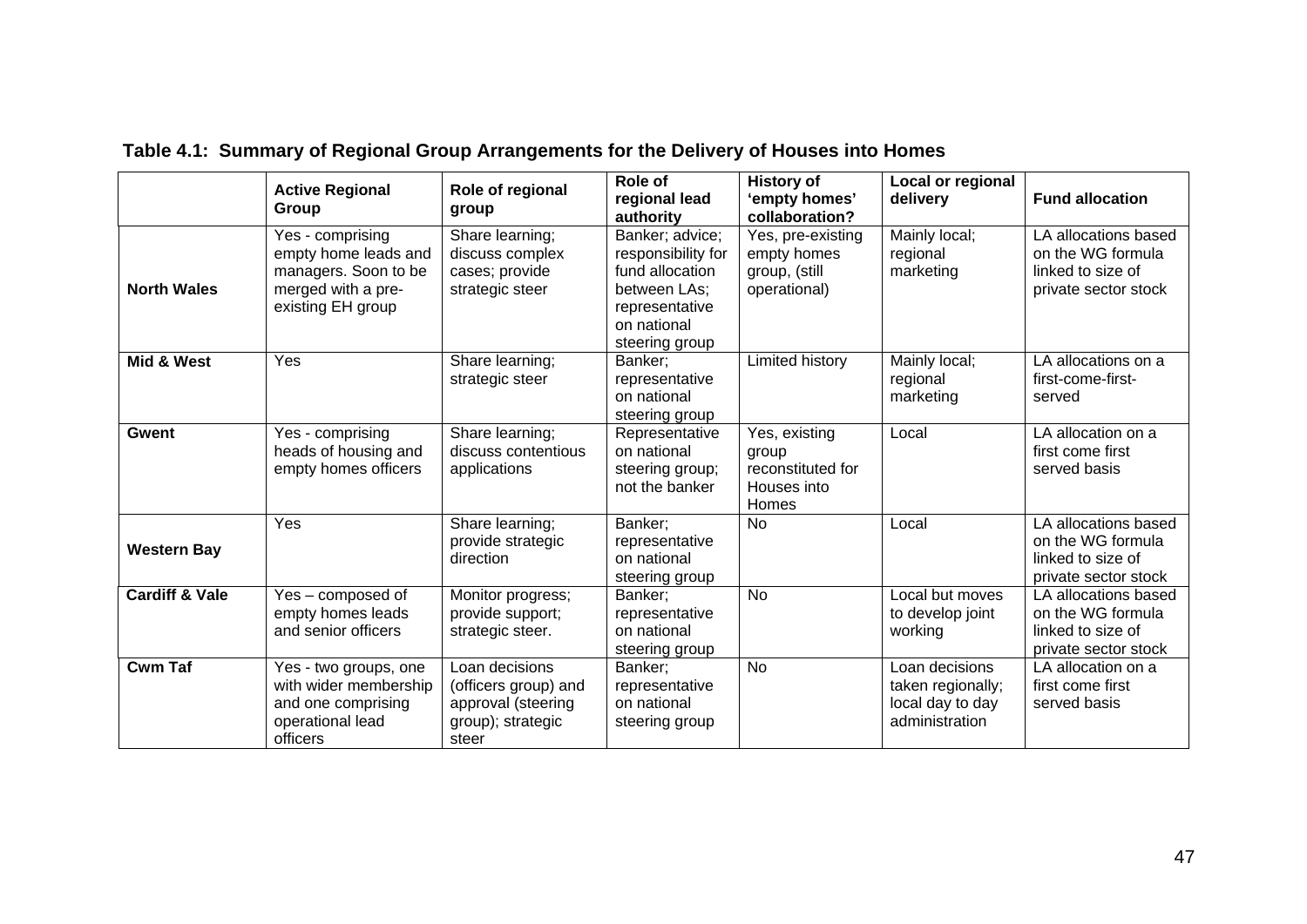# <span id="page-48-0"></span>**5 Applications and Loans Approved (April to September 2012)**

### **Introduction**

- 5.1 This chapter profiles the applications received and loans approved in the first six months of the Houses into Homes scheme (April to September 2012). The first applications for loans under the Houses into Homes scheme were received in summer 2012 and the first loans were approved in September 2012. It is important to note that, during this period, attention was focused on putting in place the framework for delivering Houses into Homes, as detailed in Chapter 4. It was therefore to be expected that relatively few loans would be received and approved in the first six months of the scheme. However, as we will see, large numbers of enquiries about the scheme were received during this period.
- 5.2 Discussion below draws on standard monitoring data that are being collected from each local authority on an ongoing basis. These data will support analysis of progress with delivery and the impact of the Houses into Homes scheme, including the reporting of actions, outputs, costs and savings. The data are being collected on a six monthly basis. The first monitoring period was April to September 2012.
- 5.3 The monitoring template was designed by the evaluation team in partnership with the Houses into Homes steering group. The template adopted for the first monitoring period covered three main areas:
	- *all empty homes work* including information on properties local authorities have worked with and those that it has assisted in bringing back into use.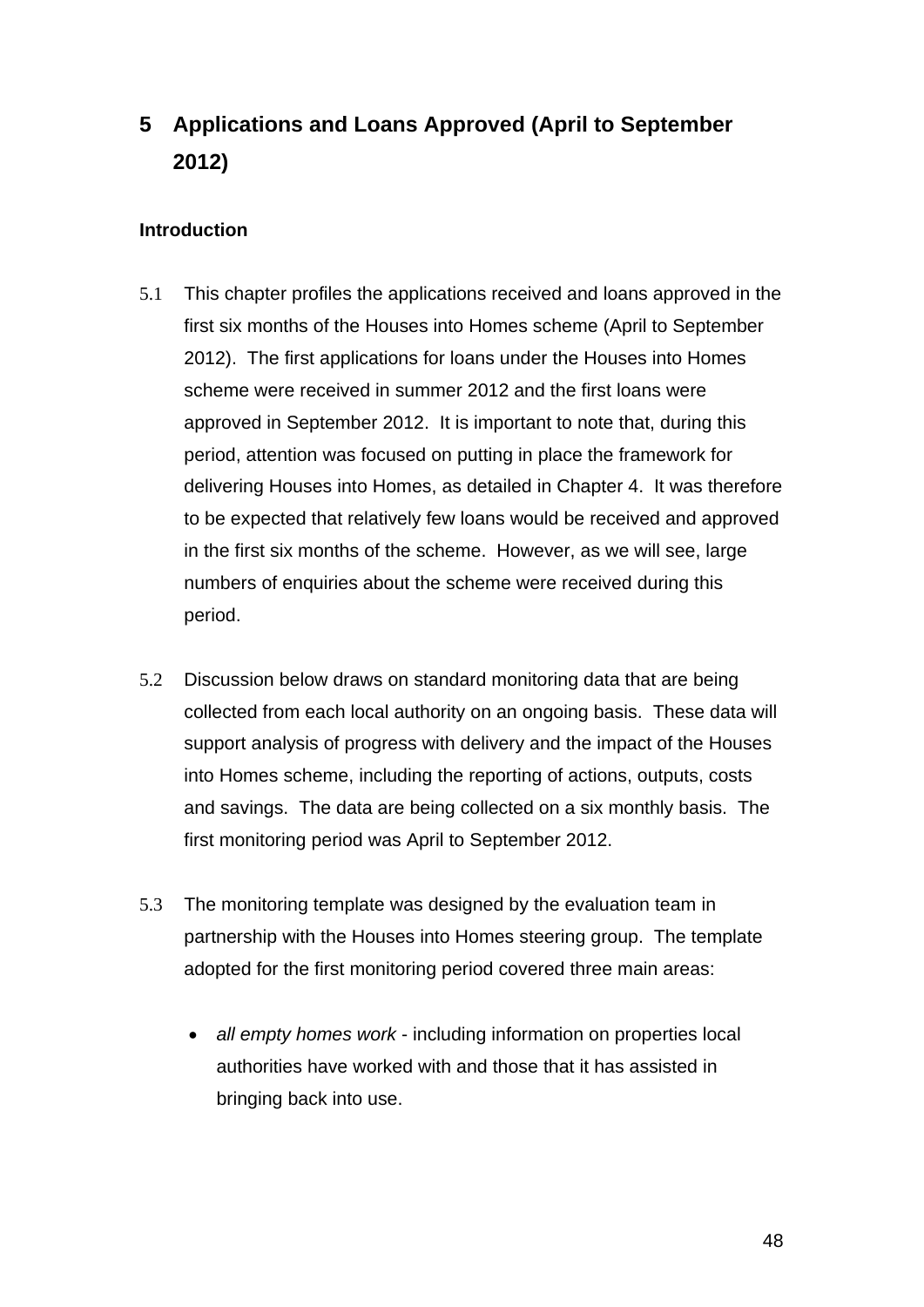- <span id="page-49-0"></span>• *Houses into Homes loan application and financial data* - this covers enquiries and applications, the outcome of applications and draws on application form data to provide characteristics of successful loan applications, works to be undertaken, the amount of loan funding disbursed, repaid and written off and the number of homes brought back into use.
- *staffing* summary data are being collected on staff input to managing the scheme.

### **Applications and Loans Granted (April to September 2012)**

5.4 Analysis of Houses into Homes monitoring data returns, covering the period April to September [20](#page-49-0)12 $^{20}$ , revealed that 73 loan applications had been received (Table 5.1). A total of 14 loans had been approved - four in Wrexham, three in Merthyr Tydfil, two in Blaenau Gwent and Denbighshire and one in Gwynedd, Rhondda Cynon Taf and Torfaen. These 14 loans will support the provision of 24 residential units. In addition, 54 loans were being processed, including provisionally approved applications. One application had been rejected and 13 had been withdrawn by the applicant.

 $\overline{a}$  $20$  Please note that in a few instances data provided by local authorities covered longer timeframes. For example, nine approved applications were listed which were not approved until October 2012. For the purposes of this report they have been included within the analysis, hence the total in the table is 82.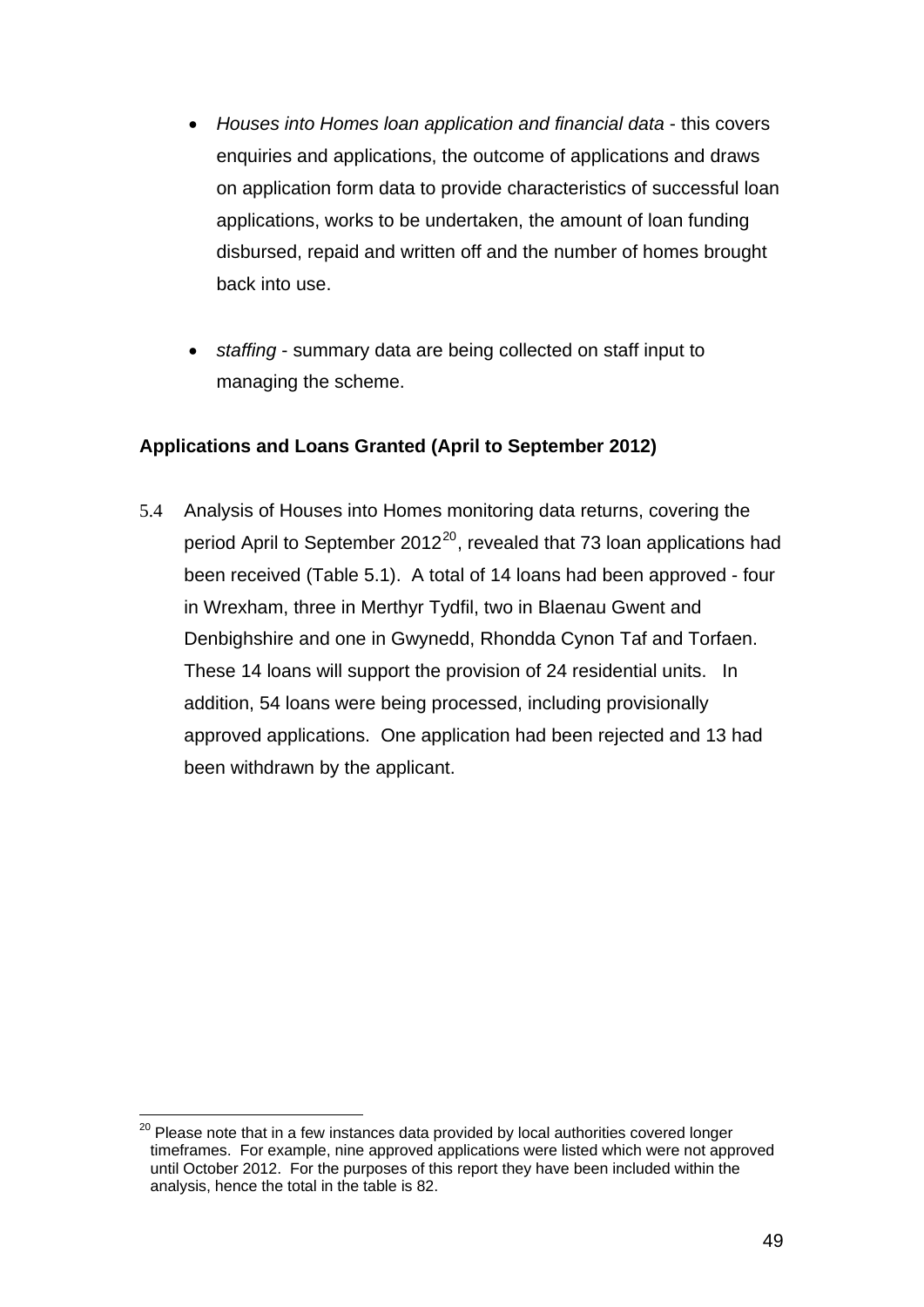<span id="page-50-0"></span>**Table 5.1: Summary of applications and enquiries received (April-September 2012)** 

|                                          | <b>Number</b> |
|------------------------------------------|---------------|
|                                          |               |
| Loan application                         | 82            |
| Approved                                 | 14            |
| Being processed                          | 54            |
| Rejected                                 | 1             |
| Withdrawn                                | 13            |
|                                          |               |
| <b>Enquiry</b>                           | 565           |
| Next step loan application               | 89            |
| Next step other empty homes intervention | 8             |
| Not proceeding                           | 73            |
| Next step unknown                        | 350           |
| Sent information                         | 45            |
|                                          |               |

Source: Houses into Homes monitoring data

- 5.5 The bullets below provide headline information on the **14 approved applications**[21](#page-50-0). Key points include:
	- eleven applications were by individuals and three were by Limited Companies;
	- all of the properties had been empty for at least one year; seven properties had been empty for five years or more, including four which had been empty for 10 years or more;
	- the number of units contained within the properties is proposed to increase from nine $^{22}$  $^{22}$  $^{22}$  to 24. Six properties will see an increase in the number of units that they contain;
	- the average total cost of works per unit is £41,915, based on 13 applications where data was available;
	- the number of bedrooms provided will increase from 24 to 51. Five properties will see an increase in the number of bedrooms provided and only one will see a decrease;

 $\overline{a}$  $21$  Please note that full details were not provided for all 14 properties. Missing data is noted in the following text. Future reporting will be based on monitoring data encompassing a greater number of applications and approved loans and will provide more detailed analysis.

greater number of applications and approved identity and will provide more than 22 There were five fewer original units than loans approved; it is likely that these were related to commercial or other non-residential properties.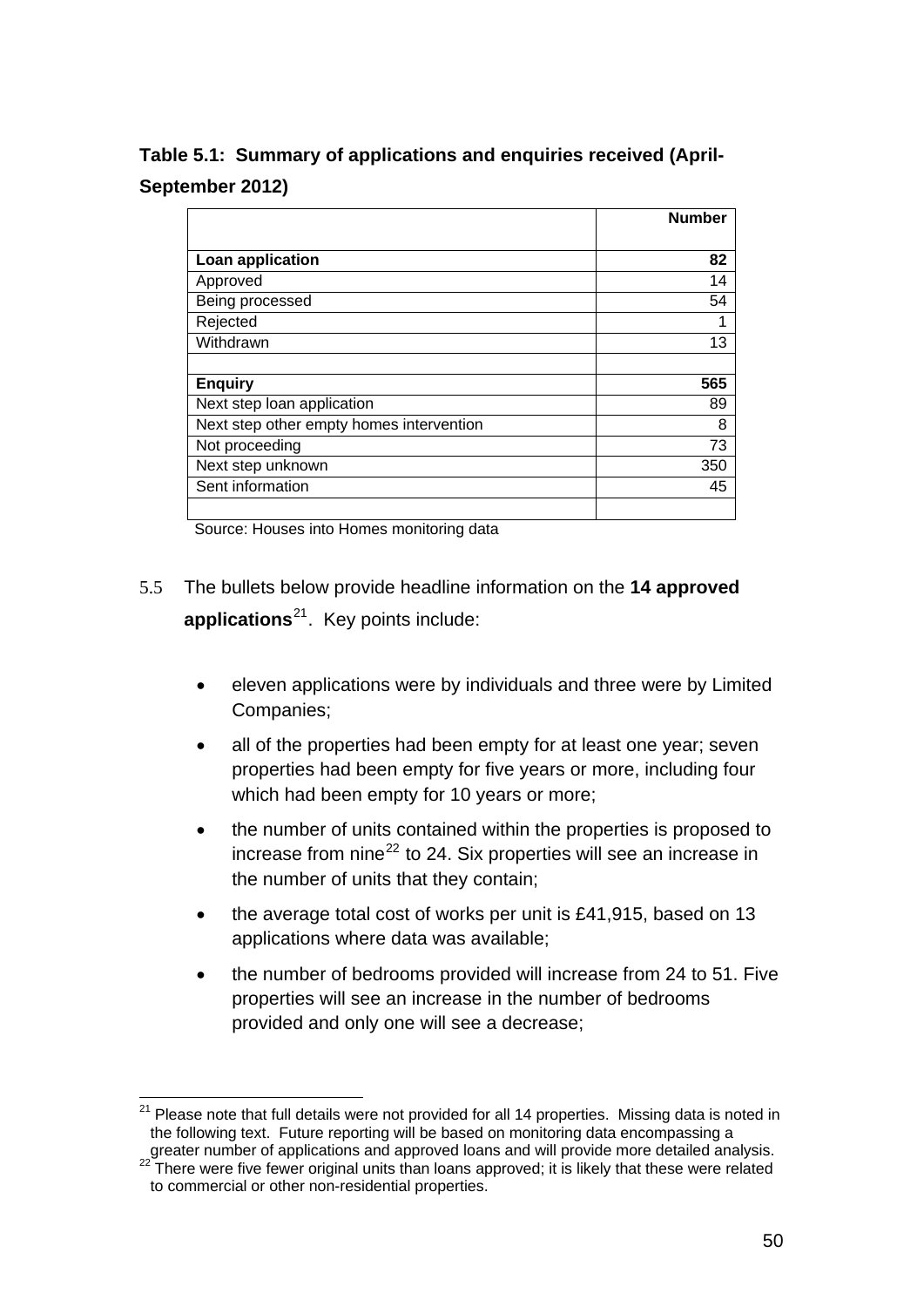- six approved applications were for properties whose external appearance had a negative impact on the local area;
- the average property value is expected to increase from £101,558 to £195,308;
- after completion of the works, the expected value of the property will be higher in 12 out of 13 cases for which data was provided. Four properties are expected to more than double in value, including one property whose value is expected to increase nearly five-fold;
- of the 13 approved applications where data was provided, 10 will result in units for rent while three will be for sale
- four properties (six units) will be available as affordable accommodation;
- the total value of the 13 loans agreed so far where data was provided is £486,789, an average of £37,445 per application. This comprises:
	- one loan agreed for less than £5,000
	- five loans agreed for at least £10,000 but less than £25,000
	- two loans agreed for at least £25,000 but less than £30,000
	- five loans agreed for £50,000 or more.
- seven agreed loans will cover the full cost of the works and a further two will cover between 75 per cent and 100 per cent. Three loans will cover less than 50 per cent of the cost of the works;
- the 12 applications where data was available included £435,343 of personal/private sector contribution to meet the total cost of works.
- the approved loans will be repaid in the following ways:
	- five will be repaid by refinancing
	- five will be repaid by regular capital repayments
	- one will be repaid on sale of property
	- the repayment method is unknown in three cases.
- 5.6 Local Authorities reported that a further **54 applications were in the process of being assessed** at the end of the monitoring period. Key points about these applications include: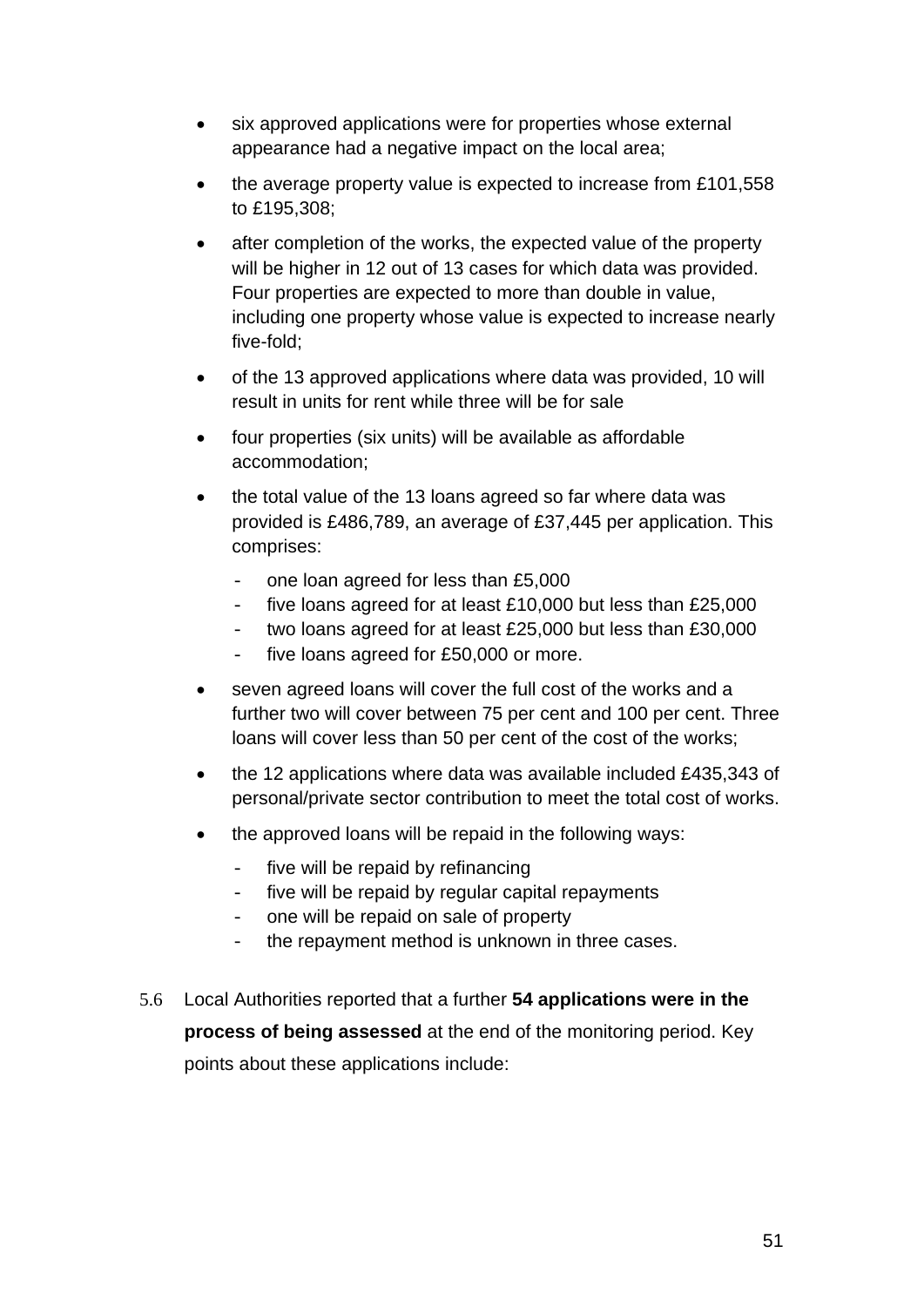- <span id="page-52-0"></span>• the amount of loan funding applied for was £2,432,965, an average of £46,788 per application<sup>[23](#page-52-0)</sup>;
- 39 applications had been made by individuals, 13 by limited companies and two by unincorporated entities;
- five applications were for properties which had been empty for at least six months but less than a year. In comparison, 17 had been empty for five years or more, including 10 which had been empty for 10 years or more;
- 18 applications would see an increase in the number of units provided;
- 21 applications would see an increase in the number of bedrooms provided;
- the external condition of the property has had a negative impact on the local area in 28 instances.
- on completion of the works, 42 units would be for rent, six would be for sale and two would be for sale or rent. No decision had been made or data was not available for four units;
- 18 properties (38 units) would provide affordable accommodation.
- 5.7 In addition **520 enquiries**<sup>[24](#page-52-0)</sup> had been received by local authorities about the Houses into Homes loan scheme. Table 5.2 shows how this number was broken down by region and local authority. Of the enquiries received:
	- 89 said they are completing/would complete an application
	- 8 were signposted to another empty homes intervention.
	- 73 said they would not proceed any further.
	- information about applicants' intentions was not known in 336 cases

<sup>&</sup>lt;sup>23</sup> Please note that two applications did not record this information

<sup>&</sup>lt;sup>24</sup> In a few instances this figure includes multiple enquiries for different properties from one individual or company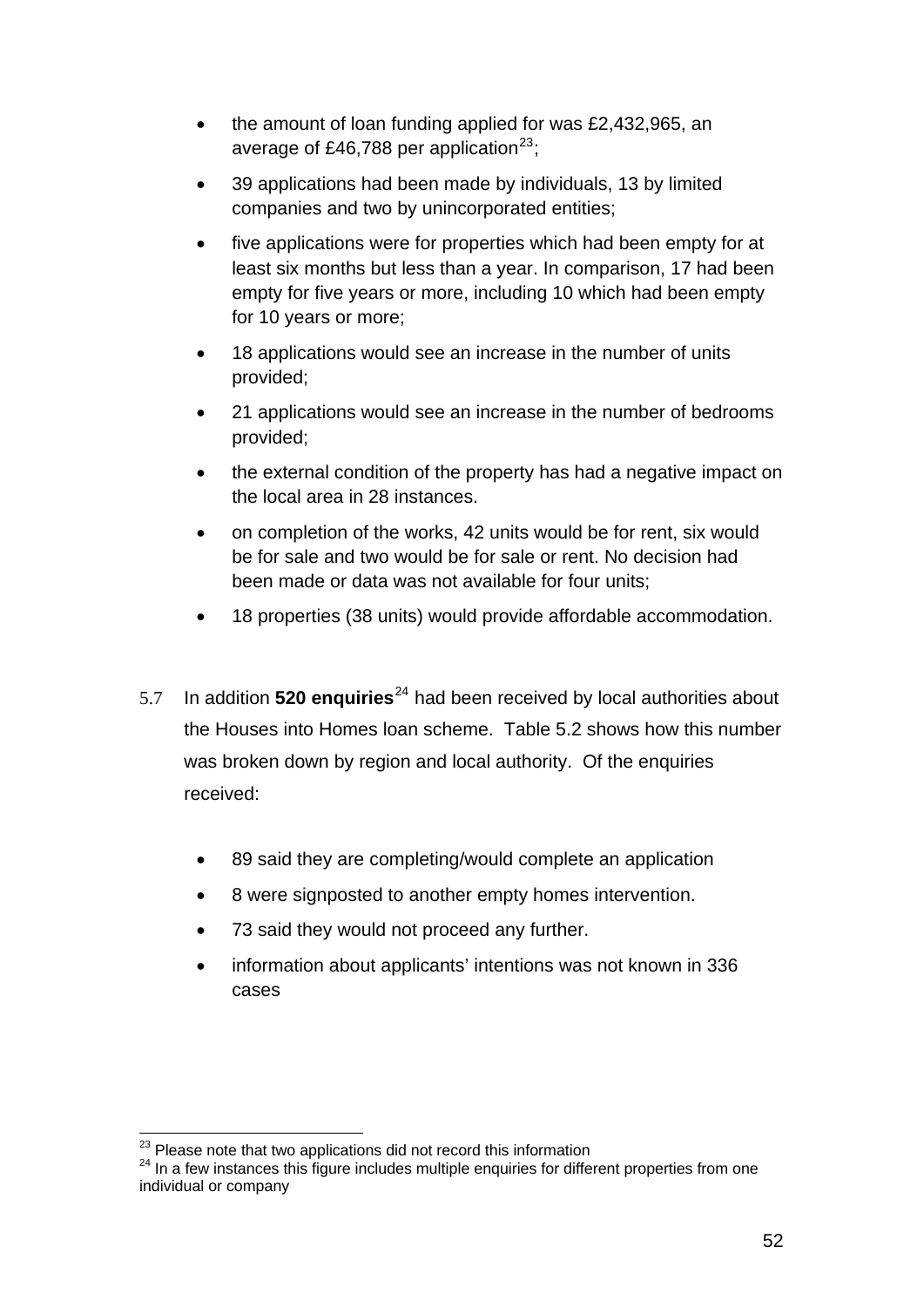|                             | <b>Number</b> |
|-----------------------------|---------------|
| <b>North Wales</b>          | 94            |
| Anglesey                    | 56            |
| Conwy                       | 29            |
| Flintshire                  | 4             |
| Wrexham                     | 4             |
| Denbighshire                | 1             |
| Gwynedd                     | 0             |
| <b>Mid and West Wales</b>   | 47            |
| Pembrokeshire               | 27            |
| Carmarthenshire             | 9             |
| Ceredigion                  | 8             |
| Powys                       | 3             |
| <b>Gwent</b>                | 106           |
| Newport                     | 78            |
| <b>Blaenau Gwent</b>        | 18            |
| Caerphilly                  | 6             |
| Monmouthshire               | 4             |
| Torfaen                     | 0             |
| <b>Western Bay</b>          | 106           |
| <b>Neath Port Talbot</b>    | 77            |
| <b>Bridgend</b>             | 21            |
| Swansea                     | 8             |
| <b>Cardiff and the Vale</b> | 71            |
| Cardiff                     | 71            |
| Vale of Glamorgan           | $\Omega$      |
| <b>Cwm Taf</b>              | 96            |
| <b>RCT</b>                  | 73            |
| Merthyr Tydfil              | 23            |
| <b>Wales</b>                | 520           |

Table 5.2: Summary of enquiries by Local Authority to end September 2012

Source: Houses into Homes monitoring data

### **Explaining the Profile of Enquires, Applications and Approvals**

5.8 A key task for the evaluation, going forward, will be to reveal and explain the profile of enquiries, applications and loans granted through the Houses into Homes scheme. Analysis will explore the geographical distribution of applications and approvals across Wales, look at who is receiving loans and what works are being funded. It is not possible to provide any definitive answers at this early stage, when relatively few applications have been approved. However, discussions with regional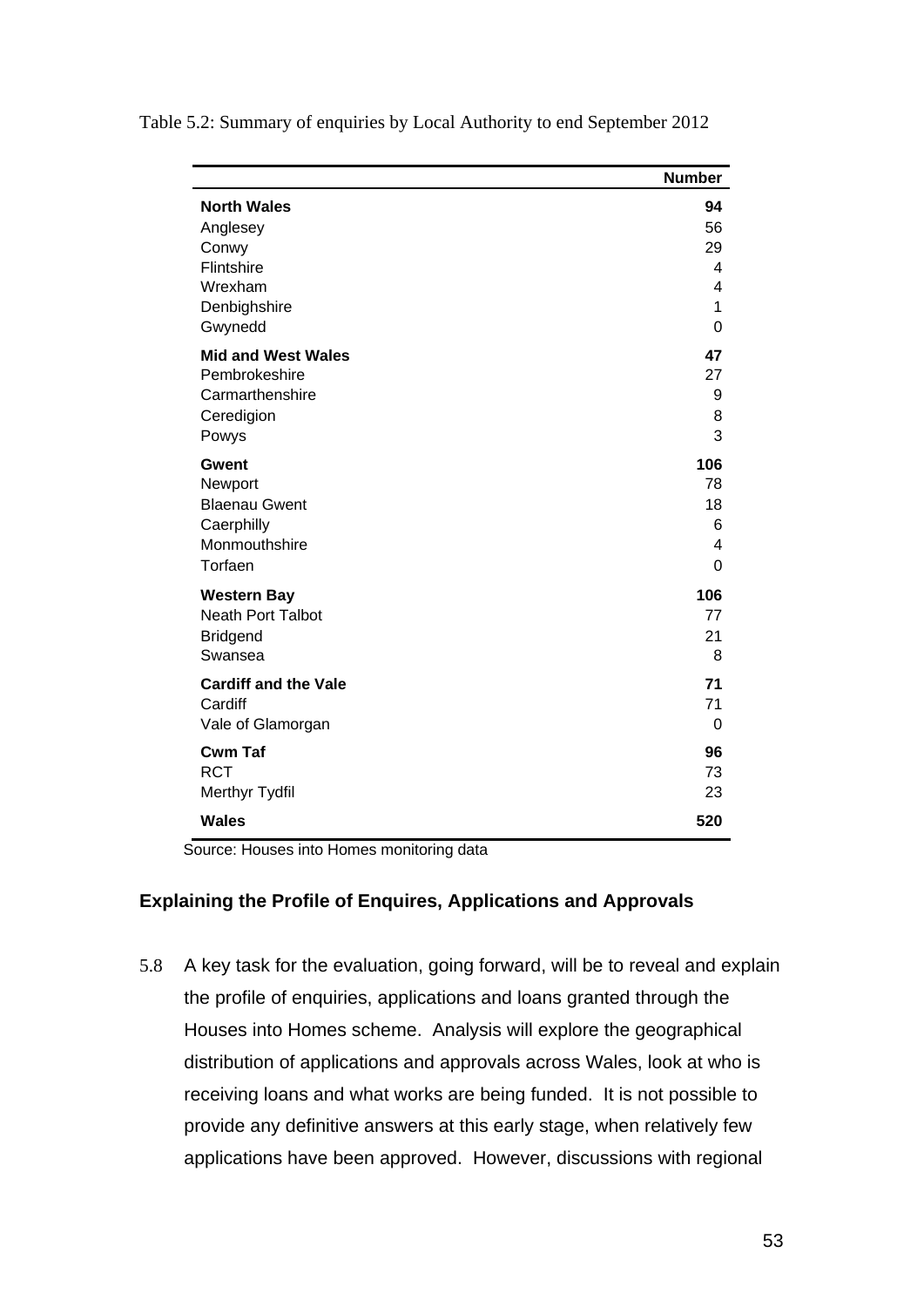leads and local authority officers pointed to various issues that are worth noting and exploring in more detail in subsequent phases of the evaluation.

- 5.9 Regional leads referred to three factors deemed likely to inform **the profile of enquiries, applications and approvals across Wales**. The first was the scale of the empty homes problem, which was reported to vary within and between regions (as reflected in Table 3.1). For example, it was pointed out by one regional lead that some rural authorities have relatively small numbers of empty homes and that many of the properties that are empty are in remote locations and therefore do not represent a problem in terms of their impact on the wider community (for example, as a magnet for anti-social behaviour).
- 5.10 Secondly, some regional leads and empty homes officers suggested that local authorities with a track record of working to bring empty properties back into use are likely to receive larger numbers of Houses into Homes applications. For example, local authorities with a record of working to bring properties back into use were reported to benefit from more robust, up to date information about empty properties and ongoing contact with owners. The result might be a more receptive audience for publicity about the scheme. Established contacts with estate agents, management companies and auctioneers can be utilised in an attempt to spread knowledge and information about the scheme.
- 5.11 Thirdly, regional leads pointed to various contextual factors likely to impact on the geography of applications and approvals across Wales. Key among these is likely to be the housing market context, which was reported to militate against large numbers of applications in some parts of Wales. Despite reported problems with empty homes and expressions of interest, some areas reported receiving relatively small numbers of applications. Reasons for this were reported to include the fact that rental income will not support repayment of the loan within three years, while development for sale was, in some locations, deemed too
	- 54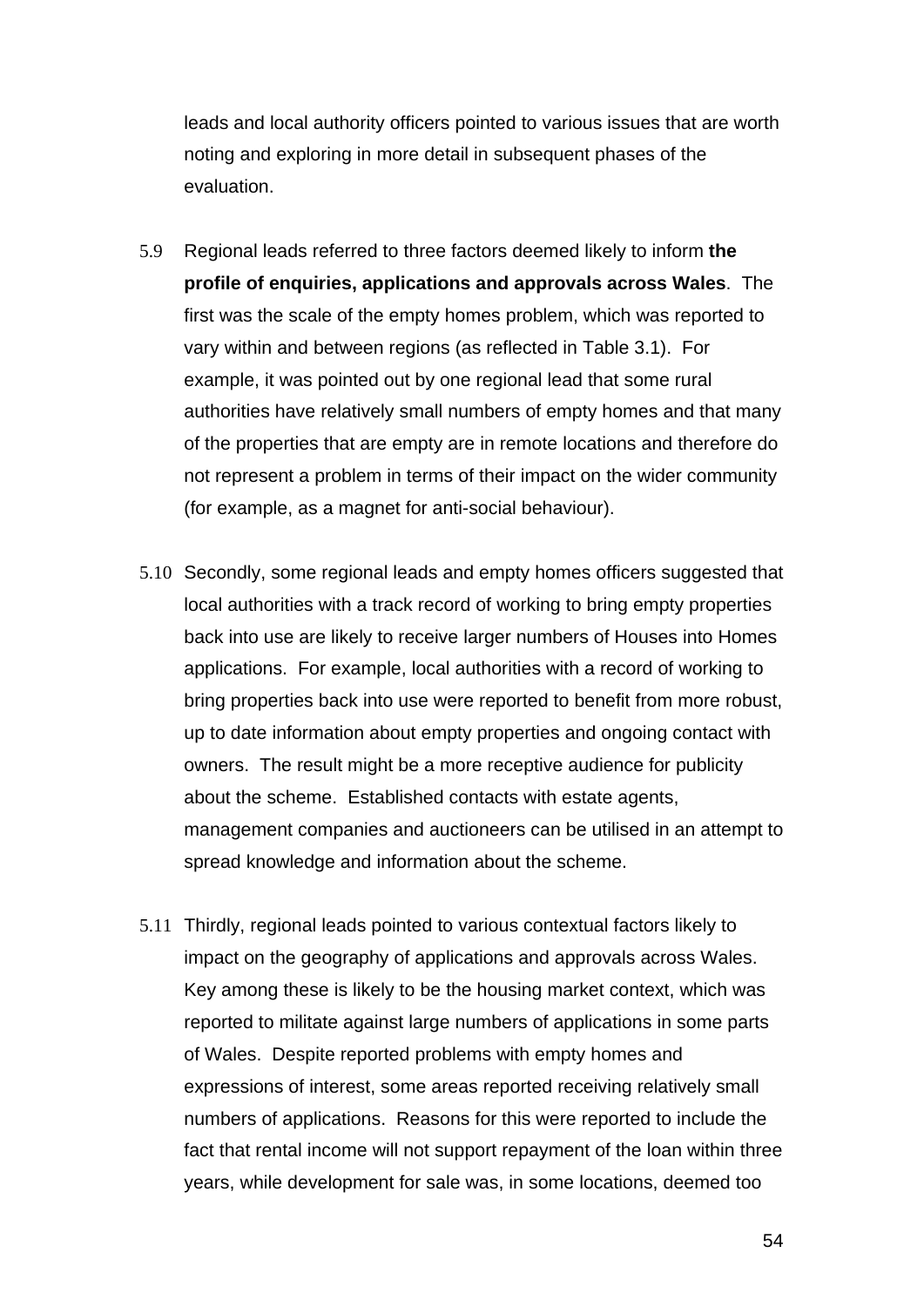high risk, given the sluggish nature of the local housing market and likely difficulties in selling refurbished properties. The profile of landlords, particularly the preponderance of small landlords, who are risk averse and can struggle with the application process, was also reported to limit the number of applications. It was also reported that, in some regions, there were fewer large developers for local authorities to target, meaning that greater numbers of people would need to be contacted to generate applications against which to draw down allocated funds from the Welsh Government.

- 5.12 Comments about the likely **profile of loan recipients** highlighted the fact that developers and larger landlords may well prove better able to complete the application form and provide the supporting paperwork, including confirmation of ownership of the property, estimates of fees and valuation reports. Given that local authorities tend to be approving applications on a first come, first served basis, it was suggested by some regional leads that developers might therefore be best placed to take advantage of the scheme, at least in the short term. One local authority empty homes officer commented that developers have recognised this fact and are applying for Houses into Homes loans to support planned or ongoing redevelopment work. In contrast, there was general agreement across the regions that many owners will need handholding through the application process.
- 5.13 A number of regional leads and empty homes officers reported that there were obvious advantages to working with developers. The amount of officer time spent on an application is likely to be less. For example, dealing with 10 applications to bring a single property back into use is likely to be far more resource intensive than dealing with one application to bring ten properties back into use. The commitment of local authorities to working with individual owners is not in doubt, but it is important that the evaluation monitors the profile of applicants on an ongoing basis.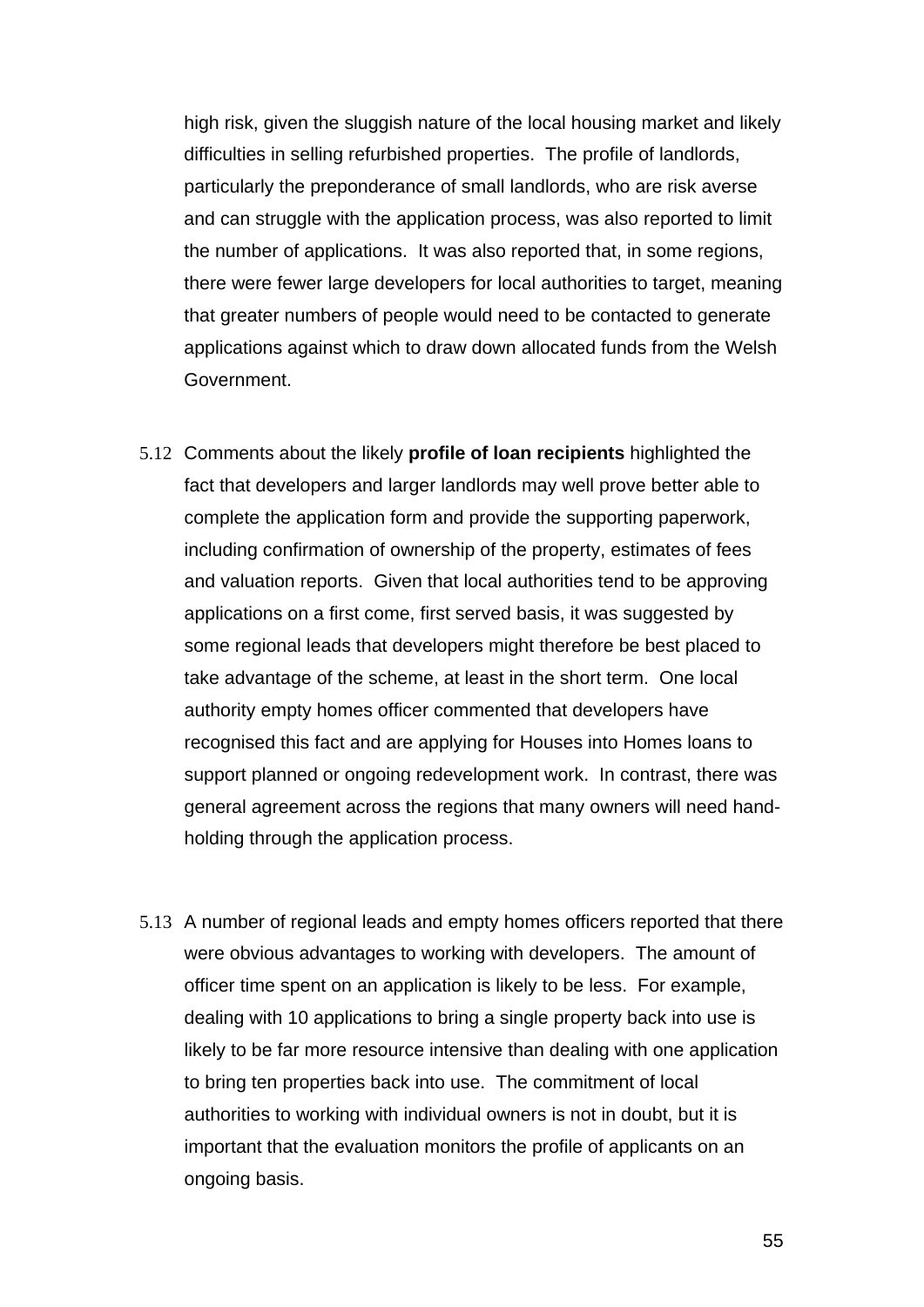- 5.14 An important task for the evaluation will be to monitor **the nature of the works being funded**. One particular issue worthy of scrutiny is the kind of properties being brought back into use. Some respondents questioned whether the scheme should focus on bringing empty properties (commercial and residential) back into use or explicitly focus on empty homes. One regional lead reflected on this point through reference to a particular scheme that involved a number of commercial properties that had been empty since completion. The developer was submitting a Houses into Homes application to secure a loan to convert the premises into residential units. The lead officer viewed this as a quick and easy means of securing multiple applications against which funds can be drawn down from the Welsh Government. It was also recognised as contributing to efforts to increase supply. However, it was portrayed by the regional lead as only addressing one side of the empty homes equation - generating residential units but not bringing empty residential stock back into use.
- 5.15 It will also be important to monitor the extent to which local authorities respond to confirmation provided by the Welsh Government that paying for works in default to bring a property back into use is an appropriate use of Houses into Homes funding. Two local authorities expressed interest in utilising funds to conduct works in default, but reported that this option had not been pursued in the first year of the scheme because of initial uncertainty about whether this represented an appropriate use of funds.

#### **Conclusion**

5.16 Within six months of the launch of Houses into Homes, local authorities were receiving enquiries, processing applications and had started to approve loans. As expected, the number of loans approved in this period was relatively small, reflecting the fact that attention during the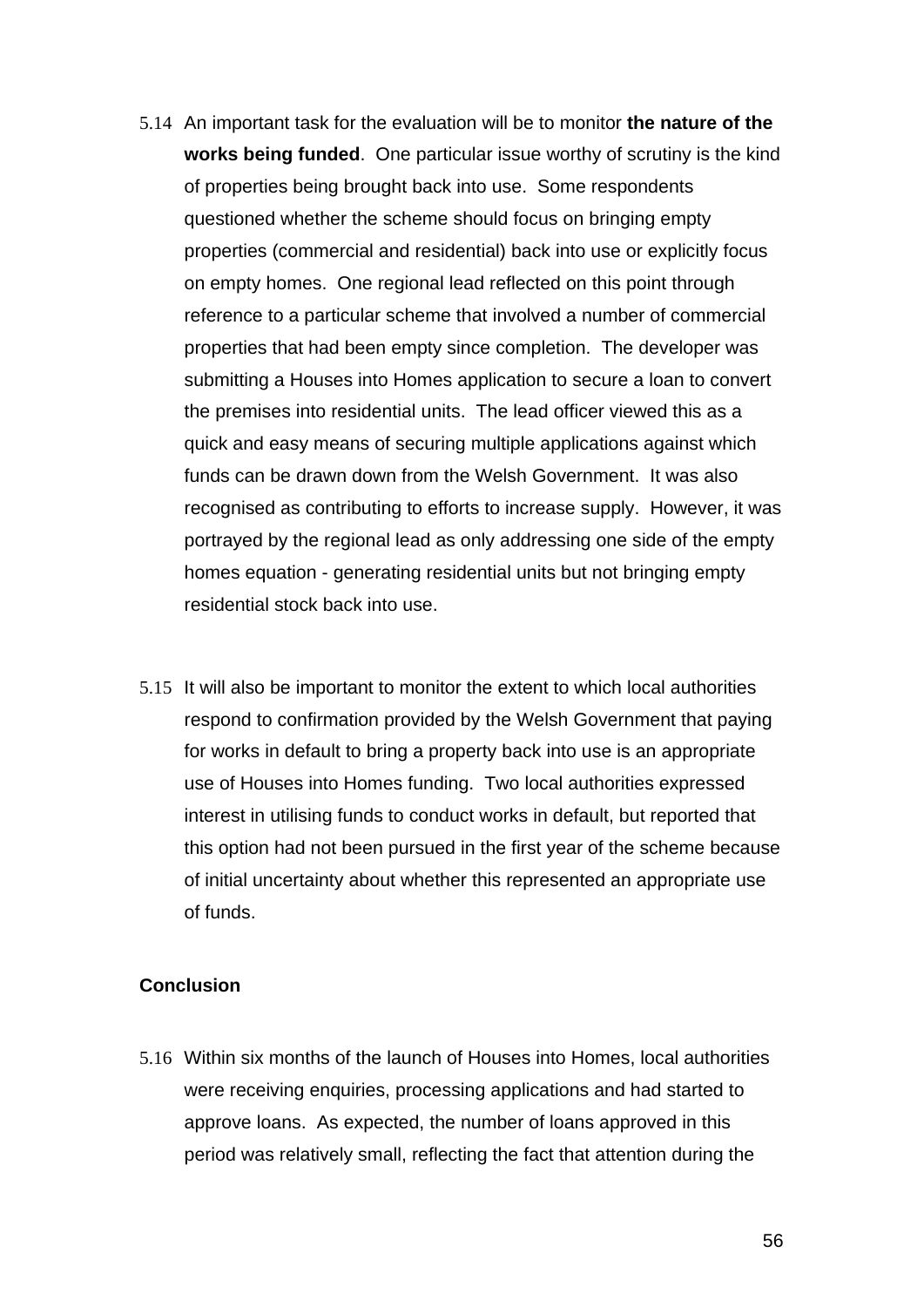first six months of the scheme focused on developing the systems and processes required to deliver Houses into Homes. The number of enquiries received in this period suggests that significant latent demand exists for the scheme. Subsequent phases of the evaluation will monitor the extent to which this latent demand is converted into applications and approvals. The geographical distribution of applications and approvals, the question of who is receiving loans and the nature of the works being funded will also be questions that the evaluation will address going forward.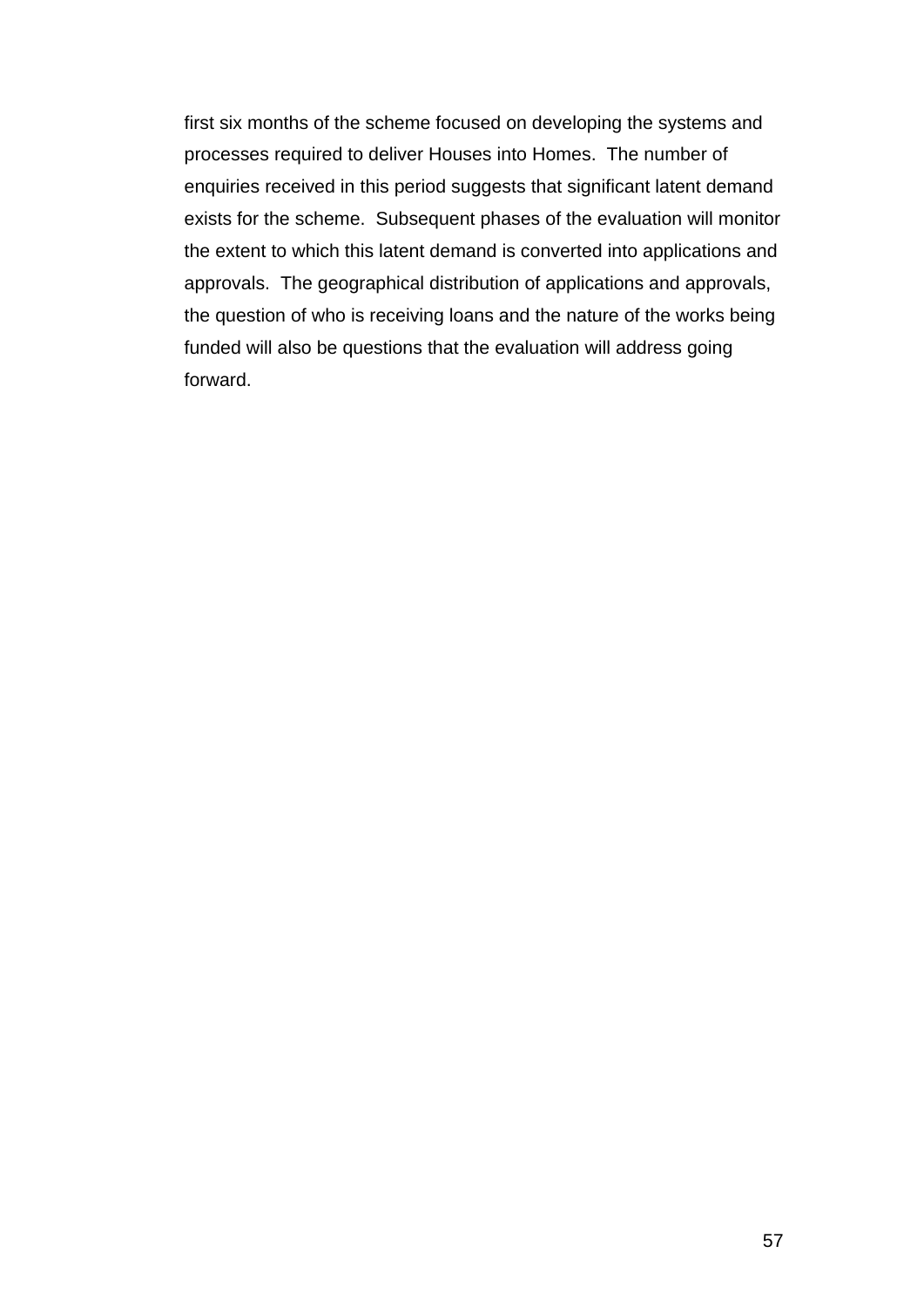### <span id="page-58-0"></span>**6 Emerging Benefits**

### **Introduction**

6.1 It is too early in the life cycle of Houses into Homes to say anything robust about the additionalities associated with the scheme. However, regional leads and local authority empty homes officers did point to a number of positive differences and unforeseen benefits that were reported to be already arising from the Houses into Homes scheme. These are summarised below.

### **An Additional Tool to Tackle Empty Homes**

6.2 One of the most common observations was that the Houses into Homes scheme provides local authorities with an additional tool with which to tackle the problem of empty properties. This point is captured in the reflections of one regional lead, who referred to the scheme as providing a carrot to go alongside the stick of enforcement:

*in terms of the resource now we have something new, the carrot to add to the stick which is excellent cos of the resources issues we have in local authorities, that this money has been pumped in has been really good news for us … it's easy going with the stick and throwing your enforcement weight around but we want to work with these people and we've finally got a carrot to dangle in front of them and it makes it that much easier to bring people on board. (Regional Lead)* 

6.3 The scheme was also reported to be supporting wider efforts to tackle the problem of empty homes by prompting the owners of empty properties to get in touch with their local authority. This was reported by one regional lead to be a particular benefit in local authorities with a more limited history of empty homes work where contact with owners had been more limited. Contact provided the local authority with an opportunity to advise owners about *all* options open to them and to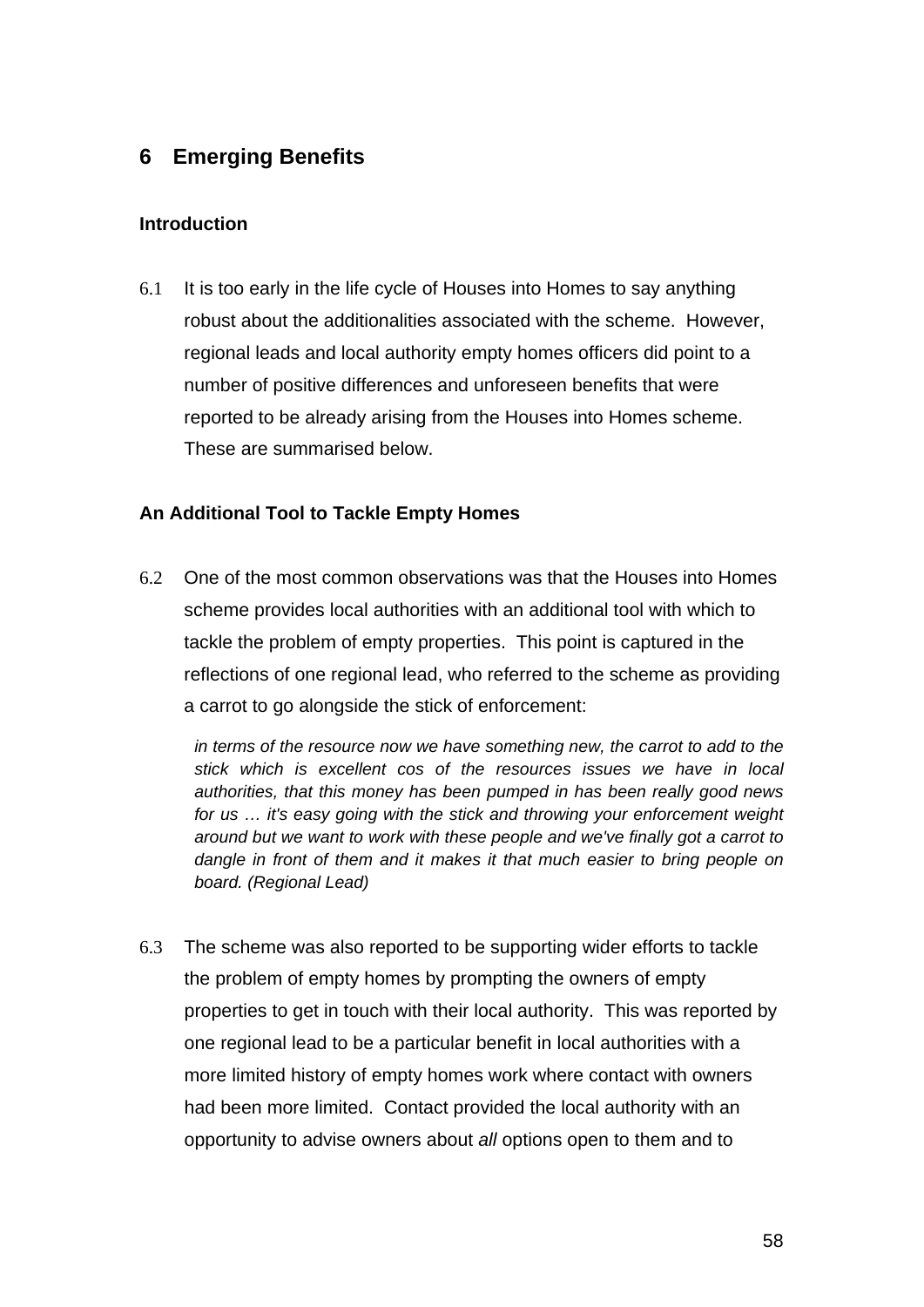highlight the full range of support and assistance available, as this regional lead explained:

*I think just by sending the letter out they've [owners] actually been able to respond to that and say 'I'm glad you've been in touch cos we inherited this house a couple of years ago, not really been sure what to do with it, are there any other options available to us?' that type of thing, so we can start talking about 'have you thought about just renting out, does it need any work doing on it? have you thought of selling it?' that type of thing. I think just generally bringing it to people's attention, especially if they've inherited it and they're not necessarily living in the local area, people tend to bury their heads in the sand sometimes about these things. (Regional Lead)* 

### **Raising the Profile of Empty Homes Work**

6.4 The Houses into Homes scheme was also championed for its role in prompting local authorities with a limited recent history of working to bring empty homes back into use to dedicate greater resources to understanding and tackling the problem. This has included the appointment of dedicated empty homes officers. One regional lead reflected on how a local authority with little recent history of activity was now working to develop a better understanding of the problem and engage with owners:

*It'll be interesting to see at the end, two years ago what were local authorities doing on empties, how many were they bringing back, it'll be interesting to say what it is next year. I think that's when you'll start seeing it, you might not see much difference this year. I'm confident from our own experience that will be the case. [Local authority], for example, weren't doing anything on empty homes and now they're going out and doing a bit of research in terms of where they are and starting to engage the owners. They didn't do any of that before. It'll have a knock-on effect. (Regional Lead)* 

6.5 In order to ascertain the extent to which benefits do accrue, the evaluation will monitor variations in the approaches employed by local authorities to tackle empty homes and any deviation from the baseline detailed in Chapter 3 in terms of the number of properties back into use..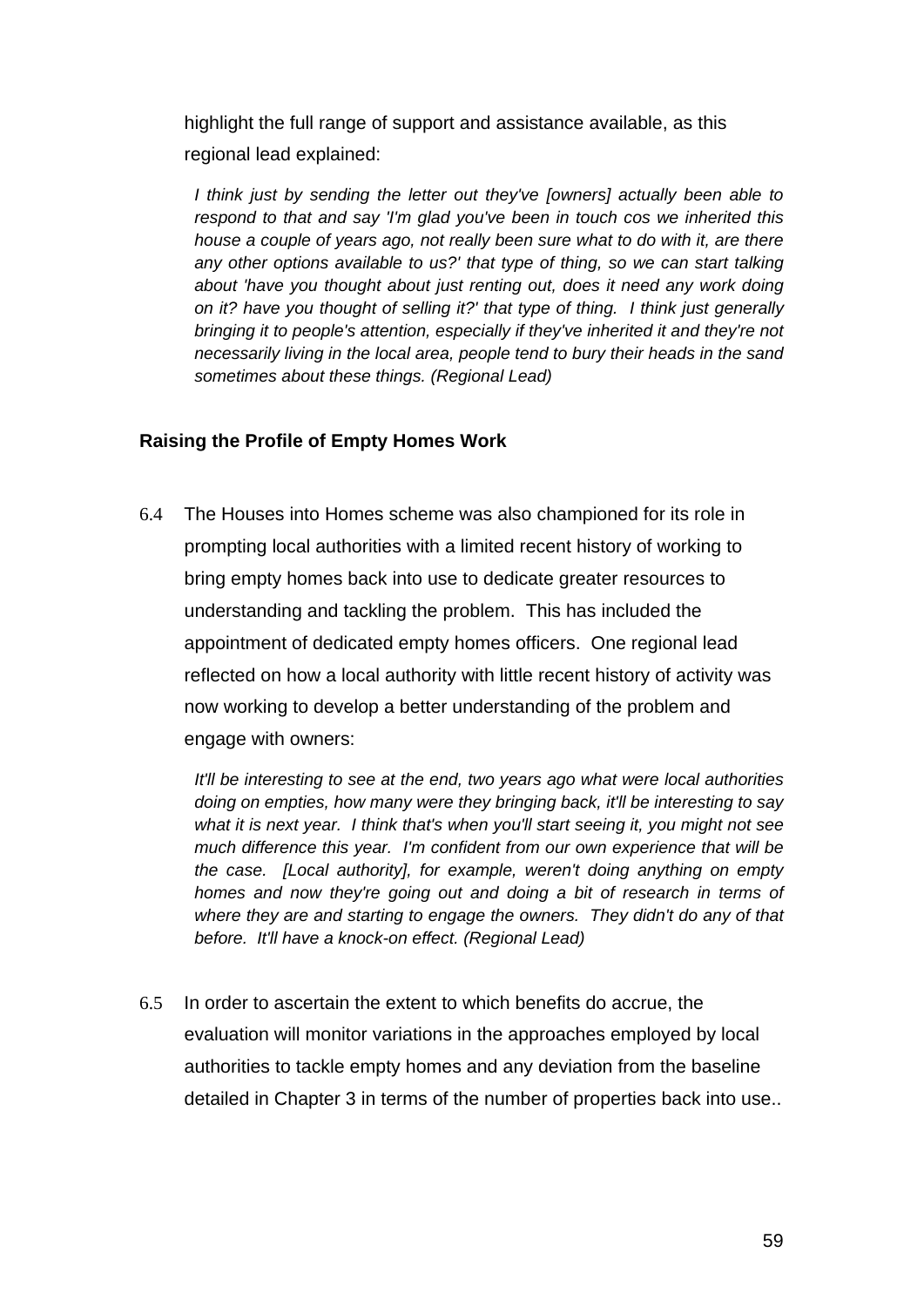### **Collaborative Working**

6.6 All regional leads spoke positively about the role of the regional group in providing a forum for local authorities to discuss and interpret advice and guidance issued by the Welsh Government and to determine their approach to delivering Houses into Homes. This was reported to be particularly useful for the local authorities with a limited history of empty homes activity and little experience of administering loans. Through the regional group, these authorities could up-skill quickly, utilising documentation (legal agreements, contracts etc), copying processes and building on lessons learned by more experienced authorities. There were also examples of officers from different departments, such as legal services, meeting up to compare experiences and approaches. The extent to which collaborative working extends beyond delivery of Houses into Homes to include other aspects of empty homes work will be explored in subsequent phases of the evaluation.

#### **Bringing more Empty Homes Back into use**

6.7 Some regional leads questioned whether the target set by the Welsh Government of bringing 5,000 empty properties back into use by 2016 was achievable. This scepticism related not to the effectiveness of the Houses into Homes scheme, but doubts about the number of empty houses in Wales, reflecting questions about the accuracy of data on empty homes collected by local authorities (see Chapter 3). However, there was a general consensus among regional leads and the local authority empty homes officers interviewed, that the Houses into Homes scheme will serve to speed up the process of bringing properties back into use. Some respondents questioned whether there would be a reduction in the use of enforcement powers and compulsory purchases, given that they tend only to be used in extreme cases where all other options have been exhausted. This particular point - and the other